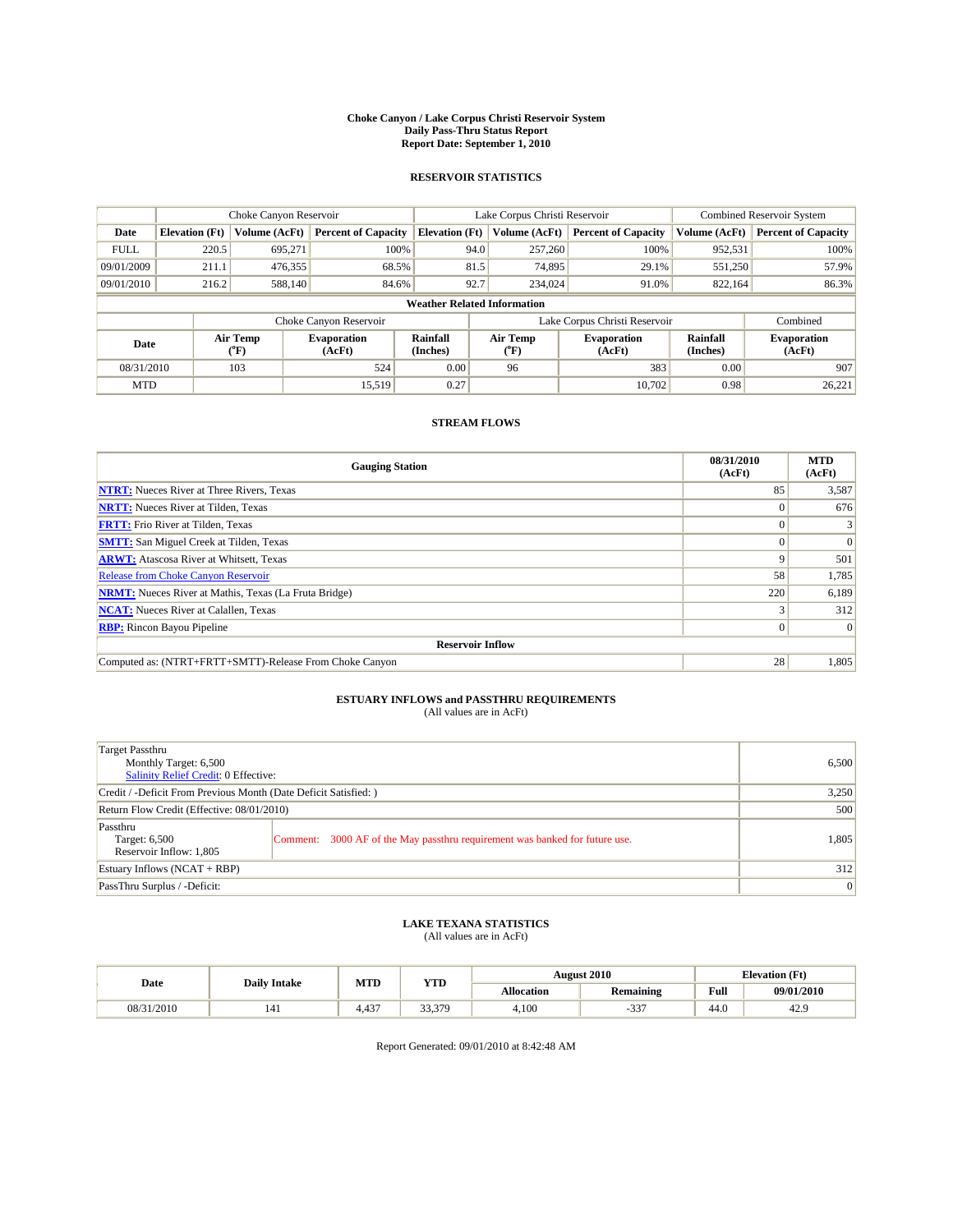#### **Choke Canyon / Lake Corpus Christi Reservoir System Daily Pass-Thru Status Report Report Date: September 2, 2010**

### **RESERVOIR STATISTICS**

|             | Choke Canyon Reservoir             |                                           |                              |                             | Lake Corpus Christi Reservoir |                              |                      | Combined Reservoir System    |  |  |
|-------------|------------------------------------|-------------------------------------------|------------------------------|-----------------------------|-------------------------------|------------------------------|----------------------|------------------------------|--|--|
| Date        | <b>Elevation</b> (Ft)              | Volume (AcFt)                             | <b>Percent of Capacity</b>   | <b>Elevation</b> (Ft)       | Volume (AcFt)                 | <b>Percent of Capacity</b>   | Volume (AcFt)        | <b>Percent of Capacity</b>   |  |  |
| <b>FULL</b> | 220.5                              | 695,271                                   | 100%                         | 94.0                        | 257,260                       | 100%                         | 952,531              | 100%                         |  |  |
| 09/02/2009  | 211.1                              | 475,735                                   | 68.4%                        | 81.5                        | 74.799                        | 29.1%                        | 550,534              | 57.8%                        |  |  |
| 09/02/2010  | 216.2                              | 587,667                                   | 84.5%                        | 92.7                        | 233,669                       | 90.8%                        | 821,336              | 86.2%                        |  |  |
|             | <b>Weather Related Information</b> |                                           |                              |                             |                               |                              |                      |                              |  |  |
|             |                                    |                                           | Choke Canyon Reservoir       |                             | Lake Corpus Christi Reservoir |                              |                      | Combined                     |  |  |
| Date        |                                    | Air Temp<br>$({}^{\mathrm{o}}\mathrm{F})$ | <b>Evaporation</b><br>(AcFt) | <b>Rainfall</b><br>(Inches) | Air Temp<br>(°F)              | <b>Evaporation</b><br>(AcFt) | Rainfall<br>(Inches) | <b>Evaporation</b><br>(AcFt) |  |  |
| 09/01/2010  |                                    | 99                                        | 386                          | 0.00                        | 90                            | 269                          | 0.30                 | 655                          |  |  |
| <b>MTD</b>  |                                    |                                           | 386                          | 0.00                        |                               | 269                          | 0.30                 | 655                          |  |  |

### **STREAM FLOWS**

| <b>Gauging Station</b>                                       | 09/01/2010<br>(AcFt) | <b>MTD</b><br>(AcFt) |  |  |  |  |  |
|--------------------------------------------------------------|----------------------|----------------------|--|--|--|--|--|
| <b>NTRT:</b> Nueces River at Three Rivers, Texas             | 87                   | 87                   |  |  |  |  |  |
| <b>NRTT:</b> Nueces River at Tilden, Texas                   |                      | $\theta$             |  |  |  |  |  |
| <b>FRTT:</b> Frio River at Tilden, Texas                     |                      | $\Omega$             |  |  |  |  |  |
| <b>SMTT:</b> San Miguel Creek at Tilden, Texas               |                      | $\Omega$             |  |  |  |  |  |
| <b>ARWT:</b> Atascosa River at Whitsett, Texas               | 9                    | $\mathbf Q$          |  |  |  |  |  |
| <b>Release from Choke Canyon Reservoir</b>                   | 58                   | 58                   |  |  |  |  |  |
| <b>NRMT:</b> Nueces River at Mathis, Texas (La Fruta Bridge) | 228                  | 228                  |  |  |  |  |  |
| <b>NCAT:</b> Nueces River at Calallen, Texas                 | 13                   | 13                   |  |  |  |  |  |
| <b>RBP:</b> Rincon Bayou Pipeline                            | $\vert 0 \vert$      | $\Omega$             |  |  |  |  |  |
| <b>Reservoir Inflow</b>                                      |                      |                      |  |  |  |  |  |
| Computed as: (NTRT+FRTT+SMTT)-Release From Choke Canyon      | 30                   | 30                   |  |  |  |  |  |

# **ESTUARY INFLOWS and PASSTHRU REQUIREMENTS**<br>(All values are in AcFt)

| Target Passthru<br>Monthly Target: 28,500<br>Salinity Relief Credit: 0 Effective: |                                                                             | 28,500 |
|-----------------------------------------------------------------------------------|-----------------------------------------------------------------------------|--------|
| Credit / -Deficit From Previous Month (Date Deficit Satisfied: )                  | 312                                                                         |        |
| Return Flow Credit (Effective: 09/01/2010)                                        | 500                                                                         |        |
| Passthru<br>Target: 28,500<br>Reservoir Inflow: 30                                | Comment: 3000 AF of the May passthru requirement was banked for future use. | 30     |
| Estuary Inflows (NCAT + RBP)                                                      |                                                                             | 13     |
| PassThru Surplus / -Deficit:                                                      | $\vert 0 \vert$                                                             |        |

## **LAKE TEXANA STATISTICS** (All values are in AcFt)

|            | <b>Daily Intake</b> | MTD | YTD    | September 2010<br><b>Elevation</b> (Ft) |                  |      |            |
|------------|---------------------|-----|--------|-----------------------------------------|------------------|------|------------|
| Date       |                     |     |        | Allocation                              | <b>Remaining</b> | Full | 09/02/2010 |
| 09/01/2010 | 120<br>1.JU         | 130 | 33,509 | 4.100                                   | 3,970            | 44.0 | 43.0       |

Report Generated: 09/02/2010 at 8:43:43 AM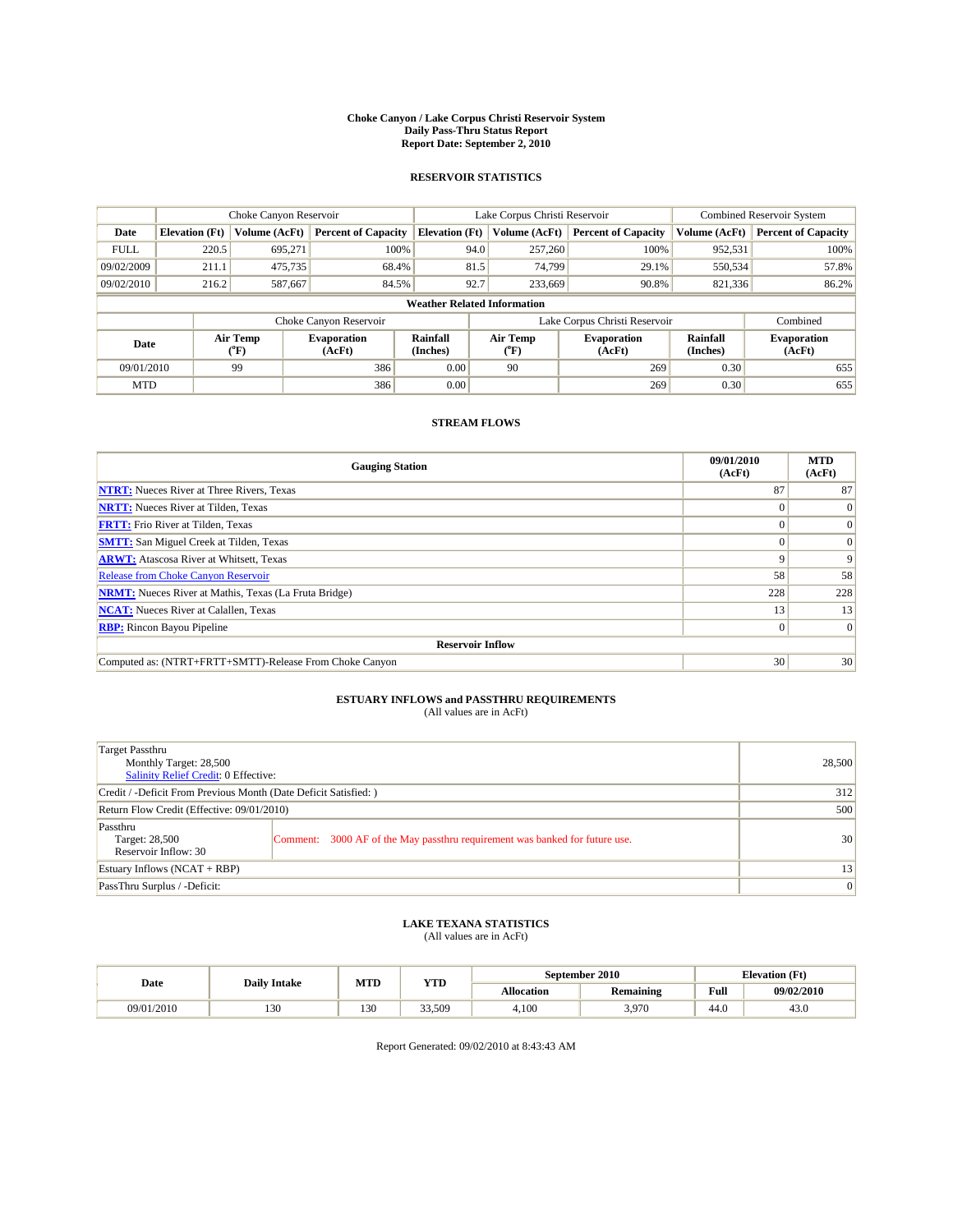#### **Choke Canyon / Lake Corpus Christi Reservoir System Daily Pass-Thru Status Report Report Date: September 3, 2010**

### **RESERVOIR STATISTICS**

|             | Choke Canyon Reservoir             |                  |                              |                             | Lake Corpus Christi Reservoir |                              |                      | <b>Combined Reservoir System</b> |  |  |
|-------------|------------------------------------|------------------|------------------------------|-----------------------------|-------------------------------|------------------------------|----------------------|----------------------------------|--|--|
| Date        | <b>Elevation</b> (Ft)              | Volume (AcFt)    | <b>Percent of Capacity</b>   | <b>Elevation</b> (Ft)       | Volume (AcFt)                 | <b>Percent of Capacity</b>   | Volume (AcFt)        | <b>Percent of Capacity</b>       |  |  |
| <b>FULL</b> | 220.5                              | 695,271          | 100%                         | 94.0                        | 257,260                       | 100%                         | 952,531              | 100%                             |  |  |
| 09/03/2009  | 211.1                              | 475,317          | 68.4%                        | 81.5                        | 74.223                        | 28.9%                        | 549,540              | 57.7%                            |  |  |
| 09/03/2010  | 216.2                              | 586,015          | 84.3%                        | 92.7                        | 233,491                       | 90.8%                        | 819,506              | 86.0%                            |  |  |
|             | <b>Weather Related Information</b> |                  |                              |                             |                               |                              |                      |                                  |  |  |
|             |                                    |                  | Choke Canyon Reservoir       |                             | Lake Corpus Christi Reservoir |                              |                      | Combined                         |  |  |
| Date        |                                    | Air Temp<br>(°F) | <b>Evaporation</b><br>(AcFt) | <b>Rainfall</b><br>(Inches) | Air Temp<br>(°F)              | <b>Evaporation</b><br>(AcFt) | Rainfall<br>(Inches) | <b>Evaporation</b><br>(AcFt)     |  |  |
| 09/02/2010  |                                    | 101              | 358                          | 0.00                        | 94                            | 393                          | 0.00                 | 751                              |  |  |
| <b>MTD</b>  |                                    |                  | 744                          | 0.00                        |                               | 662                          | 0.30                 | 1.406                            |  |  |

### **STREAM FLOWS**

| <b>Gauging Station</b>                                       | 09/02/2010<br>(AcFt) | <b>MTD</b><br>(AcFt) |  |  |  |  |  |
|--------------------------------------------------------------|----------------------|----------------------|--|--|--|--|--|
| <b>NTRT:</b> Nueces River at Three Rivers, Texas             | 87                   | 175                  |  |  |  |  |  |
| <b>NRTT:</b> Nueces River at Tilden, Texas                   |                      |                      |  |  |  |  |  |
| <b>FRTT:</b> Frio River at Tilden, Texas                     |                      | $\Omega$             |  |  |  |  |  |
| <b>SMTT:</b> San Miguel Creek at Tilden, Texas               |                      | $\Omega$             |  |  |  |  |  |
| <b>ARWT:</b> Atascosa River at Whitsett, Texas               | 9                    | 17                   |  |  |  |  |  |
| <b>Release from Choke Canyon Reservoir</b>                   | 58                   | 115                  |  |  |  |  |  |
| <b>NRMT:</b> Nueces River at Mathis, Texas (La Fruta Bridge) | 240                  | 468                  |  |  |  |  |  |
| <b>NCAT:</b> Nueces River at Calallen, Texas                 | $\Omega$             | 13                   |  |  |  |  |  |
| <b>RBP:</b> Rincon Bayou Pipeline                            | $\overline{0}$       | $\Omega$             |  |  |  |  |  |
| <b>Reservoir Inflow</b>                                      |                      |                      |  |  |  |  |  |
| Computed as: (NTRT+FRTT+SMTT)-Release From Choke Canyon      | 30                   | 60                   |  |  |  |  |  |

# **ESTUARY INFLOWS and PASSTHRU REQUIREMENTS**<br>(All values are in AcFt)

| Target Passthru<br>Monthly Target: 28,500<br>Salinity Relief Credit: 0 Effective: |                                                                             | 28,500 |
|-----------------------------------------------------------------------------------|-----------------------------------------------------------------------------|--------|
| Credit / -Deficit From Previous Month (Date Deficit Satisfied: )                  | 312                                                                         |        |
| Return Flow Credit (Effective: 09/01/2010)                                        | 500                                                                         |        |
| Passthru<br>Target: 28,500<br>Reservoir Inflow: 60                                | Comment: 3000 AF of the May passthru requirement was banked for future use. | 60     |
| Estuary Inflows (NCAT + RBP)                                                      | 13                                                                          |        |
| PassThru Surplus / -Deficit:                                                      | $\vert 0 \vert$                                                             |        |

## **LAKE TEXANA STATISTICS** (All values are in AcFt)

|            | <b>Daily Intake</b> | MTD        | <b>YTD</b>       |            | September 2010   |                                             | <b>Elevation</b> (Ft) |
|------------|---------------------|------------|------------------|------------|------------------|---------------------------------------------|-----------------------|
| Date       |                     |            |                  | Allocation | <b>Remaining</b> | Full<br>the contract of the contract of the | 09/03/2010            |
| 09/02/2010 | 1/2                 | 252<br>ے ب | $\sim$<br>33.632 | 4.100      | 3.848            | 44.0                                        | 43.0                  |

Report Generated: 09/03/2010 at 9:16:41 AM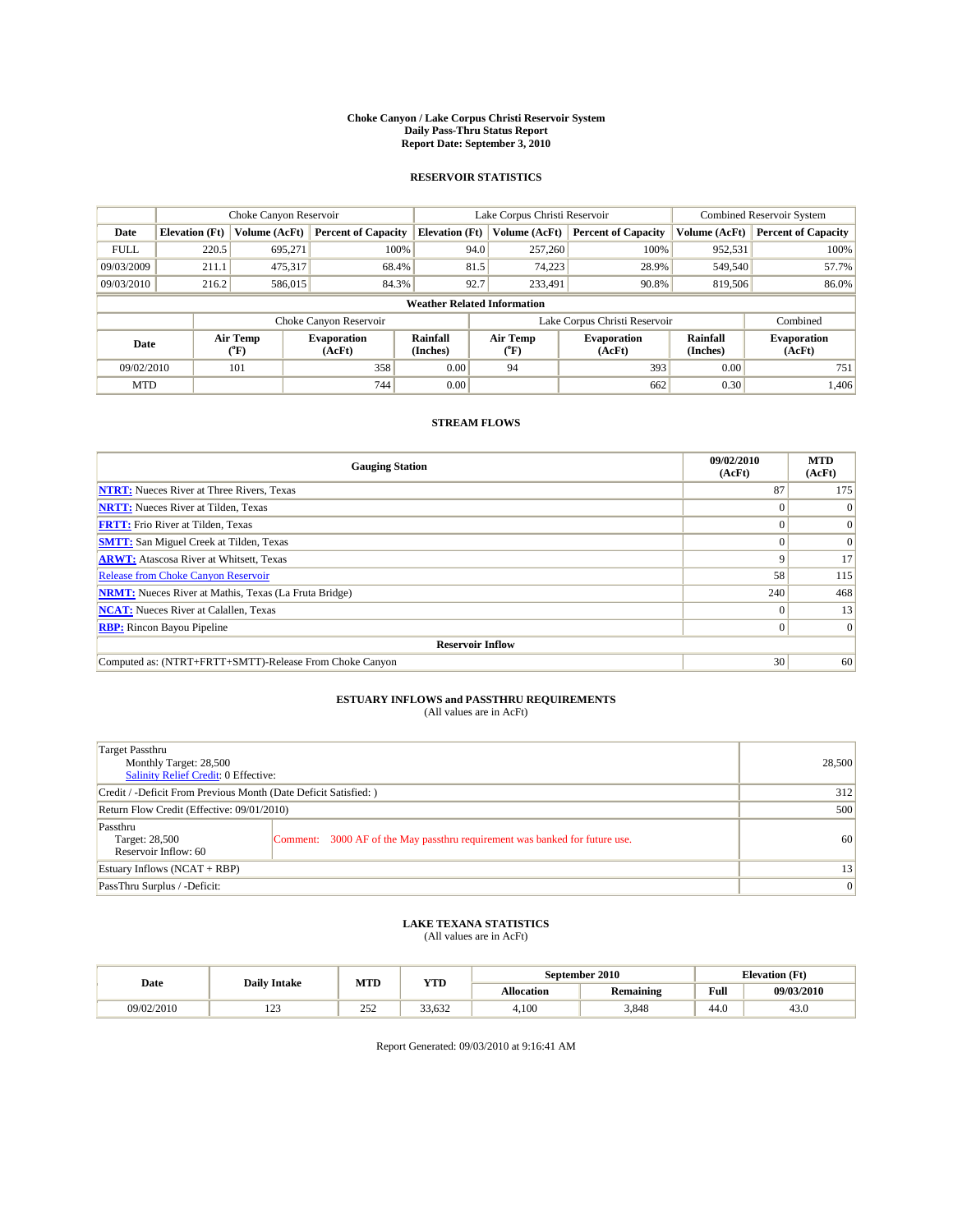#### **Choke Canyon / Lake Corpus Christi Reservoir System Daily Pass-Thru Status Report Report Date: September 4, 2010**

### **RESERVOIR STATISTICS**

|             | Choke Canyon Reservoir             |                             |                              |                             | Lake Corpus Christi Reservoir | Combined Reservoir System    |                      |                              |  |  |
|-------------|------------------------------------|-----------------------------|------------------------------|-----------------------------|-------------------------------|------------------------------|----------------------|------------------------------|--|--|
| Date        | <b>Elevation</b> (Ft)              | Volume (AcFt)               | <b>Percent of Capacity</b>   | <b>Elevation</b> (Ft)       | Volume (AcFt)                 | <b>Percent of Capacity</b>   | Volume (AcFt)        | <b>Percent of Capacity</b>   |  |  |
| <b>FULL</b> | 220.5                              | 695,271                     | 100%                         | 94.0                        | 257,260                       | 100%                         | 952,531              | 100%                         |  |  |
| 09/04/2009  | 211.1                              | 474,691                     | 68.3%                        |                             | 81.4<br>73,936                | 28.7%                        | 548,627              | 57.6%                        |  |  |
| 09/04/2010  | 216.2                              | 588,613                     | 84.7%                        |                             | 92.8<br>235,981               | 91.7%                        | 824,594              | 86.6%                        |  |  |
|             | <b>Weather Related Information</b> |                             |                              |                             |                               |                              |                      |                              |  |  |
|             |                                    |                             | Choke Canyon Reservoir       |                             | Lake Corpus Christi Reservoir |                              |                      | Combined                     |  |  |
| Date        |                                    | Air Temp<br>${}^{\circ}$ F) | <b>Evaporation</b><br>(AcFt) | <b>Rainfall</b><br>(Inches) | Air Temp<br>(°F)              | <b>Evaporation</b><br>(AcFt) | Rainfall<br>(Inches) | <b>Evaporation</b><br>(AcFt) |  |  |
| 09/03/2010  |                                    | 85                          | 248                          | 1.31                        | 86                            | 218                          | 0.95                 | 466                          |  |  |
| <b>MTD</b>  |                                    |                             | 992                          | 1.31                        |                               | 880                          | 1.25                 | 1,872                        |  |  |

### **STREAM FLOWS**

| <b>Gauging Station</b>                                       | 09/03/2010<br>(AcFt) | <b>MTD</b><br>(AcFt) |
|--------------------------------------------------------------|----------------------|----------------------|
| <b>NTRT:</b> Nueces River at Three Rivers, Texas             | 95                   | 270                  |
| <b>NRTT:</b> Nueces River at Tilden, Texas                   | $\Omega$             |                      |
| <b>FRTT:</b> Frio River at Tilden, Texas                     |                      | $\Omega$             |
| <b>SMTT:</b> San Miguel Creek at Tilden, Texas               | 230                  | 230                  |
| <b>ARWT:</b> Atascosa River at Whitsett, Texas               | 30                   | 47                   |
| <b>Release from Choke Canyon Reservoir</b>                   | 58                   | 173                  |
| <b>NRMT:</b> Nueces River at Mathis, Texas (La Fruta Bridge) | 246                  | 715                  |
| <b>NCAT:</b> Nueces River at Calallen, Texas                 | 8                    | 21                   |
| <b>RBP:</b> Rincon Bayou Pipeline                            | $\overline{0}$       | $\Omega$             |
| <b>Reservoir Inflow</b>                                      |                      |                      |
| Computed as: (NTRT+FRTT+SMTT)-Release From Choke Canyon      | 268                  | 328                  |

# **ESTUARY INFLOWS and PASSTHRU REQUIREMENTS**<br>(All values are in AcFt)

| Target Passthru<br>Monthly Target: 28,500<br>Salinity Relief Credit: 0 Effective: |                                                                             | 28,500 |
|-----------------------------------------------------------------------------------|-----------------------------------------------------------------------------|--------|
| Credit / -Deficit From Previous Month (Date Deficit Satisfied: )                  | 312                                                                         |        |
| Return Flow Credit (Effective: 09/01/2010)                                        | 500                                                                         |        |
| Passthru<br>Target: 28,500<br>Reservoir Inflow: 328                               | Comment: 3000 AF of the May passthru requirement was banked for future use. | 328    |
| Estuary Inflows (NCAT + RBP)                                                      | 21                                                                          |        |
| PassThru Surplus / -Deficit:                                                      | $\vert 0 \vert$                                                             |        |

# **LAKE TEXANA STATISTICS** (All values are in AcFt)

|            | <b>Daily Intake</b> | MTD | <b>YTD</b> |                   | September 2010   |                    | <b>Elevation</b> (Ft) |
|------------|---------------------|-----|------------|-------------------|------------------|--------------------|-----------------------|
| Date       |                     |     |            | <b>Allocation</b> | <b>Remaining</b> | Full               | 09/04/2010            |
| 09/03/2010 | 100<br>1.JU         | 382 | 33,761     | 4,100             | 2710<br>5.718    | $\sqrt{2}$<br>44.0 | 43.0                  |

Report Generated: 09/04/2010 at 8:41:21 AM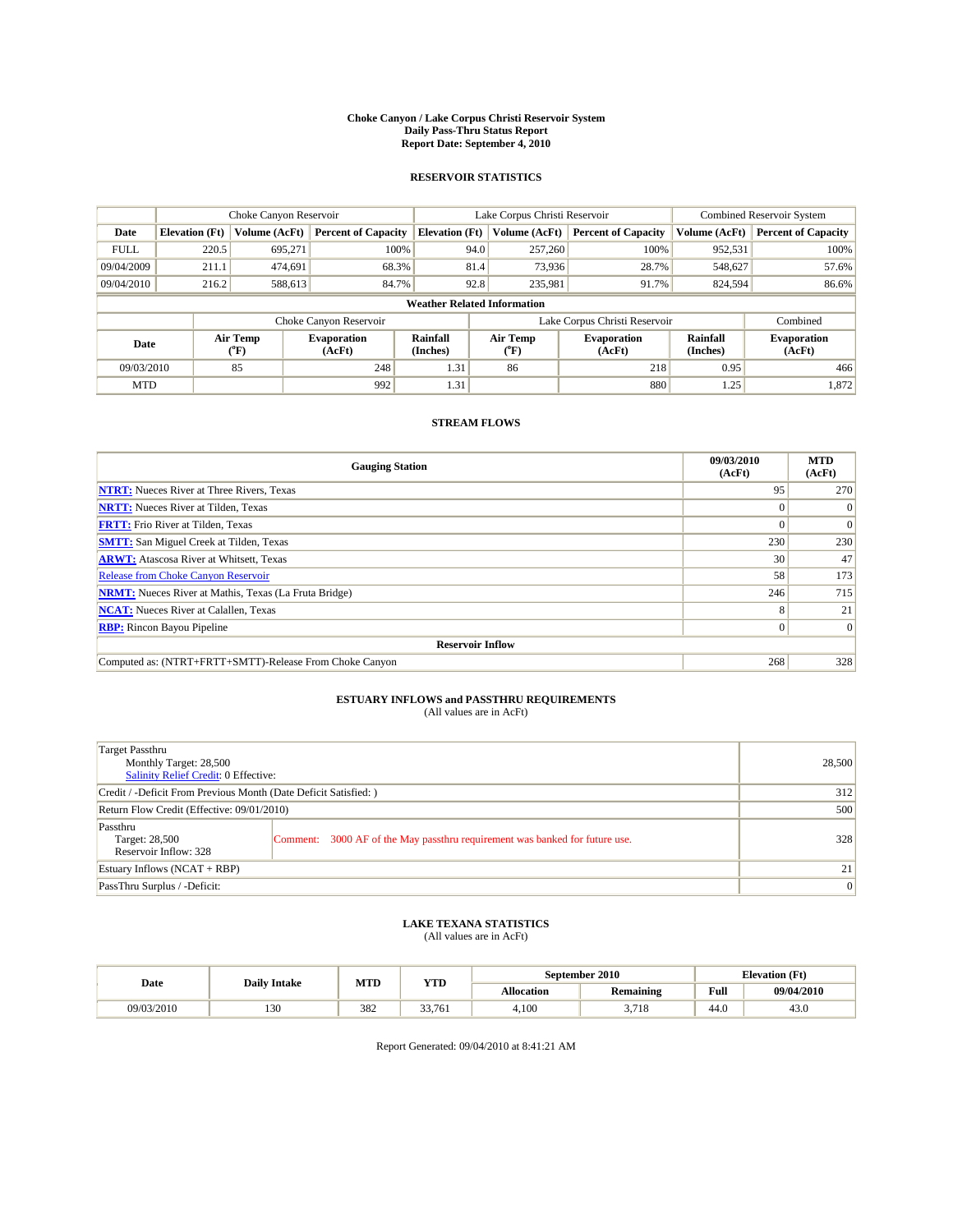#### **Choke Canyon / Lake Corpus Christi Reservoir System Daily Pass-Thru Status Report Report Date: September 5, 2010**

### **RESERVOIR STATISTICS**

|             | Choke Canyon Reservoir             |                                |                              |                       | Lake Corpus Christi Reservoir |                              |                      | <b>Combined Reservoir System</b> |  |  |
|-------------|------------------------------------|--------------------------------|------------------------------|-----------------------|-------------------------------|------------------------------|----------------------|----------------------------------|--|--|
| Date        | <b>Elevation</b> (Ft)              | Volume (AcFt)                  | <b>Percent of Capacity</b>   | <b>Elevation</b> (Ft) | Volume (AcFt)                 | <b>Percent of Capacity</b>   | Volume (AcFt)        | <b>Percent of Capacity</b>       |  |  |
| <b>FULL</b> | 220.5                              | 695,271                        | 100%                         | 94.0                  | 257,260                       | 100%                         | 952,531              | 100%                             |  |  |
| 09/05/2009  | 211.0                              | 473,233                        | 68.1%                        | 81.5                  | 74,606                        | 29.0%                        | 547,839              | 57.5%                            |  |  |
| 09/05/2010  | 216.2                              | 589,091                        | 84.7%                        | 92.8                  | 235,981                       | 91.7%                        | 825,072              | 86.6%                            |  |  |
|             | <b>Weather Related Information</b> |                                |                              |                       |                               |                              |                      |                                  |  |  |
|             |                                    |                                | Choke Canyon Reservoir       |                       | Lake Corpus Christi Reservoir |                              |                      | Combined                         |  |  |
| Date        |                                    | Air Temp<br>$({}^o\mathrm{F})$ | <b>Evaporation</b><br>(AcFt) | Rainfall<br>(Inches)  | Air Temp<br>(°F)              | <b>Evaporation</b><br>(AcFt) | Rainfall<br>(Inches) | <b>Evaporation</b><br>(AcFt)     |  |  |
| 09/04/2010  |                                    | 94                             | 304                          | 0.00                  | 89                            | 270                          | 0.00                 | 574                              |  |  |
| <b>MTD</b>  |                                    |                                | 1.296                        | 1.31                  |                               | 1,150                        | 1.25                 | 2.446                            |  |  |

### **STREAM FLOWS**

| <b>Gauging Station</b>                                       | 09/04/2010<br>(AcFt) | <b>MTD</b><br>(AcFt) |  |  |  |  |  |
|--------------------------------------------------------------|----------------------|----------------------|--|--|--|--|--|
| <b>NTRT:</b> Nueces River at Three Rivers, Texas             | 905                  | 1,175                |  |  |  |  |  |
| <b>NRTT:</b> Nueces River at Tilden, Texas                   | $\Omega$             |                      |  |  |  |  |  |
| <b>FRTT:</b> Frio River at Tilden, Texas                     |                      | $\Omega$             |  |  |  |  |  |
| <b>SMTT:</b> San Miguel Creek at Tilden, Texas               | 60                   | 290                  |  |  |  |  |  |
| <b>ARWT:</b> Atascosa River at Whitsett, Texas               | 197                  | 244                  |  |  |  |  |  |
| <b>Release from Choke Canyon Reservoir</b>                   | 58                   | 230                  |  |  |  |  |  |
| <b>NRMT:</b> Nueces River at Mathis, Texas (La Fruta Bridge) | 244                  | 959                  |  |  |  |  |  |
| <b>NCAT:</b> Nueces River at Calallen, Texas                 | 85                   | 107                  |  |  |  |  |  |
| <b>RBP:</b> Rincon Bayou Pipeline                            | $\overline{0}$       | $\Omega$             |  |  |  |  |  |
| <b>Reservoir Inflow</b>                                      |                      |                      |  |  |  |  |  |
| Computed as: (NTRT+FRTT+SMTT)-Release From Choke Canyon      | 907                  | 1,235                |  |  |  |  |  |

# **ESTUARY INFLOWS and PASSTHRU REQUIREMENTS**<br>(All values are in AcFt)

| Target Passthru<br>Monthly Target: 28,500<br>Salinity Relief Credit: 0 Effective: |                                                                             | 28,500 |
|-----------------------------------------------------------------------------------|-----------------------------------------------------------------------------|--------|
| Credit / -Deficit From Previous Month (Date Deficit Satisfied: )                  |                                                                             | 312    |
| Return Flow Credit (Effective: 09/01/2010)                                        | 500                                                                         |        |
| Passthru<br>Target: 28,500<br>Reservoir Inflow: 1.235                             | Comment: 3000 AF of the May passthru requirement was banked for future use. | 1,235  |
| Estuary Inflows $(NCAT + RBP)$                                                    |                                                                             | 107    |
| PassThru Surplus / -Deficit:                                                      |                                                                             | $-316$ |

## **LAKE TEXANA STATISTICS** (All values are in AcFt)

|            | <b>Daily Intake</b> | MTD | <b>YTD</b> |            | September 2010 |                                             | <b>Elevation</b> (Ft) |
|------------|---------------------|-----|------------|------------|----------------|---------------------------------------------|-----------------------|
| Date       |                     |     |            | Allocation | Remaining      | Full<br>the contract of the contract of the | 09/05/2010            |
| 09/04/2010 | 142                 | 524 | 33,904     | 4.100      | 3,576          | 44.0                                        | 43.0                  |

Report Generated: 09/05/2010 at 8:41:47 AM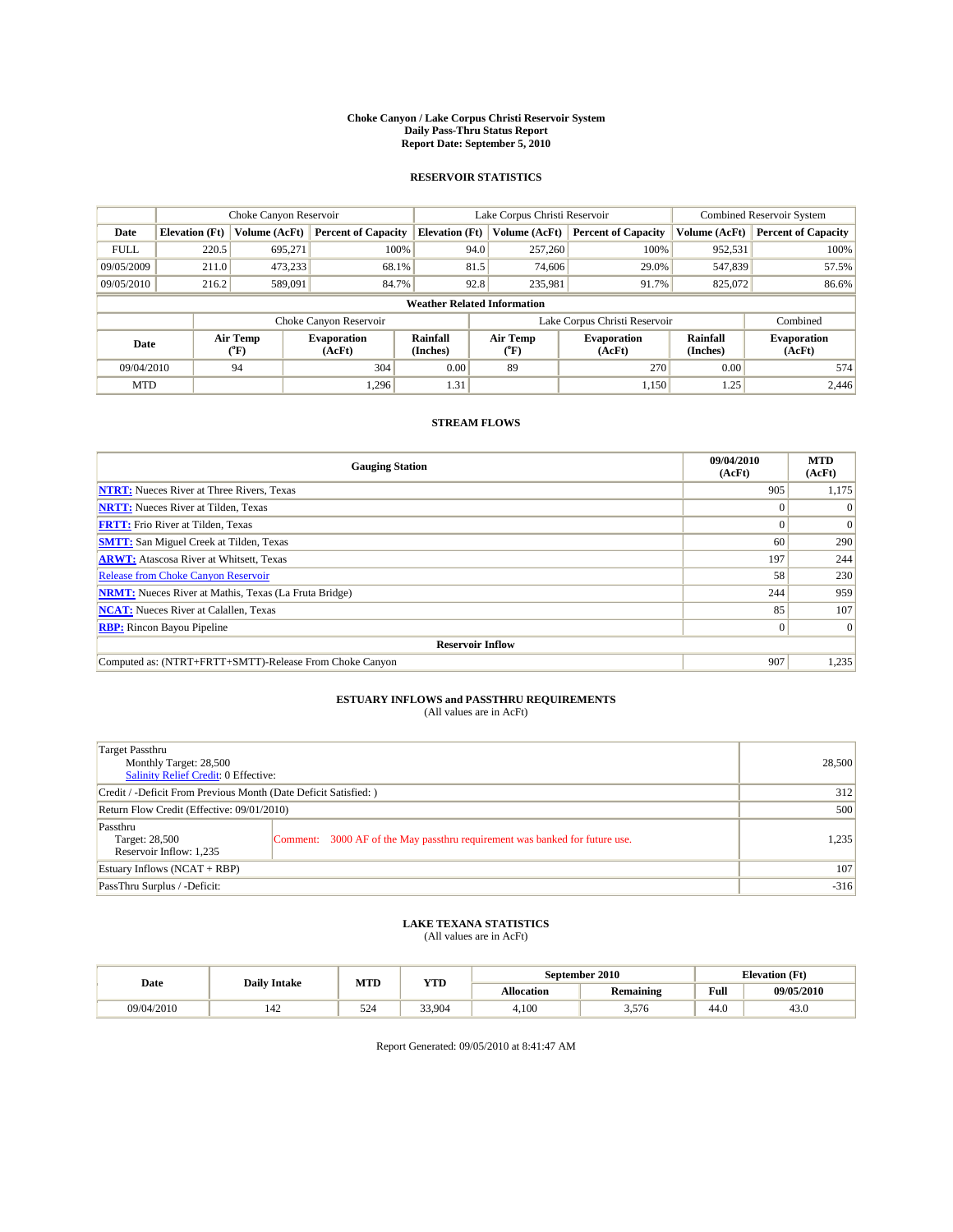#### **Choke Canyon / Lake Corpus Christi Reservoir System Daily Pass-Thru Status Report Report Date: September 6, 2010**

### **RESERVOIR STATISTICS**

|             | Choke Canyon Reservoir             |                  |                              |                             | Lake Corpus Christi Reservoir |                              |                      | <b>Combined Reservoir System</b> |  |  |
|-------------|------------------------------------|------------------|------------------------------|-----------------------------|-------------------------------|------------------------------|----------------------|----------------------------------|--|--|
| Date        | <b>Elevation</b> (Ft)              | Volume (AcFt)    | <b>Percent of Capacity</b>   | <b>Elevation</b> (Ft)       | Volume (AcFt)                 | <b>Percent of Capacity</b>   | Volume (AcFt)        | <b>Percent of Capacity</b>       |  |  |
| <b>FULL</b> | 220.5                              | 695,271          | 100%                         | 94.0                        | 257,260                       | 100%                         | 952,531              | 100%                             |  |  |
| 09/06/2009  | 211.0                              | 473,439          | 68.1%                        | 81.5                        | 74,606                        | 29.0%                        | 548,045              | 57.5%                            |  |  |
| 09/06/2010  | 216.2                              | 587,904          | 84.6%                        | 92.8                        | 235,625                       | 91.6%                        | 823,529              | 86.5%                            |  |  |
|             | <b>Weather Related Information</b> |                  |                              |                             |                               |                              |                      |                                  |  |  |
|             |                                    |                  | Choke Canyon Reservoir       |                             | Lake Corpus Christi Reservoir |                              |                      | Combined                         |  |  |
| Date        |                                    | Air Temp<br>(°F) | <b>Evaporation</b><br>(AcFt) | <b>Rainfall</b><br>(Inches) | Air Temp<br>(°F)              | <b>Evaporation</b><br>(AcFt) | Rainfall<br>(Inches) | <b>Evaporation</b><br>(AcFt)     |  |  |
| 09/05/2010  |                                    | 95               | 400                          | 0.00                        | 91                            | 373                          | 0.00                 | 773                              |  |  |
| <b>MTD</b>  |                                    |                  | 1.696                        | 1.31                        |                               | 1,523                        | 1.25                 | 3.219                            |  |  |

### **STREAM FLOWS**

| <b>Gauging Station</b>                                       | 09/05/2010<br>(AcFt) | <b>MTD</b><br>(AcFt) |  |  |  |  |  |
|--------------------------------------------------------------|----------------------|----------------------|--|--|--|--|--|
| <b>NTRT:</b> Nueces River at Three Rivers, Texas             | 290                  | 1,465                |  |  |  |  |  |
| <b>NRTT:</b> Nueces River at Tilden, Texas                   | $\theta$             |                      |  |  |  |  |  |
| <b>FRTT:</b> Frio River at Tilden, Texas                     |                      | $\Omega$             |  |  |  |  |  |
| <b>SMTT:</b> San Miguel Creek at Tilden, Texas               |                      | 294                  |  |  |  |  |  |
| <b>ARWT:</b> Atascosa River at Whitsett, Texas               | 66                   | 309                  |  |  |  |  |  |
| <b>Release from Choke Canyon Reservoir</b>                   | 58                   | 288                  |  |  |  |  |  |
| <b>NRMT:</b> Nueces River at Mathis, Texas (La Fruta Bridge) | 214                  | 1,173                |  |  |  |  |  |
| <b>NCAT:</b> Nueces River at Calallen, Texas                 | 79                   | 186                  |  |  |  |  |  |
| <b>RBP:</b> Rincon Bayou Pipeline                            | $\overline{0}$       | $\Omega$             |  |  |  |  |  |
| <b>Reservoir Inflow</b>                                      |                      |                      |  |  |  |  |  |
| Computed as: (NTRT+FRTT+SMTT)-Release From Choke Canyon      | 237                  | 1,472                |  |  |  |  |  |

# **ESTUARY INFLOWS and PASSTHRU REQUIREMENTS**<br>(All values are in AcFt)

| Target Passthru<br>Monthly Target: 28,500<br>Salinity Relief Credit: 0 Effective: | 28,500                                                                      |       |
|-----------------------------------------------------------------------------------|-----------------------------------------------------------------------------|-------|
| Credit / -Deficit From Previous Month (Date Deficit Satisfied: )                  | 312                                                                         |       |
| Return Flow Credit (Effective: 09/01/2010)                                        | 500                                                                         |       |
| Passthru<br>Target: 28,500<br>Reservoir Inflow: 1,472                             | Comment: 3000 AF of the May passthru requirement was banked for future use. | 1,472 |
| Estuary Inflows (NCAT + RBP)                                                      | 186                                                                         |       |
| PassThru Surplus / -Deficit:                                                      | $-474$                                                                      |       |

# **LAKE TEXANA STATISTICS** (All values are in AcFt)

|            | <b>Daily Intake</b> | MTD | <b>YTD</b> |            | September 2010 |                                             | <b>Elevation</b> (Ft) |
|------------|---------------------|-----|------------|------------|----------------|---------------------------------------------|-----------------------|
| Date       |                     |     |            | Allocation | Remaining      | Full<br>the contract of the contract of the | 09/06/2010            |
| 09/05/2010 | 143                 | 66  | 34,046     | 4.100      | 3.433          | 44.0                                        | 43.0                  |

Report Generated: 09/06/2010 at 8:09:03 AM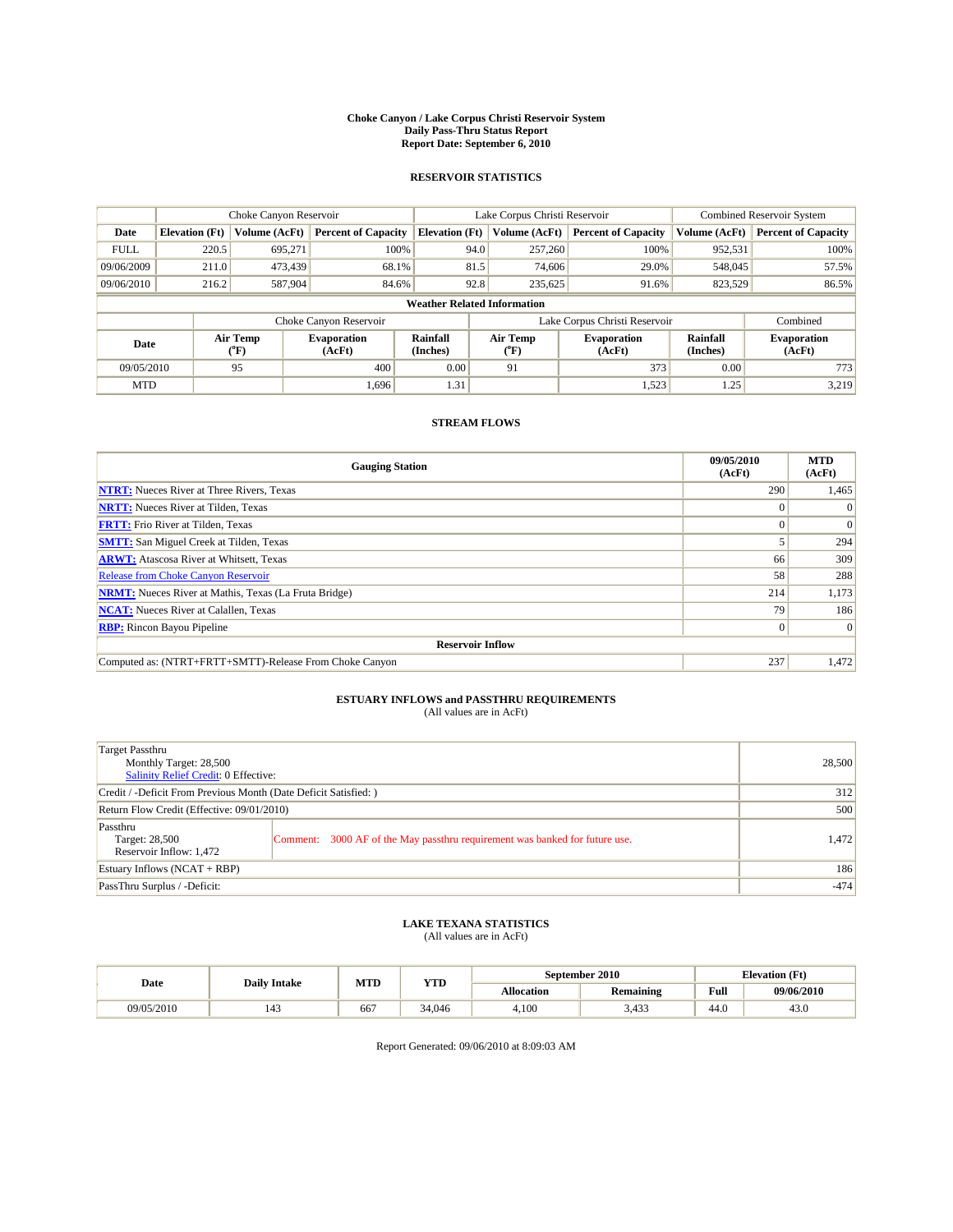#### **Choke Canyon / Lake Corpus Christi Reservoir System Daily Pass-Thru Status Report Report Date: September 7, 2010**

### **RESERVOIR STATISTICS**

|             | Choke Canyon Reservoir             |                      |                              |                             | Lake Corpus Christi Reservoir | <b>Combined Reservoir System</b> |                      |                              |  |  |
|-------------|------------------------------------|----------------------|------------------------------|-----------------------------|-------------------------------|----------------------------------|----------------------|------------------------------|--|--|
| Date        | <b>Elevation</b> (Ft)              | <b>Volume (AcFt)</b> | <b>Percent of Capacity</b>   | <b>Elevation</b> (Ft)       | Volume (AcFt)                 | <b>Percent of Capacity</b>       | Volume (AcFt)        | <b>Percent of Capacity</b>   |  |  |
| <b>FULL</b> | 220.5                              | 695,271              | 100%                         | 94.0                        | 257,260                       | 100%                             | 952,531              | 100%                         |  |  |
| 09/07/2009  | 211.0                              | 473,439              | 68.1%                        | 81.5                        | 74,510                        | 29.0%                            | 547,949              | 57.5%                        |  |  |
| 09/07/2010  | 216.2                              | 587,667              | 84.5%                        | 92.4                        | 228,357                       | 88.8%                            | 816,024              | 85.7%                        |  |  |
|             | <b>Weather Related Information</b> |                      |                              |                             |                               |                                  |                      |                              |  |  |
|             |                                    |                      | Choke Canyon Reservoir       |                             |                               | Lake Corpus Christi Reservoir    |                      | Combined                     |  |  |
| Date        |                                    | Air Temp<br>(°F)     | <b>Evaporation</b><br>(AcFt) | <b>Rainfall</b><br>(Inches) | Air Temp<br>(°F)              | <b>Evaporation</b><br>(AcFt)     | Rainfall<br>(Inches) | <b>Evaporation</b><br>(AcFt) |  |  |
| 09/06/2010  |                                    | 88                   | 303                          | 1.10                        | 85                            | $\Omega$                         | 2.79                 | 303                          |  |  |
| <b>MTD</b>  |                                    |                      | 1.999                        | 2.41                        |                               | 1,523                            | 4.04                 | 3,522                        |  |  |

### **STREAM FLOWS**

| <b>Gauging Station</b>                                       | 09/06/2010<br>(AcFt) | <b>MTD</b><br>(AcFt) |
|--------------------------------------------------------------|----------------------|----------------------|
| <b>NTRT:</b> Nueces River at Three Rivers, Texas             | 143                  | 1,608                |
| <b>NRTT:</b> Nueces River at Tilden, Texas                   | $\Omega$             |                      |
| <b>FRTT:</b> Frio River at Tilden, Texas                     |                      | $\Omega$             |
| <b>SMTT:</b> San Miguel Creek at Tilden, Texas               |                      | 296                  |
| <b>ARWT:</b> Atascosa River at Whitsett, Texas               | 42                   | 351                  |
| <b>Release from Choke Canyon Reservoir</b>                   | 58                   | 345                  |
| <b>NRMT:</b> Nueces River at Mathis, Texas (La Fruta Bridge) | 193                  | 1,366                |
| <b>NCAT:</b> Nueces River at Calallen, Texas                 | 75                   | 262                  |
| <b>RBP:</b> Rincon Bayou Pipeline                            | $\overline{0}$       | $\Omega$             |
| <b>Reservoir Inflow</b>                                      |                      |                      |
| Computed as: (NTRT+FRTT+SMTT)-Release From Choke Canyon      | 87                   | 1,559                |

# **ESTUARY INFLOWS and PASSTHRU REQUIREMENTS**<br>(All values are in AcFt)

| Target Passthru<br>Monthly Target: 28,500<br>Salinity Relief Credit: 0 Effective: |                                                                             | 28,500 |
|-----------------------------------------------------------------------------------|-----------------------------------------------------------------------------|--------|
| Credit / -Deficit From Previous Month (Date Deficit Satisfied: )                  | 312                                                                         |        |
| Return Flow Credit (Effective: 09/01/2010)                                        | 500                                                                         |        |
| Passthru<br>Target: 28,500<br>Reservoir Inflow: 1,559                             | Comment: 3000 AF of the May passthru requirement was banked for future use. | 1,559  |
| Estuary Inflows (NCAT + RBP)                                                      | 262                                                                         |        |
| PassThru Surplus / -Deficit:                                                      | $-485$                                                                      |        |

# **LAKE TEXANA STATISTICS** (All values are in AcFt)

|            | <b>Daily Intake</b> | MTD | YTD    | September 2010<br><b>Elevation</b> (Ft) |                  |      |            |
|------------|---------------------|-----|--------|-----------------------------------------|------------------|------|------------|
| Date       |                     |     |        | Allocation                              | <b>Remaining</b> | Full | 09/07/2010 |
| 09/06/2010 | 143                 | 809 | 34.189 | 4.100                                   | 291<br>----      | 44.0 | 43.0       |

Report Generated: 09/07/2010 at 9:17:03 AM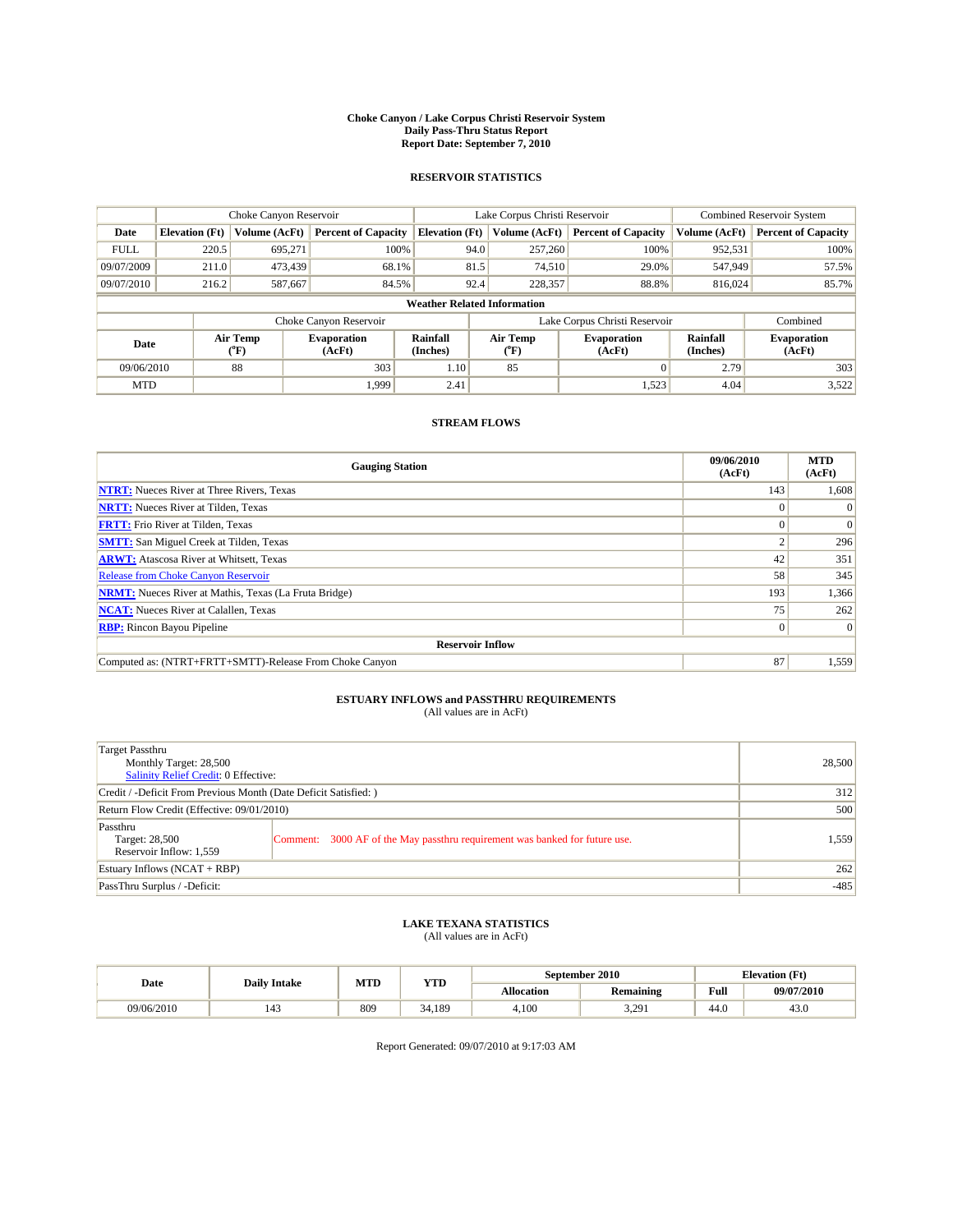#### **Choke Canyon / Lake Corpus Christi Reservoir System Daily Pass-Thru Status Report Report Date: September 8, 2010**

### **RESERVOIR STATISTICS**

|             | Choke Canyon Reservoir             |                             |                              |                       | Lake Corpus Christi Reservoir |                              |                               |                      | <b>Combined Reservoir System</b> |  |
|-------------|------------------------------------|-----------------------------|------------------------------|-----------------------|-------------------------------|------------------------------|-------------------------------|----------------------|----------------------------------|--|
| Date        | <b>Elevation</b> (Ft)              | <b>Volume (AcFt)</b>        | <b>Percent of Capacity</b>   | <b>Elevation</b> (Ft) |                               | Volume (AcFt)                | <b>Percent of Capacity</b>    | Volume (AcFt)        | <b>Percent of Capacity</b>       |  |
| <b>FULL</b> | 220.5                              | 695,271                     | 100%                         |                       | 94.0                          | 257,260                      | 100%                          | 952,531              | 100%                             |  |
| 09/08/2009  | 211.0                              | 473,855                     | 68.2%                        |                       | 81.5                          | 74,703                       | 29.0%                         | 548,558              | 57.6%                            |  |
| 09/08/2010  | 216.2                              | 588,852                     | 84.7%                        |                       | 93.0                          | 238,836                      | 92.8%                         | 827,688              | 86.9%                            |  |
|             | <b>Weather Related Information</b> |                             |                              |                       |                               |                              |                               |                      |                                  |  |
|             |                                    |                             | Choke Canyon Reservoir       |                       |                               |                              | Lake Corpus Christi Reservoir |                      | Combined                         |  |
| Date        |                                    | Air Temp<br>${}^{\circ}$ F) | <b>Evaporation</b><br>(AcFt) | Rainfall<br>(Inches)  |                               | Air Temp<br>$\rm ^{(^o}\!F)$ | <b>Evaporation</b><br>(AcFt)  | Rainfall<br>(Inches) | <b>Evaporation</b><br>(AcFt)     |  |
| 09/07/2010  |                                    | 90                          | 290                          | 1.26                  |                               | 93                           | Pan overflow                  | 0.59                 | 290                              |  |
| <b>MTD</b>  |                                    |                             | 2,289                        | 3.67                  |                               |                              | 1,523                         | 4.63                 | 3,812                            |  |

### **STREAM FLOWS**

| <b>Gauging Station</b>                                       | 09/07/2010<br>(AcFt) | <b>MTD</b><br>(AcFt) |
|--------------------------------------------------------------|----------------------|----------------------|
| <b>NTRT:</b> Nueces River at Three Rivers, Texas             | 218                  | 1,826                |
| <b>NRTT:</b> Nueces River at Tilden, Texas                   |                      |                      |
| <b>FRTT:</b> Frio River at Tilden, Texas                     |                      | $\Omega$             |
| <b>SMTT:</b> San Miguel Creek at Tilden, Texas               | 24                   | 320                  |
| <b>ARWT:</b> Atascosa River at Whitsett, Texas               | 66                   | 416                  |
| <b>Release from Choke Canyon Reservoir</b>                   | 58                   | 403                  |
| <b>NRMT:</b> Nueces River at Mathis, Texas (La Fruta Bridge) | 232                  | 1,598                |
| <b>NCAT:</b> Nueces River at Calallen, Texas                 | 137                  | 399                  |
| <b>RBP:</b> Rincon Bayou Pipeline                            |                      | $\Omega$             |
| <b>Reservoir Inflow</b>                                      |                      |                      |
| Computed as: (NTRT+FRTT+SMTT)-Release From Choke Canyon      | 185                  | 1,743                |

# **ESTUARY INFLOWS and PASSTHRU REQUIREMENTS**<br>(All values are in AcFt)

| Target Passthru<br>Monthly Target: 28,500<br>Salinity Relief Credit: 0 Effective: |                                                                             | 28,500 |
|-----------------------------------------------------------------------------------|-----------------------------------------------------------------------------|--------|
| Credit / -Deficit From Previous Month (Date Deficit Satisfied: )                  | 312                                                                         |        |
| Return Flow Credit (Effective: 09/01/2010)                                        | 500                                                                         |        |
| Passthru<br>Target: 28,500<br>Reservoir Inflow: 1,743                             | Comment: 3000 AF of the May passthru requirement was banked for future use. | 1,743  |
| Estuary Inflows (NCAT + RBP)                                                      |                                                                             | 399    |
| PassThru Surplus / -Deficit:                                                      | $-533$                                                                      |        |

## **LAKE TEXANA STATISTICS** (All values are in AcFt)

| Date       | <b>Daily Intake</b> | MTD | YTD                               |                   | September 2010   |      | <b>Elevation</b> (Ft) |
|------------|---------------------|-----|-----------------------------------|-------------------|------------------|------|-----------------------|
|            |                     |     |                                   | <b>Allocation</b> | <b>Remaining</b> | Full | 09/08/2010            |
| 09/07/2010 | 143                 | 952 | 222<br>$\sim$ $\lambda$<br>34.332 | 4.100             | 3,148            | 44.0 | 45.3                  |

Report Generated: 09/08/2010 at 9:50:38 AM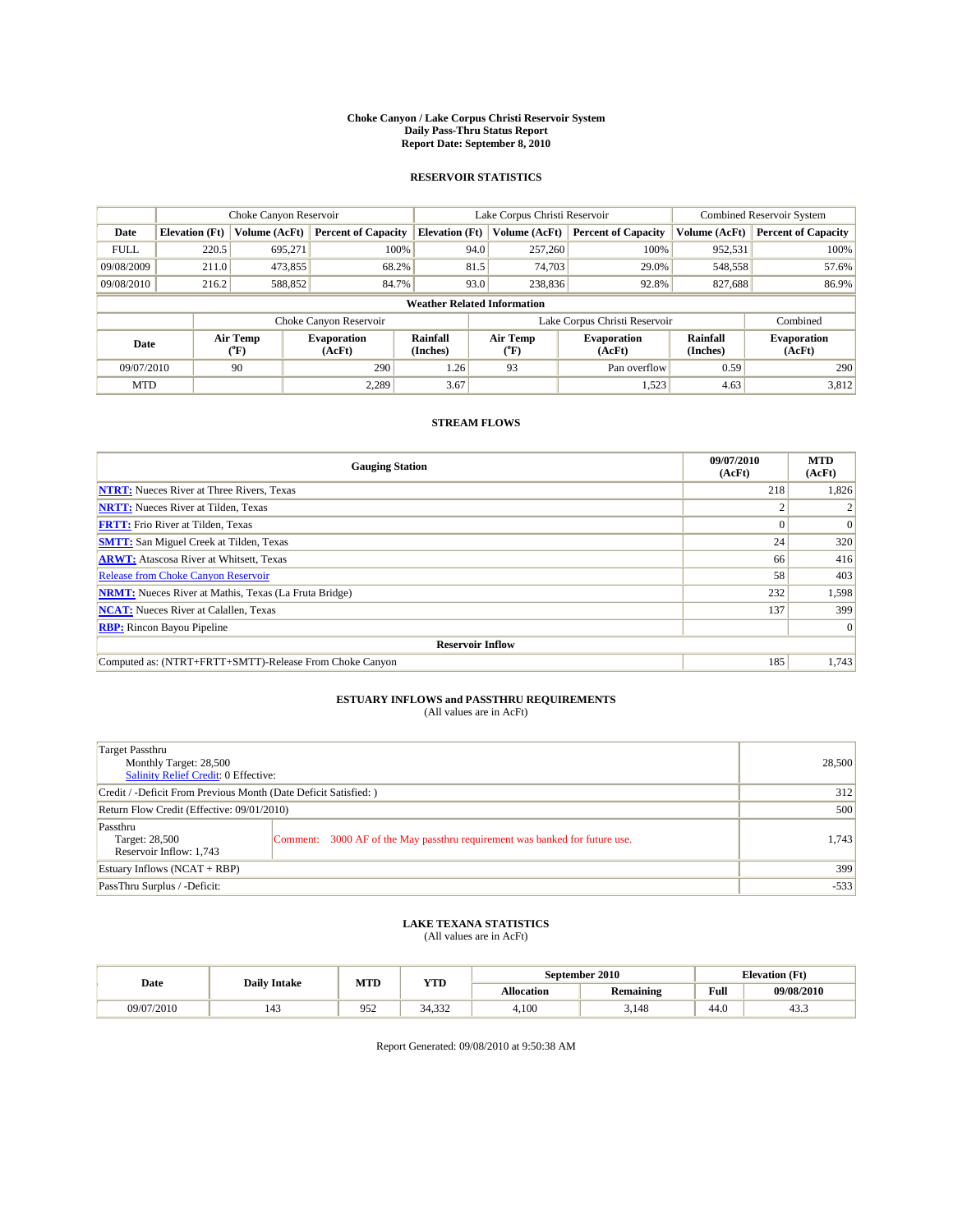#### **Choke Canyon / Lake Corpus Christi Reservoir System Daily Pass-Thru Status Report Report Date: September 9, 2010**

### **RESERVOIR STATISTICS**

|             | Choke Canyon Reservoir             |                      |                              |                             | Lake Corpus Christi Reservoir | <b>Combined Reservoir System</b> |                      |                              |  |  |
|-------------|------------------------------------|----------------------|------------------------------|-----------------------------|-------------------------------|----------------------------------|----------------------|------------------------------|--|--|
| Date        | <b>Elevation</b> (Ft)              | <b>Volume (AcFt)</b> | <b>Percent of Capacity</b>   | <b>Elevation</b> (Ft)       | Volume (AcFt)                 | <b>Percent of Capacity</b>       | Volume (AcFt)        | <b>Percent of Capacity</b>   |  |  |
| <b>FULL</b> | 220.5                              | 695,271              | 100%                         | 94.0                        | 257,260                       | 100%                             | 952,531              | 100%                         |  |  |
| 09/09/2009  | 211.0                              | 473,026              | 68.0%                        | 81.5                        | 74,414                        | 28.9%                            | 547,440              | 57.5%                        |  |  |
| 09/09/2010  | 216.3                              | 590,762              | 85.0%                        | 93.1                        | 240,266                       | 93.4%                            | 831,028              | 87.2%                        |  |  |
|             | <b>Weather Related Information</b> |                      |                              |                             |                               |                                  |                      |                              |  |  |
|             |                                    |                      | Choke Canyon Reservoir       |                             |                               | Lake Corpus Christi Reservoir    |                      | Combined                     |  |  |
| Date        |                                    | Air Temp<br>(°F)     | <b>Evaporation</b><br>(AcFt) | <b>Rainfall</b><br>(Inches) | Air Temp<br>(°F)              | <b>Evaporation</b><br>(AcFt)     | Rainfall<br>(Inches) | <b>Evaporation</b><br>(AcFt) |  |  |
| 09/08/2010  |                                    | 94                   | 180                          | 0.16                        | 91                            | 125                              | 0.18                 | 305                          |  |  |
| <b>MTD</b>  |                                    |                      | 2.469                        | 3.83                        |                               | 1,648                            | 4.81                 | 4,117                        |  |  |

### **STREAM FLOWS**

| <b>Gauging Station</b>                                       | 09/08/2010<br>(AcFt) | <b>MTD</b><br>(AcFt) |
|--------------------------------------------------------------|----------------------|----------------------|
| <b>NTRT:</b> Nueces River at Three Rivers, Texas             | 588                  | 2,414                |
| <b>NRTT:</b> Nueces River at Tilden, Texas                   |                      |                      |
| <b>FRTT:</b> Frio River at Tilden, Texas                     |                      | $\Omega$             |
| <b>SMTT:</b> San Miguel Creek at Tilden, Texas               | 34                   | 354                  |
| <b>ARWT:</b> Atascosa River at Whitsett, Texas               | 181                  | 597                  |
| <b>Release from Choke Canyon Reservoir</b>                   | 58                   | 461                  |
| <b>NRMT:</b> Nueces River at Mathis, Texas (La Fruta Bridge) | 345                  | 1,943                |
| <b>NCAT:</b> Nueces River at Calallen, Texas                 | 393                  | 792                  |
| <b>RBP:</b> Rincon Bayou Pipeline                            | $\overline{0}$       | $\Omega$             |
| <b>Reservoir Inflow</b>                                      |                      |                      |
| Computed as: (NTRT+FRTT+SMTT)-Release From Choke Canyon      | 564                  | 2,307                |

# **ESTUARY INFLOWS and PASSTHRU REQUIREMENTS**<br>(All values are in AcFt)

| Target Passthru<br>Monthly Target: 28,500<br>Salinity Relief Credit: 0 Effective: |                                                                             | 28,500 |
|-----------------------------------------------------------------------------------|-----------------------------------------------------------------------------|--------|
| Credit / -Deficit From Previous Month (Date Deficit Satisfied: )                  | 312                                                                         |        |
| Return Flow Credit (Effective: 09/01/2010)                                        | 500                                                                         |        |
| Passthru<br>Target: 28,500<br>Reservoir Inflow: 2,307                             | Comment: 3000 AF of the May passthru requirement was banked for future use. | 2,307  |
| Estuary Inflows (NCAT + RBP)                                                      | 792                                                                         |        |
| PassThru Surplus / -Deficit:                                                      | $-704$                                                                      |        |

# **LAKE TEXANA STATISTICS** (All values are in AcFt)

|            | <b>Daily Intake</b> | MTD   | YTD                            | September 2010 |                  |      | <b>Elevation</b> (Ft) |
|------------|---------------------|-------|--------------------------------|----------------|------------------|------|-----------------------|
| Date       |                     |       |                                | Allocation     | <b>Remaining</b> | Full | 09/09/2010            |
| 09/08/2010 | 143                 | 1.095 | $\sqrt{2}$<br>$\sim$ $\lambda$ | 4.100          | 3.005            | 44.0 | 44.0                  |

Report Generated: 09/09/2010 at 8:21:34 AM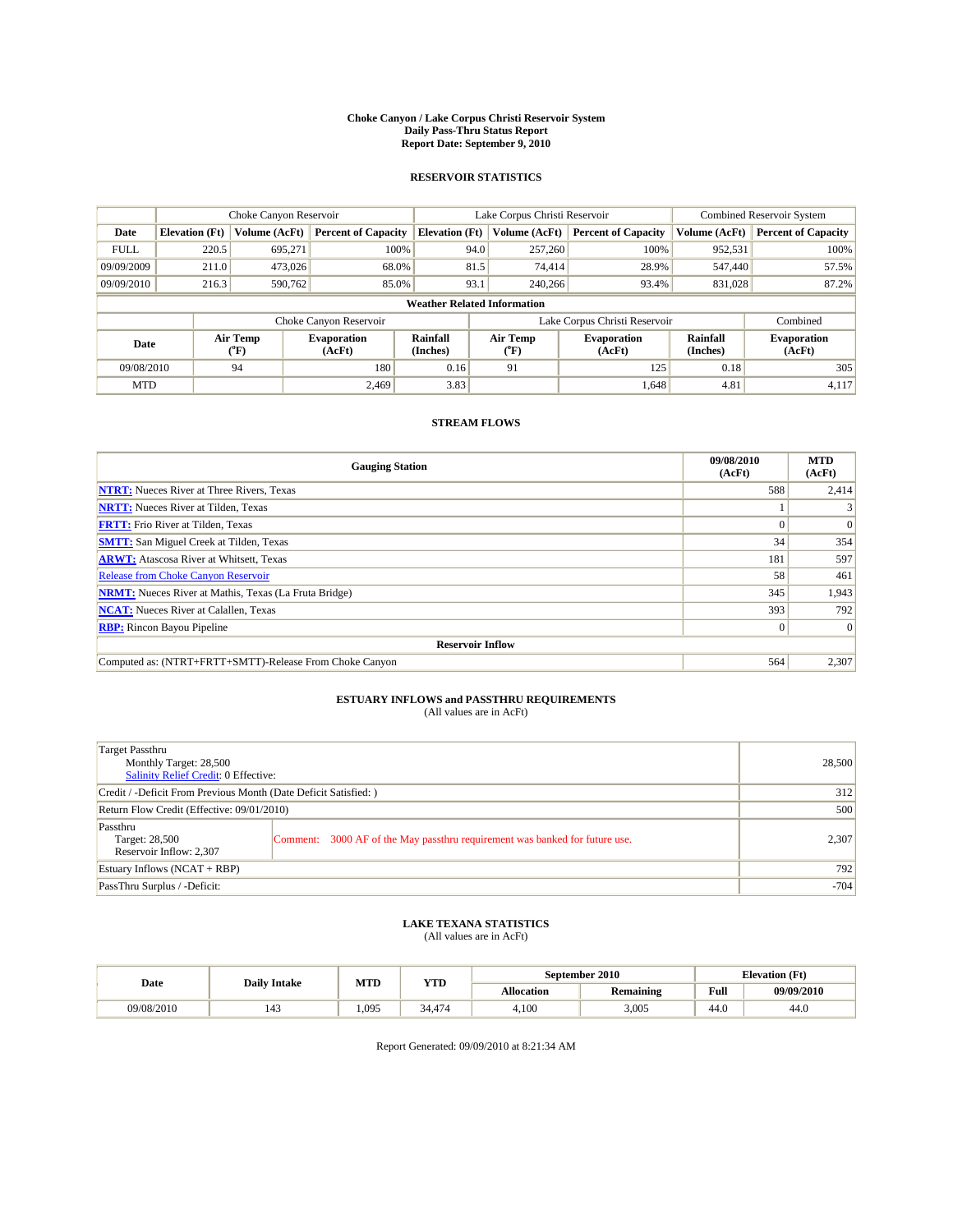#### **Choke Canyon / Lake Corpus Christi Reservoir System Daily Pass-Thru Status Report Report Date: September 10, 2010**

### **RESERVOIR STATISTICS**

|             | Choke Canyon Reservoir             |                      |                              |                             | Lake Corpus Christi Reservoir |                               |                      | Combined Reservoir System    |  |  |
|-------------|------------------------------------|----------------------|------------------------------|-----------------------------|-------------------------------|-------------------------------|----------------------|------------------------------|--|--|
| Date        | <b>Elevation</b> (Ft)              | <b>Volume (AcFt)</b> | <b>Percent of Capacity</b>   | <b>Elevation</b> (Ft)       | Volume (AcFt)                 | <b>Percent of Capacity</b>    | Volume (AcFt)        | <b>Percent of Capacity</b>   |  |  |
| <b>FULL</b> | 220.5                              | 695,271              | 100%                         | 94.0                        | 257,260                       | 100%                          | 952,531              | 100%                         |  |  |
| 09/10/2009  | 211.1                              | 474,899              | 68.3%                        | 81.6                        | 75,864                        | 29.5%                         | 550,763              | 57.8%                        |  |  |
| 09/10/2010  | 216.3                              | 591,238              | 85.0%                        | 93.1                        | 240,446                       | 93.5%                         | 831,684              | 87.3%                        |  |  |
|             | <b>Weather Related Information</b> |                      |                              |                             |                               |                               |                      |                              |  |  |
|             |                                    |                      | Choke Canyon Reservoir       |                             |                               | Lake Corpus Christi Reservoir |                      | Combined                     |  |  |
| Date        |                                    | Air Temp<br>(°F)     | <b>Evaporation</b><br>(AcFt) | <b>Rainfall</b><br>(Inches) | Air Temp<br>(°F)              | <b>Evaporation</b><br>(AcFt)  | Rainfall<br>(Inches) | <b>Evaporation</b><br>(AcFt) |  |  |
| 09/09/2010  |                                    | 95                   | 374                          | 0.00                        | 91                            | 302                           | 0.00                 | 676                          |  |  |
| <b>MTD</b>  |                                    |                      | 2,843                        | 3.83                        |                               | 1,950                         | 4.81                 | 4.793                        |  |  |

### **STREAM FLOWS**

| <b>Gauging Station</b>                                       | 09/09/2010<br>(AcFt) | <b>MTD</b><br>(AcFt) |  |  |  |  |
|--------------------------------------------------------------|----------------------|----------------------|--|--|--|--|
| <b>NTRT:</b> Nueces River at Three Rivers, Texas             | 470                  | 2,884                |  |  |  |  |
| <b>NRTT:</b> Nueces River at Tilden, Texas                   |                      |                      |  |  |  |  |
| <b>FRTT:</b> Frio River at Tilden, Texas                     |                      |                      |  |  |  |  |
| <b>SMTT:</b> San Miguel Creek at Tilden, Texas               |                      | 359                  |  |  |  |  |
| <b>ARWT:</b> Atascosa River at Whitsett, Texas               | 764                  | 1,361                |  |  |  |  |
| <b>Release from Choke Canyon Reservoir</b>                   | 58                   | 518                  |  |  |  |  |
| <b>NRMT:</b> Nueces River at Mathis, Texas (La Fruta Bridge) | 768                  | 2,712                |  |  |  |  |
| <b>NCAT:</b> Nueces River at Calallen, Texas                 | 1,251                | 2,042                |  |  |  |  |
| <b>RBP:</b> Rincon Bayou Pipeline                            | $\vert 0 \vert$      | $\Omega$             |  |  |  |  |
| <b>Reservoir Inflow</b>                                      |                      |                      |  |  |  |  |
| Computed as: (NTRT+FRTT+SMTT)-Release From Choke Canyon      | 419                  | 2,726                |  |  |  |  |

# **ESTUARY INFLOWS and PASSTHRU REQUIREMENTS**<br>(All values are in AcFt)

| Target Passthru<br>Monthly Target: 28,500<br>Salinity Relief Credit: 0 Effective: |                                                                             | 28,500 |
|-----------------------------------------------------------------------------------|-----------------------------------------------------------------------------|--------|
| Credit / -Deficit From Previous Month (Date Deficit Satisfied: )                  | 312                                                                         |        |
| Return Flow Credit (Effective: 09/01/2010)                                        | 500                                                                         |        |
| Passthru<br>Target: 28,500<br>Reservoir Inflow: 2,726                             | Comment: 3000 AF of the May passthru requirement was banked for future use. | 2.726  |
| Estuary Inflows (NCAT + RBP)                                                      |                                                                             | 2,042  |
| PassThru Surplus / -Deficit:                                                      | 128                                                                         |        |

# **LAKE TEXANA STATISTICS** (All values are in AcFt)

| Date       | <b>Daily Intake</b> | MTD  | <b>YTD</b> |                   | September 2010 | <b>Elevation</b> (Ft)                 |            |
|------------|---------------------|------|------------|-------------------|----------------|---------------------------------------|------------|
|            |                     |      |            | <b>Allocation</b> | Remaining      | Full                                  | 09/10/2010 |
| 09/09/2010 | 143                 | .238 | 34.617     | 4.100             | 2.862          | $\overline{A}$ $\overline{C}$<br>44.U | 44.0       |

Report Generated: 09/10/2010 at 8:15:29 AM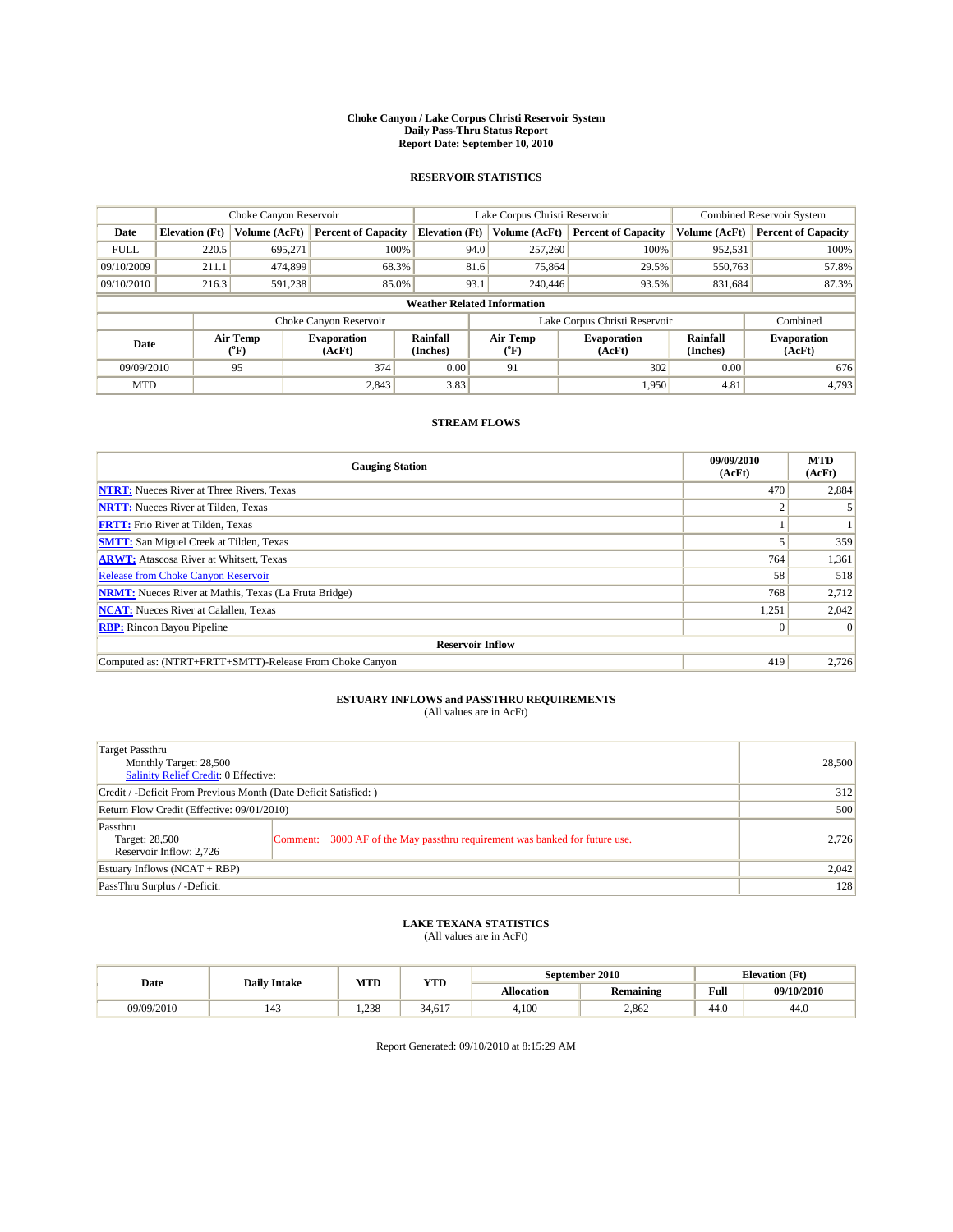#### **Choke Canyon / Lake Corpus Christi Reservoir System Daily Pass-Thru Status Report Report Date: September 11, 2010**

### **RESERVOIR STATISTICS**

|             | Choke Canyon Reservoir             |                      |                              |                             | Lake Corpus Christi Reservoir |                               |                      | <b>Combined Reservoir System</b> |  |  |
|-------------|------------------------------------|----------------------|------------------------------|-----------------------------|-------------------------------|-------------------------------|----------------------|----------------------------------|--|--|
| Date        | <b>Elevation</b> (Ft)              | <b>Volume (AcFt)</b> | <b>Percent of Capacity</b>   | <b>Elevation</b> (Ft)       | Volume (AcFt)                 | <b>Percent of Capacity</b>    | Volume (AcFt)        | <b>Percent of Capacity</b>       |  |  |
| <b>FULL</b> | 220.5                              | 695,271              | 100%                         | 94.0                        | 257,260                       | 100%                          | 952,531              | 100%                             |  |  |
| 09/11/2009  | 211.4                              | 480,923              | 69.2%                        | 81.7                        | 76,745                        | 29.8%                         | 557,668              | 58.5%                            |  |  |
| 09/11/2010  | 216.2                              | 589,568              | 84.8%                        | 93.1                        | 240,804                       | 93.6%                         | 830,372              | 87.2%                            |  |  |
|             | <b>Weather Related Information</b> |                      |                              |                             |                               |                               |                      |                                  |  |  |
|             |                                    |                      | Choke Canyon Reservoir       |                             |                               | Lake Corpus Christi Reservoir |                      | Combined                         |  |  |
| Date        |                                    | Air Temp<br>(°F)     | <b>Evaporation</b><br>(AcFt) | <b>Rainfall</b><br>(Inches) | Air Temp<br>(°F)              | <b>Evaporation</b><br>(AcFt)  | Rainfall<br>(Inches) | <b>Evaporation</b><br>(AcFt)     |  |  |
| 09/10/2010  |                                    | 96                   | 414                          | 0.00                        | 92                            | 323                           | 0.00                 | 737                              |  |  |
| <b>MTD</b>  |                                    |                      | 3.257                        | 3.83                        |                               | 2,273                         | 4.81                 | 5,530                            |  |  |

### **STREAM FLOWS**

| <b>Gauging Station</b>                                       | 09/10/2010<br>(AcFt) | <b>MTD</b><br>(AcFt) |  |  |  |  |  |
|--------------------------------------------------------------|----------------------|----------------------|--|--|--|--|--|
| <b>NTRT:</b> Nueces River at Three Rivers, Texas             | 685                  | 3,569                |  |  |  |  |  |
| <b>NRTT:</b> Nueces River at Tilden, Texas                   | 48                   | 53                   |  |  |  |  |  |
| <b>FRTT:</b> Frio River at Tilden, Texas                     |                      |                      |  |  |  |  |  |
| <b>SMTT:</b> San Miguel Creek at Tilden, Texas               | 302                  | 661                  |  |  |  |  |  |
| <b>ARWT:</b> Atascosa River at Whitsett, Texas               | 214                  | 1,575                |  |  |  |  |  |
| <b>Release from Choke Canyon Reservoir</b>                   | 58                   | 576                  |  |  |  |  |  |
| <b>NRMT:</b> Nueces River at Mathis, Texas (La Fruta Bridge) | 143                  | 2,854                |  |  |  |  |  |
| <b>NCAT:</b> Nueces River at Calallen, Texas                 | 1,157                | 3,199                |  |  |  |  |  |
| <b>RBP:</b> Rincon Bayou Pipeline                            | $\vert 0 \vert$      | $\Omega$             |  |  |  |  |  |
| <b>Reservoir Inflow</b>                                      |                      |                      |  |  |  |  |  |
| Computed as: (NTRT+FRTT+SMTT)-Release From Choke Canyon      | 930                  | 3,656                |  |  |  |  |  |

# **ESTUARY INFLOWS and PASSTHRU REQUIREMENTS**<br>(All values are in AcFt)

| Target Passthru<br>Monthly Target: 28,500<br>Salinity Relief Credit: 0 Effective: |                                                                             | 28,500 |
|-----------------------------------------------------------------------------------|-----------------------------------------------------------------------------|--------|
| Credit / -Deficit From Previous Month (Date Deficit Satisfied: )                  | 312                                                                         |        |
| Return Flow Credit (Effective: 09/01/2010)                                        | 500                                                                         |        |
| Passthru<br>Target: 28,500<br>Reservoir Inflow: 3,656                             | Comment: 3000 AF of the May passthru requirement was banked for future use. | 3,656  |
| Estuary Inflows (NCAT + RBP)                                                      |                                                                             | 3,199  |
| PassThru Surplus / -Deficit:                                                      | 356                                                                         |        |

## **LAKE TEXANA STATISTICS** (All values are in AcFt)

|            | <b>Daily Intake</b> | MTD  | <b>YTD</b> |                   | September 2010   |      | <b>Elevation</b> (Ft) |
|------------|---------------------|------|------------|-------------------|------------------|------|-----------------------|
| Date       |                     |      |            | <b>Allocation</b> | <b>Remaining</b> | Full | 09/11/2010            |
| 09/10/2010 | <br>$\Delta$<br>--  | .380 | 34,760     | 4,100             | 2.720            | 44.0 | 44.0                  |

Report Generated: 09/11/2010 at 8:10:57 AM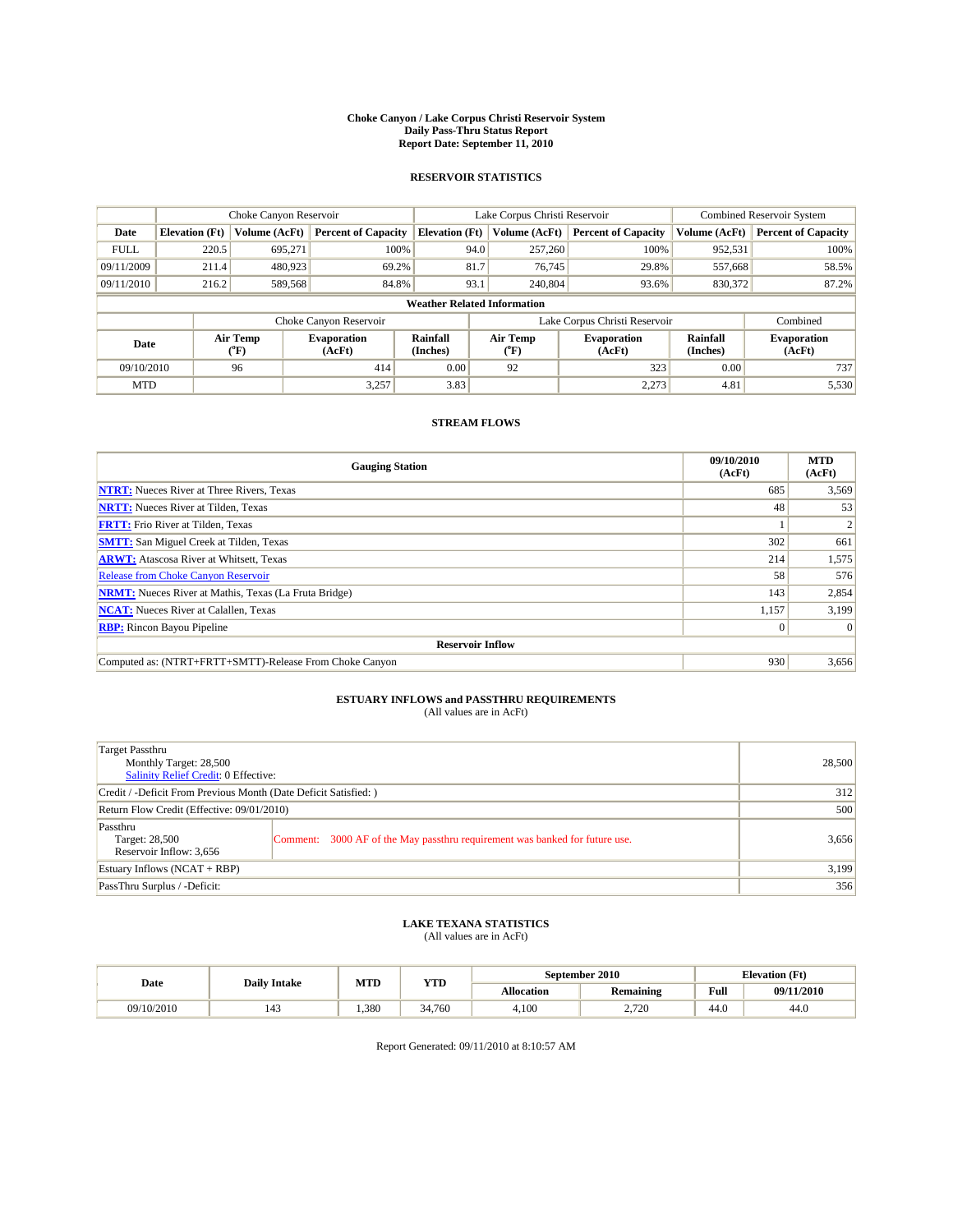#### **Choke Canyon / Lake Corpus Christi Reservoir System Daily Pass-Thru Status Report Report Date: September 12, 2010**

### **RESERVOIR STATISTICS**

|             | Choke Canyon Reservoir             |                      |                              |                             | Lake Corpus Christi Reservoir |                               |                      | <b>Combined Reservoir System</b> |  |  |
|-------------|------------------------------------|----------------------|------------------------------|-----------------------------|-------------------------------|-------------------------------|----------------------|----------------------------------|--|--|
| Date        | <b>Elevation</b> (Ft)              | <b>Volume (AcFt)</b> | <b>Percent of Capacity</b>   | <b>Elevation</b> (Ft)       | Volume (AcFt)                 | <b>Percent of Capacity</b>    | Volume (AcFt)        | <b>Percent of Capacity</b>       |  |  |
| <b>FULL</b> | 220.5                              | 695,271              | 100%                         | 94.0                        | 257,260                       | 100%                          | 952,531              | 100%                             |  |  |
| 09/12/2009  | 211.5                              | 483,209              | 69.5%                        | 82.0                        | 79,230                        | 30.8%                         | 562,439              | 59.0%                            |  |  |
| 09/12/2010  | 216.3                              | 591,238              | 85.0%                        | 93.1                        | 240,625                       | 93.5%                         | 831,863              | 87.3%                            |  |  |
|             | <b>Weather Related Information</b> |                      |                              |                             |                               |                               |                      |                                  |  |  |
|             |                                    |                      | Choke Canyon Reservoir       |                             |                               | Lake Corpus Christi Reservoir |                      | Combined                         |  |  |
| Date        |                                    | Air Temp<br>(°F)     | <b>Evaporation</b><br>(AcFt) | <b>Rainfall</b><br>(Inches) | Air Temp<br>(°F)              | <b>Evaporation</b><br>(AcFt)  | Rainfall<br>(Inches) | <b>Evaporation</b><br>(AcFt)     |  |  |
| 09/11/2010  |                                    | 96                   | 415                          | 0.00                        | 93                            | 292                           | 0.00                 | 707                              |  |  |
| <b>MTD</b>  |                                    |                      | 3,672                        | 3.83                        |                               | 2,565                         | 4.81                 | 6,237                            |  |  |

### **STREAM FLOWS**

| <b>Gauging Station</b>                                       | 09/11/2010<br>(AcFt) | <b>MTD</b><br>(AcFt) |
|--------------------------------------------------------------|----------------------|----------------------|
| <b>NTRT:</b> Nueces River at Three Rivers, Texas             | 262                  | 3,831                |
| <b>NRTT:</b> Nueces River at Tilden, Texas                   | 18                   | 71                   |
| <b>FRTT:</b> Frio River at Tilden, Texas                     | $\Omega$             |                      |
| <b>SMTT:</b> San Miguel Creek at Tilden, Texas               | 1,118                | 1,778                |
| <b>ARWT:</b> Atascosa River at Whitsett, Texas               | 226                  | 1,802                |
| <b>Release from Choke Canyon Reservoir</b>                   | 58                   | 633                  |
| <b>NRMT:</b> Nueces River at Mathis, Texas (La Fruta Bridge) | 141                  | 2,995                |
| <b>NCAT:</b> Nueces River at Calallen, Texas                 | 409                  | 3,608                |
| <b>RBP:</b> Rincon Bayou Pipeline                            | $\overline{0}$       | $\Omega$             |
| <b>Reservoir Inflow</b>                                      |                      |                      |
| Computed as: (NTRT+FRTT+SMTT)-Release From Choke Canyon      | 1.322                | 4,978                |

# **ESTUARY INFLOWS and PASSTHRU REQUIREMENTS**<br>(All values are in AcFt)

| Target Passthru<br>Monthly Target: 28,500<br>Salinity Relief Credit: 0 Effective: |                                                                             | 28,500 |
|-----------------------------------------------------------------------------------|-----------------------------------------------------------------------------|--------|
| Credit / -Deficit From Previous Month (Date Deficit Satisfied: )                  | 312                                                                         |        |
| Return Flow Credit (Effective: 09/01/2010)                                        | 500                                                                         |        |
| Passthru<br>Target: 28,500<br>Reservoir Inflow: 4,978                             | Comment: 3000 AF of the May passthru requirement was banked for future use. | 4.978  |
| Estuary Inflows (NCAT + RBP)                                                      |                                                                             | 3,608  |
| PassThru Surplus / -Deficit:                                                      | $-557$                                                                      |        |

## **LAKE TEXANA STATISTICS** (All values are in AcFt)

| Date       | <b>Daily Intake</b> | MTD   | YTD    |                   | September 2010   | <b>Elevation</b> (Ft) |            |
|------------|---------------------|-------|--------|-------------------|------------------|-----------------------|------------|
|            |                     |       |        | <b>Allocation</b> | <b>Remaining</b> | Full                  | 09/12/2010 |
| 09/11/2010 | 143                 | 1.523 | 34.903 | 4.100             | $---$<br>سە      | 44.0                  | 44.0       |

Report Generated: 09/12/2010 at 8:19:09 AM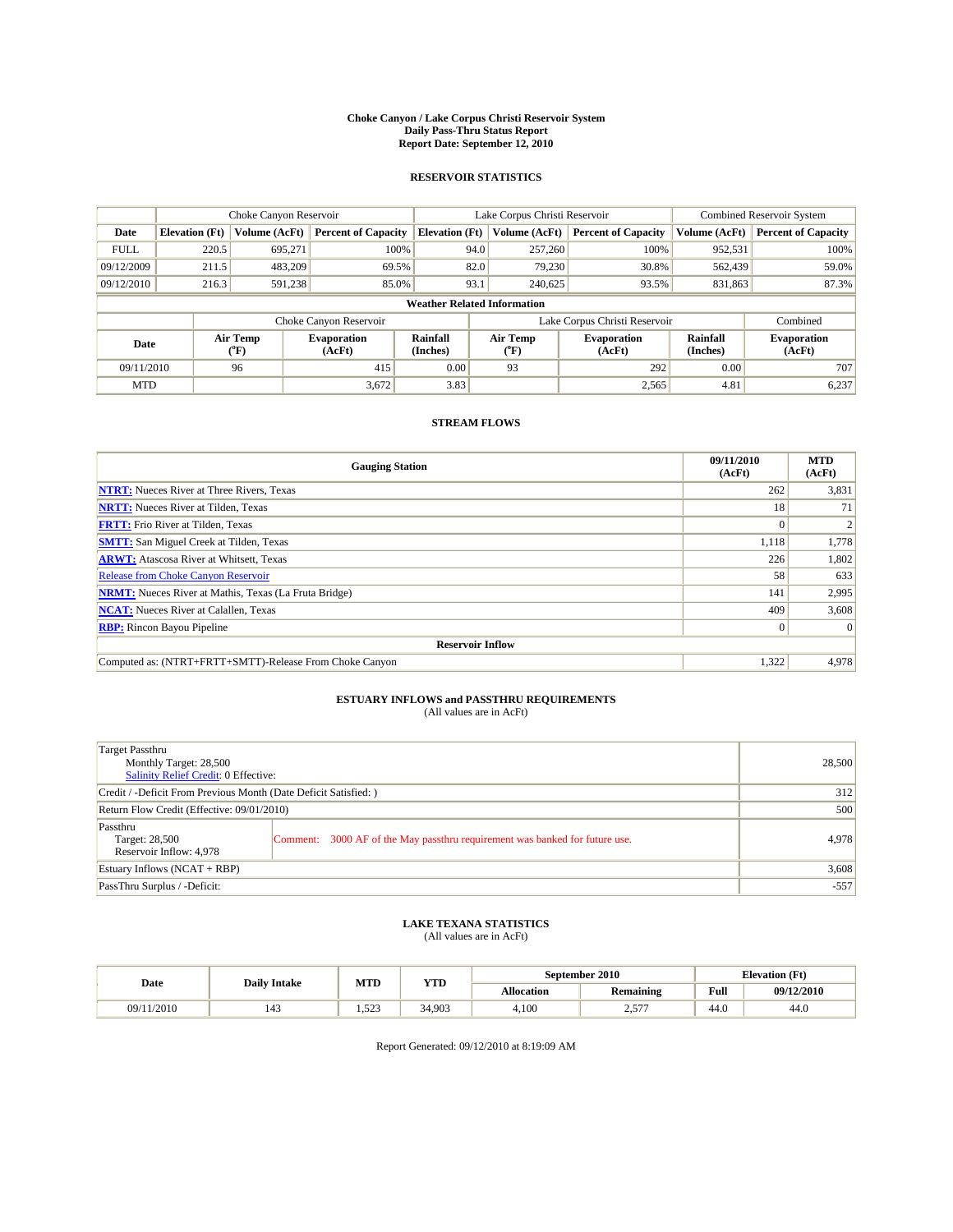#### **Choke Canyon / Lake Corpus Christi Reservoir System Daily Pass-Thru Status Report Report Date: September 13, 2010**

### **RESERVOIR STATISTICS**

|             | Choke Canyon Reservoir             |                                           |                              |                             | Lake Corpus Christi Reservoir |                               |                      | Combined Reservoir System    |  |  |
|-------------|------------------------------------|-------------------------------------------|------------------------------|-----------------------------|-------------------------------|-------------------------------|----------------------|------------------------------|--|--|
| Date        | <b>Elevation</b> (Ft)              | <b>Volume (AcFt)</b>                      | <b>Percent of Capacity</b>   | <b>Elevation</b> (Ft)       | Volume (AcFt)                 | <b>Percent of Capacity</b>    | Volume (AcFt)        | <b>Percent of Capacity</b>   |  |  |
| <b>FULL</b> | 220.5                              | 695,271                                   | 100%                         | 94.0                        | 257,260                       | 100%                          | 952,531              | 100%                         |  |  |
| 09/13/2009  | 211.5                              | 483,836                                   | 69.6%                        | 82.0                        | 79,230                        | 30.8%                         | 563,066              | 59.1%                        |  |  |
| 09/13/2010  | 216.4                              | 592,657                                   | 85.2%                        | 93.1                        | 241,341                       | 93.8%                         | 833,998              | 87.6%                        |  |  |
|             | <b>Weather Related Information</b> |                                           |                              |                             |                               |                               |                      |                              |  |  |
|             |                                    |                                           | Choke Canyon Reservoir       |                             |                               | Lake Corpus Christi Reservoir |                      | Combined                     |  |  |
| Date        |                                    | Air Temp<br>$({}^{\mathrm{o}}\mathrm{F})$ | <b>Evaporation</b><br>(AcFt) | <b>Rainfall</b><br>(Inches) | Air Temp<br>(°F)              | <b>Evaporation</b><br>(AcFt)  | Rainfall<br>(Inches) | <b>Evaporation</b><br>(AcFt) |  |  |
| 09/12/2010  |                                    | 95                                        | 346                          | 0.00                        | 89                            | 230                           | 0.37                 | 576                          |  |  |
| <b>MTD</b>  |                                    |                                           | 4.018                        | 3.83                        |                               | 2.795                         | 5.18                 | 6,813                        |  |  |

### **STREAM FLOWS**

| <b>Gauging Station</b>                                       | 09/12/2010<br>(AcFt) | <b>MTD</b><br>(AcFt) |  |  |  |  |  |
|--------------------------------------------------------------|----------------------|----------------------|--|--|--|--|--|
| <b>NTRT:</b> Nueces River at Three Rivers, Texas             | 308                  | 4,139                |  |  |  |  |  |
| <b>NRTT:</b> Nueces River at Tilden, Texas                   | 6                    | 77                   |  |  |  |  |  |
| <b>FRTT:</b> Frio River at Tilden, Texas                     |                      |                      |  |  |  |  |  |
| <b>SMTT:</b> San Miguel Creek at Tilden, Texas               | 1,715                | 3,493                |  |  |  |  |  |
| <b>ARWT:</b> Atascosa River at Whitsett, Texas               | 409                  | 2,211                |  |  |  |  |  |
| <b>Release from Choke Canyon Reservoir</b>                   | 58                   | 691                  |  |  |  |  |  |
| <b>NRMT:</b> Nueces River at Mathis, Texas (La Fruta Bridge) | 151                  | 3,146                |  |  |  |  |  |
| <b>NCAT:</b> Nueces River at Calallen, Texas                 | 125                  | 3,733                |  |  |  |  |  |
| <b>RBP:</b> Rincon Bayou Pipeline                            | $\overline{0}$       | $\Omega$             |  |  |  |  |  |
| <b>Reservoir Inflow</b>                                      |                      |                      |  |  |  |  |  |
| Computed as: (NTRT+FRTT+SMTT)-Release From Choke Canyon      | 1,969                | 6,947                |  |  |  |  |  |

## **ESTUARY INFLOWS and PASSTHRU REQUIREMENTS**<br>(All values are in AcFt)

| Target Passthru<br>Monthly Target: 28,500<br>Salinity Relief Credit: 0 Effective: |                                                                             | 28,500   |
|-----------------------------------------------------------------------------------|-----------------------------------------------------------------------------|----------|
| Credit / -Deficit From Previous Month (Date Deficit Satisfied: )                  |                                                                             | 312      |
| Return Flow Credit (Effective: 09/01/2010)                                        | 500                                                                         |          |
| Passthru<br>Target: 28,500<br>Reservoir Inflow: 6,947                             | Comment: 3000 AF of the May passthru requirement was banked for future use. | 6,947    |
| Estuary Inflows (NCAT + RBP)                                                      |                                                                             | 3,733    |
| PassThru Surplus / -Deficit:                                                      |                                                                             | $-2,401$ |

# **LAKE TEXANA STATISTICS** (All values are in AcFt)

|            | <b>Daily Intake</b> | MTD  | YTD    | September 2010 |                  |      | <b>Elevation</b> (Ft) |
|------------|---------------------|------|--------|----------------|------------------|------|-----------------------|
| Date       |                     |      |        | Allocation     | <b>Remaining</b> | Full | 09/13/2010            |
| 09/12/2010 | 143                 | .666 | 35,045 | 4,100          | 2,434            | 44.0 | 44.0                  |

Report Generated: 09/13/2010 at 8:40:33 AM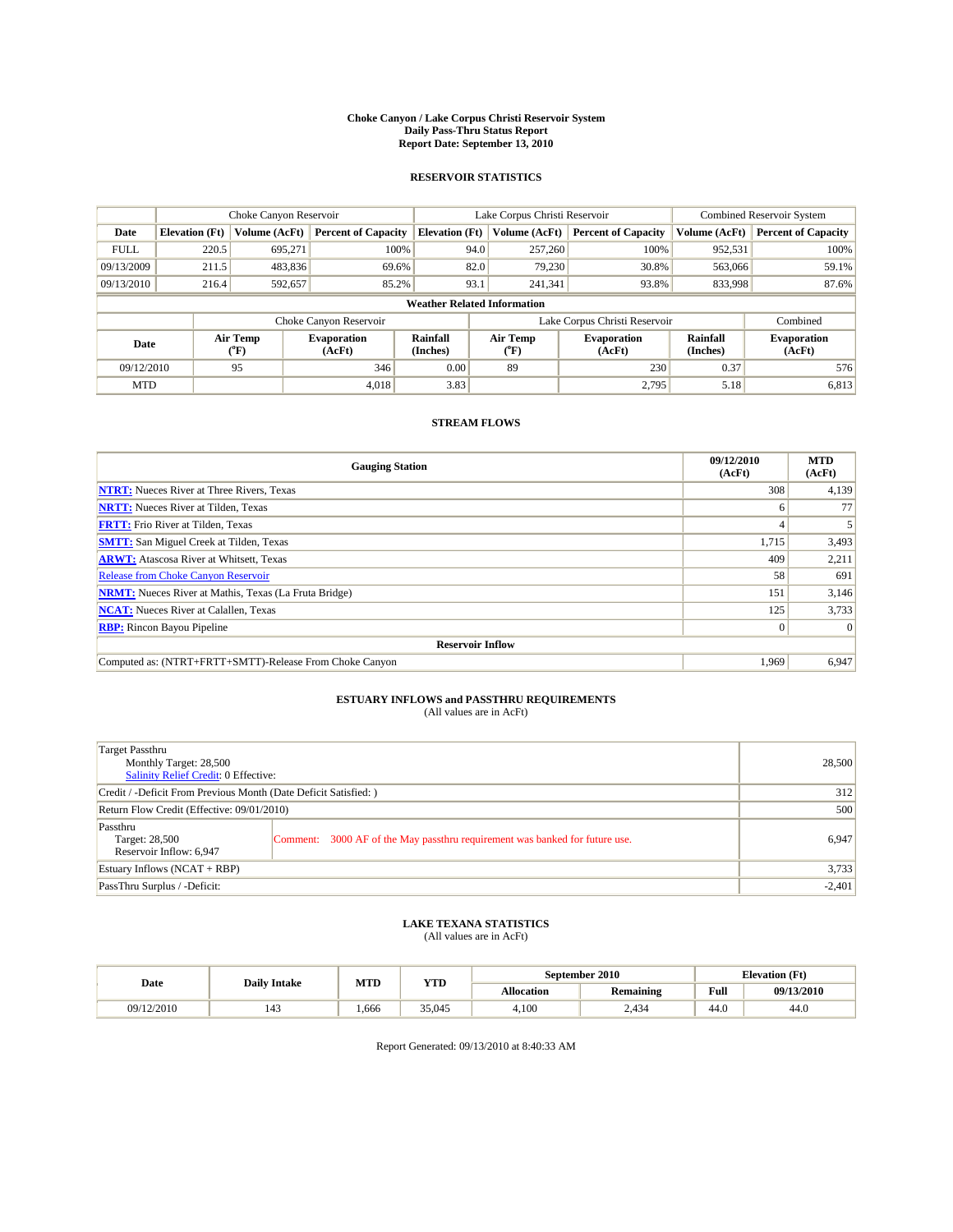#### **Choke Canyon / Lake Corpus Christi Reservoir System Daily Pass-Thru Status Report Report Date: September 14, 2010**

### **RESERVOIR STATISTICS**

|             | Choke Canyon Reservoir             |                                           |                              |                             | Lake Corpus Christi Reservoir  | <b>Combined Reservoir System</b> |                      |                              |  |  |
|-------------|------------------------------------|-------------------------------------------|------------------------------|-----------------------------|--------------------------------|----------------------------------|----------------------|------------------------------|--|--|
| Date        | <b>Elevation</b> (Ft)              | Volume (AcFt)                             | <b>Percent of Capacity</b>   | <b>Elevation</b> (Ft)       | Volume (AcFt)                  | <b>Percent of Capacity</b>       | Volume (AcFt)        | <b>Percent of Capacity</b>   |  |  |
| <b>FULL</b> | 220.5                              | 695.271                                   | 100%                         | 94.0                        | 257,260                        | 100%                             | 952,531              | 100%                         |  |  |
| 09/14/2009  | 211.5                              | 484,672                                   | 69.7%                        | 82.0                        | 79,733                         | 31.0%                            | 564,405              | 59.3%                        |  |  |
| 09/14/2010  | 216.4                              | 593,130                                   | 85.3%                        | 93.1                        | 241,521                        | 93.9%                            | 834,651              | 87.6%                        |  |  |
|             | <b>Weather Related Information</b> |                                           |                              |                             |                                |                                  |                      |                              |  |  |
|             |                                    |                                           | Choke Canyon Reservoir       |                             |                                | Lake Corpus Christi Reservoir    |                      | Combined                     |  |  |
| Date        |                                    | Air Temp<br>$({}^{\mathrm{o}}\mathrm{F})$ | <b>Evaporation</b><br>(AcFt) | <b>Rainfall</b><br>(Inches) | Air Temp<br>$({}^o\mathrm{F})$ | <b>Evaporation</b><br>(AcFt)     | Rainfall<br>(Inches) | <b>Evaporation</b><br>(AcFt) |  |  |
| 09/13/2010  |                                    | 97                                        | 277                          | 0.00                        | 91                             | 209                              | 0.00                 | 486                          |  |  |
| <b>MTD</b>  |                                    |                                           | 4.295                        | 3.83                        |                                | 3.004                            | 5.18                 | 7,299                        |  |  |

### **STREAM FLOWS**

| <b>Gauging Station</b>                                       | 09/13/2010<br>(AcFt) | <b>MTD</b><br>(AcFt) |  |  |  |  |
|--------------------------------------------------------------|----------------------|----------------------|--|--|--|--|
| <b>NTRT:</b> Nueces River at Three Rivers, Texas             | 399                  | 4,538                |  |  |  |  |
| <b>NRTT:</b> Nueces River at Tilden, Texas                   |                      | 79                   |  |  |  |  |
| <b>FRTT:</b> Frio River at Tilden, Texas                     | 681                  | 686                  |  |  |  |  |
| <b>SMTT:</b> San Miguel Creek at Tilden, Texas               | 129                  | 3,622                |  |  |  |  |
| <b>ARWT:</b> Atascosa River at Whitsett, Texas               | 234                  | 2,445                |  |  |  |  |
| <b>Release from Choke Canyon Reservoir</b>                   | 58                   | 748                  |  |  |  |  |
| <b>NRMT:</b> Nueces River at Mathis, Texas (La Fruta Bridge) | 151                  | 3,297                |  |  |  |  |
| <b>NCAT:</b> Nueces River at Calallen, Texas                 | 77                   | 3,811                |  |  |  |  |
| <b>RBP:</b> Rincon Bayou Pipeline                            | $\overline{0}$       | $\Omega$             |  |  |  |  |
| <b>Reservoir Inflow</b>                                      |                      |                      |  |  |  |  |
| Computed as: (NTRT+FRTT+SMTT)-Release From Choke Canyon      | 1,151                | 8,098                |  |  |  |  |

# **ESTUARY INFLOWS and PASSTHRU REQUIREMENTS**<br>(All values are in AcFt)

| Target Passthru<br>Monthly Target: 28,500<br>Salinity Relief Credit: 0 Effective: |                                                                             | 28,500 |
|-----------------------------------------------------------------------------------|-----------------------------------------------------------------------------|--------|
| Credit / -Deficit From Previous Month (Date Deficit Satisfied: )                  | 312                                                                         |        |
| Return Flow Credit (Effective: 09/01/2010)                                        | 500                                                                         |        |
| Passthru<br>Target: 28,500<br>Reservoir Inflow: 8,098                             | Comment: 3000 AF of the May passthru requirement was banked for future use. | 8.098  |
| Estuary Inflows (NCAT + RBP)                                                      |                                                                             | 3,811  |
| PassThru Surplus / -Deficit:                                                      | $-3,475$                                                                    |        |

# **LAKE TEXANA STATISTICS** (All values are in AcFt)

|            | <b>Daily Intake</b>   | MTD  | YTD    |                   | September 2010              |      | <b>Elevation</b> (Ft) |
|------------|-----------------------|------|--------|-------------------|-----------------------------|------|-----------------------|
| Date       |                       |      |        | <b>Allocation</b> | <b>Remaining</b>            | Full | 09/14/2010            |
| 09/13/2010 | $\overline{a}$<br>143 | .809 | 35.188 | 4.100             | 1.291<br><i><u>____</u></i> | 44.0 | 44.1                  |

Report Generated: 09/14/2010 at 9:09:13 AM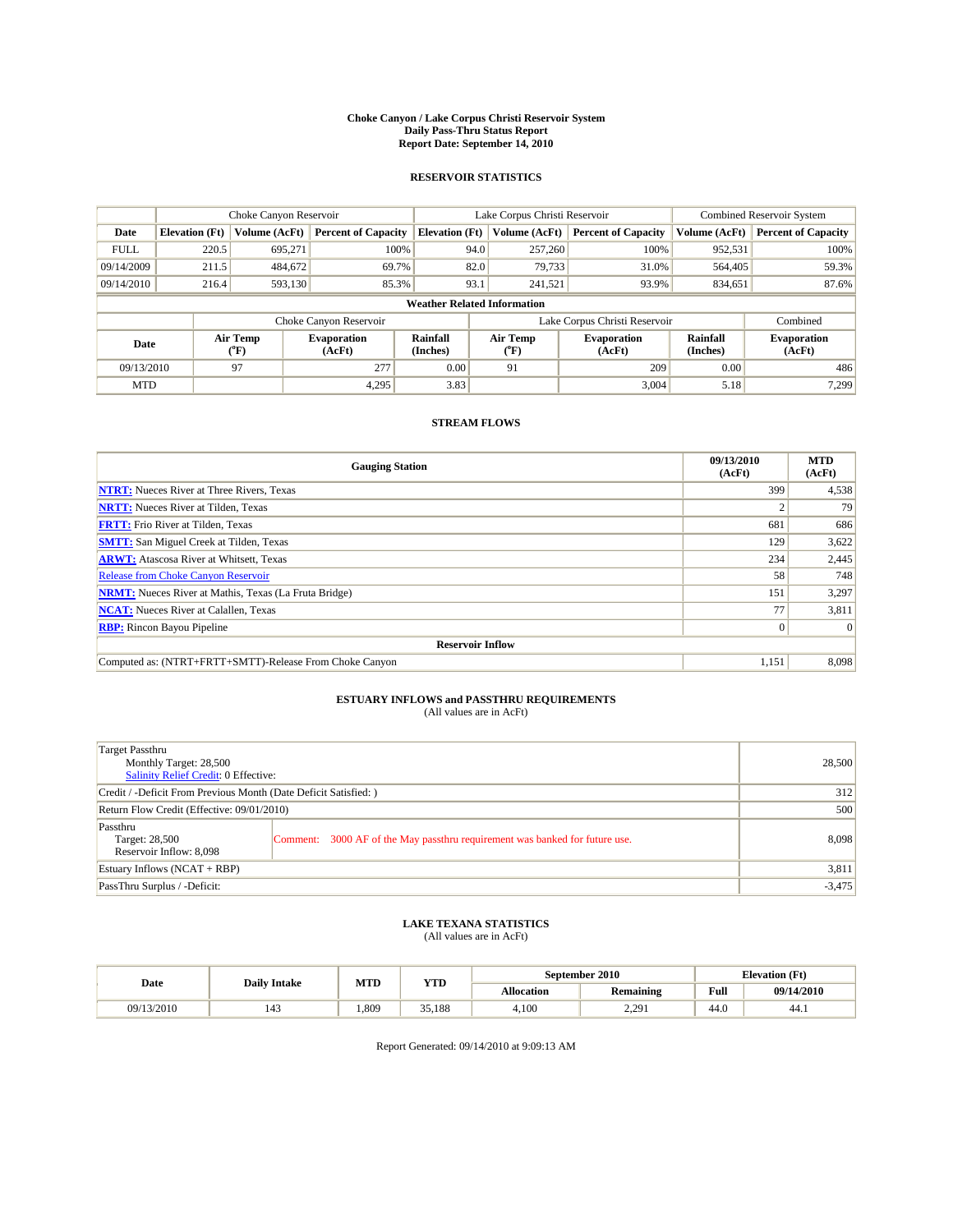#### **Choke Canyon / Lake Corpus Christi Reservoir System Daily Pass-Thru Status Report Report Date: September 15, 2010**

### **RESERVOIR STATISTICS**

|             | Choke Canyon Reservoir             |                                           |                              |                             | Lake Corpus Christi Reservoir |                               |                      | <b>Combined Reservoir System</b> |  |  |
|-------------|------------------------------------|-------------------------------------------|------------------------------|-----------------------------|-------------------------------|-------------------------------|----------------------|----------------------------------|--|--|
| Date        | <b>Elevation</b> (Ft)              | <b>Volume (AcFt)</b>                      | <b>Percent of Capacity</b>   | <b>Elevation</b> (Ft)       | Volume (AcFt)                 | <b>Percent of Capacity</b>    | Volume (AcFt)        | <b>Percent of Capacity</b>       |  |  |
| <b>FULL</b> | 220.5                              | 695,271                                   | 100%                         | 94.0                        | 257,260                       | 100%                          | 952,531              | 100%                             |  |  |
| 09/15/2009  | 211.6                              | 485,925                                   | 69.9%                        | 82.1                        | 79,935                        | 31.1%                         | 565,860              | 59.4%                            |  |  |
| 09/15/2010  | 216.4                              | 594,082                                   | 85.4%                        | 93.1                        | 240,983                       | 93.7%                         | 835,065              | 87.7%                            |  |  |
|             | <b>Weather Related Information</b> |                                           |                              |                             |                               |                               |                      |                                  |  |  |
|             |                                    |                                           | Choke Canyon Reservoir       |                             |                               | Lake Corpus Christi Reservoir |                      | Combined                         |  |  |
| Date        |                                    | Air Temp<br>$({}^{\mathrm{o}}\mathrm{F})$ | <b>Evaporation</b><br>(AcFt) | <b>Rainfall</b><br>(Inches) | Air Temp<br>(°F)              | <b>Evaporation</b><br>(AcFt)  | Rainfall<br>(Inches) | <b>Evaporation</b><br>(AcFt)     |  |  |
| 09/14/2010  |                                    | 97                                        | 347                          | 0.00                        | 91                            | 209                           | 0.00                 | 556                              |  |  |
| <b>MTD</b>  |                                    |                                           | 4,642                        | 3.83                        |                               | 3,213                         | 5.18                 | 7,855                            |  |  |

### **STREAM FLOWS**

| <b>Gauging Station</b>                                       | 09/14/2010<br>(AcFt) | <b>MTD</b><br>(AcFt) |  |  |  |  |  |
|--------------------------------------------------------------|----------------------|----------------------|--|--|--|--|--|
| <b>NTRT:</b> Nueces River at Three Rivers, Texas             | 222                  | 4,760                |  |  |  |  |  |
| <b>NRTT:</b> Nueces River at Tilden, Texas                   |                      | 80                   |  |  |  |  |  |
| <b>FRTT:</b> Frio River at Tilden, Texas                     | 732                  | 1,419                |  |  |  |  |  |
| <b>SMTT:</b> San Miguel Creek at Tilden, Texas               | 67                   | 3,690                |  |  |  |  |  |
| <b>ARWT:</b> Atascosa River at Whitsett, Texas               | 79                   | 2,524                |  |  |  |  |  |
| <b>Release from Choke Canyon Reservoir</b>                   | 58                   | 806                  |  |  |  |  |  |
| <b>NRMT:</b> Nueces River at Mathis, Texas (La Fruta Bridge) | 157                  | 3,454                |  |  |  |  |  |
| <b>NCAT:</b> Nueces River at Calallen, Texas                 | 44                   | 3,854                |  |  |  |  |  |
| <b>RBP:</b> Rincon Bayou Pipeline                            | $\overline{0}$       | $\Omega$             |  |  |  |  |  |
| <b>Reservoir Inflow</b>                                      |                      |                      |  |  |  |  |  |
| Computed as: (NTRT+FRTT+SMTT)-Release From Choke Canyon      | 965                  | 9,063                |  |  |  |  |  |

# **ESTUARY INFLOWS and PASSTHRU REQUIREMENTS**<br>(All values are in AcFt)

| Target Passthru<br>Monthly Target: 28,500<br>Salinity Relief Credit: 0 Effective: | 28,500                                                                      |       |
|-----------------------------------------------------------------------------------|-----------------------------------------------------------------------------|-------|
| Credit / -Deficit From Previous Month (Date Deficit Satisfied: )                  | 312                                                                         |       |
| Return Flow Credit (Effective: 09/01/2010)                                        | 500                                                                         |       |
| Passthru<br>Target: 28,500<br>Reservoir Inflow: 9,063                             | Comment: 3000 AF of the May passthru requirement was banked for future use. | 9,063 |
| Estuary Inflows (NCAT + RBP)                                                      |                                                                             | 3,854 |
| PassThru Surplus / -Deficit:                                                      | $-4,396$                                                                    |       |

# **LAKE TEXANA STATISTICS** (All values are in AcFt)

| Date       | <b>Daily Intake</b> |       | MTD<br>YTD      | September 2010    |                  | <b>Elevation</b> (Ft) |            |
|------------|---------------------|-------|-----------------|-------------------|------------------|-----------------------|------------|
|            |                     |       |                 | <b>Allocation</b> | <b>Remaining</b> | Full                  | 09/15/2010 |
| 09/14/2010 | 143                 | 1.952 | 2521<br><i></i> | 4.100             | 2.148            | 44.0                  | 44.1       |

Report Generated: 09/15/2010 at 8:36:44 AM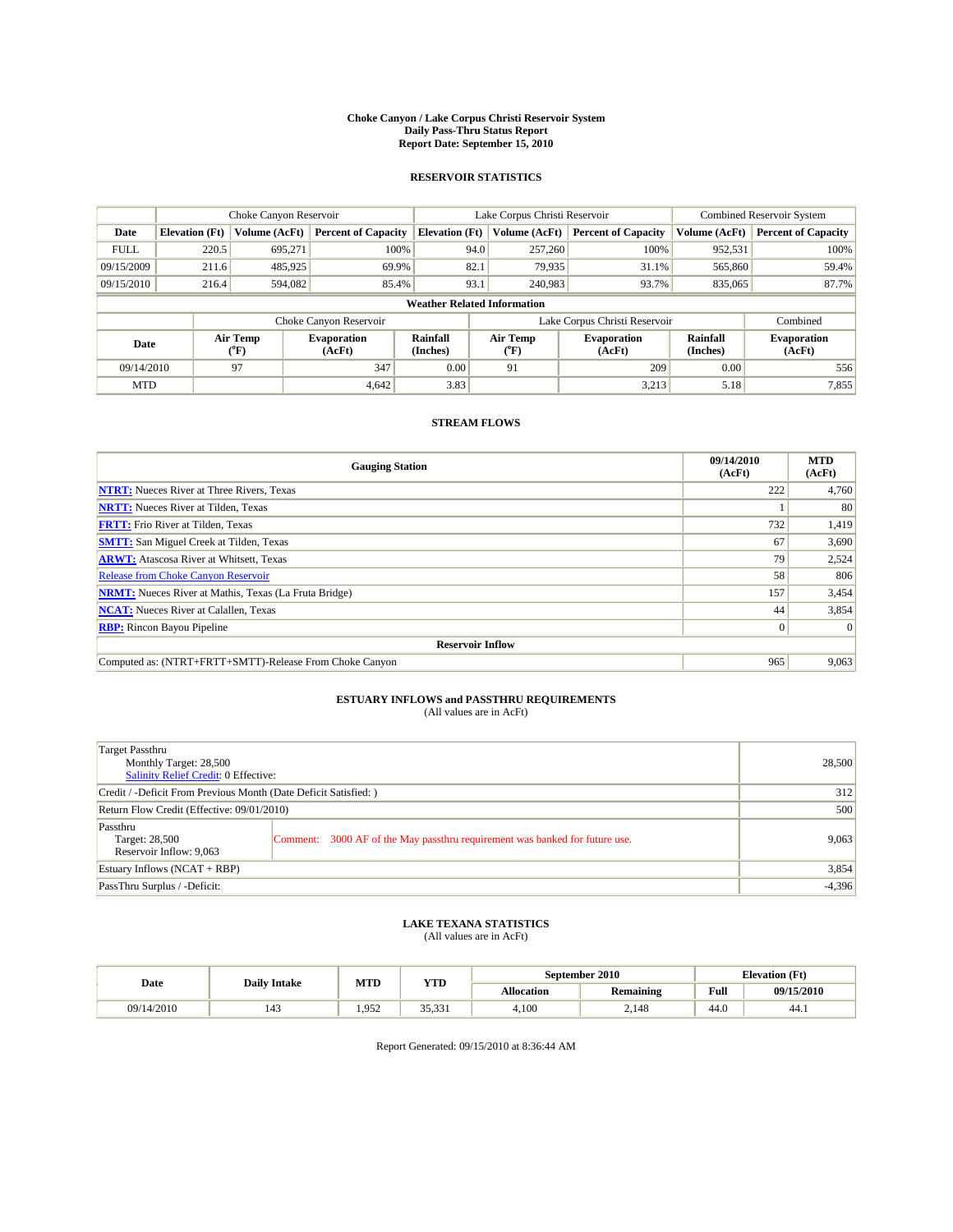#### **Choke Canyon / Lake Corpus Christi Reservoir System Daily Pass-Thru Status Report Report Date: September 16, 2010**

### **RESERVOIR STATISTICS**

|             | Choke Canyon Reservoir             |                             |                              |                             | Lake Corpus Christi Reservoir | <b>Combined Reservoir System</b> |                      |                              |  |  |
|-------------|------------------------------------|-----------------------------|------------------------------|-----------------------------|-------------------------------|----------------------------------|----------------------|------------------------------|--|--|
| Date        | <b>Elevation</b> (Ft)              | <b>Volume (AcFt)</b>        | <b>Percent of Capacity</b>   | <b>Elevation</b> (Ft)       | Volume (AcFt)                 | <b>Percent of Capacity</b>       | Volume (AcFt)        | <b>Percent of Capacity</b>   |  |  |
| <b>FULL</b> | 220.5                              | 695,271                     | 100%                         | 94.0                        | 257,260                       | 100%                             | 952,531              | 100%                         |  |  |
| 09/16/2009  | 211.7                              | 488.246                     | 70.2%                        | 82.1                        | 80,340                        | 31.2%                            | 568,586              | 59.7%                        |  |  |
| 09/16/2010  | 216.4                              | 593,605                     | 85.4%                        | 93.1                        | 241,341                       | 93.8%                            | 834,946              | 87.7%                        |  |  |
|             | <b>Weather Related Information</b> |                             |                              |                             |                               |                                  |                      |                              |  |  |
|             |                                    |                             | Choke Canyon Reservoir       |                             |                               | Lake Corpus Christi Reservoir    |                      | Combined                     |  |  |
| Date        |                                    | Air Temp<br>${}^{\circ}$ F) | <b>Evaporation</b><br>(AcFt) | <b>Rainfall</b><br>(Inches) | Air Temp<br>$(^oF)$           | <b>Evaporation</b><br>(AcFt)     | Rainfall<br>(Inches) | <b>Evaporation</b><br>(AcFt) |  |  |
| 09/15/2010  |                                    | 93                          | 388                          | 0.00                        | 93                            | 219                              | 1.12                 | 607                          |  |  |
| <b>MTD</b>  |                                    |                             | 5,030                        | 3.83                        |                               | 3,432                            | 6.30                 | 8,462                        |  |  |

### **STREAM FLOWS**

| <b>Gauging Station</b>                                       | 09/15/2010<br>(AcFt) | <b>MTD</b><br>(AcFt) |
|--------------------------------------------------------------|----------------------|----------------------|
| <b>NTRT:</b> Nueces River at Three Rivers, Texas             | 143                  | 4,903                |
| <b>NRTT:</b> Nueces River at Tilden, Texas                   | $\Omega$             | 80                   |
| <b>FRTT:</b> Frio River at Tilden, Texas                     | 177                  | 1,595                |
| <b>SMTT:</b> San Miguel Creek at Tilden, Texas               | 42                   | 3,731                |
| <b>ARWT:</b> Atascosa River at Whitsett, Texas               | 56                   | 2,580                |
| <b>Release from Choke Canyon Reservoir</b>                   | 58                   | 863                  |
| <b>NRMT:</b> Nueces River at Mathis, Texas (La Fruta Bridge) | 193                  | 3,646                |
| <b>NCAT:</b> Nueces River at Calallen, Texas                 | 24                   | 3,878                |
| <b>RBP:</b> Rincon Bayou Pipeline                            | $\overline{0}$       | $\Omega$             |
| <b>Reservoir Inflow</b>                                      |                      |                      |
| Computed as: (NTRT+FRTT+SMTT)-Release From Choke Canyon      | 304                  | 9,366                |

# **ESTUARY INFLOWS and PASSTHRU REQUIREMENTS**<br>(All values are in AcFt)

| Target Passthru<br>Monthly Target: 28,500<br>Salinity Relief Credit: 0 Effective: |                                                                             | 28,500   |
|-----------------------------------------------------------------------------------|-----------------------------------------------------------------------------|----------|
| Credit / -Deficit From Previous Month (Date Deficit Satisfied: )                  |                                                                             | 312      |
| Return Flow Credit (Effective: 09/01/2010)                                        |                                                                             | 500      |
| Passthru<br>Target: 28,500<br>Reservoir Inflow: 9.366                             | Comment: 3000 AF of the May passthru requirement was banked for future use. | 9.366    |
| Estuary Inflows (NCAT + RBP)                                                      |                                                                             | 3,878    |
| PassThru Surplus / -Deficit:                                                      |                                                                             | $-4,676$ |

# **LAKE TEXANA STATISTICS** (All values are in AcFt)

|            | <b>Daily Intake</b> | MTD   | YTD    |                   | September 2010   |      | <b>Elevation</b> (Ft) |
|------------|---------------------|-------|--------|-------------------|------------------|------|-----------------------|
| Date       |                     |       |        | <b>Allocation</b> | <b>Remaining</b> | Full | 09/16/2010            |
| 09/15/2010 |                     | 2,095 | 35 474 | 4.100             | 2.005            | 44.0 | 44.0                  |

Report Generated: 09/16/2010 at 8:50:41 AM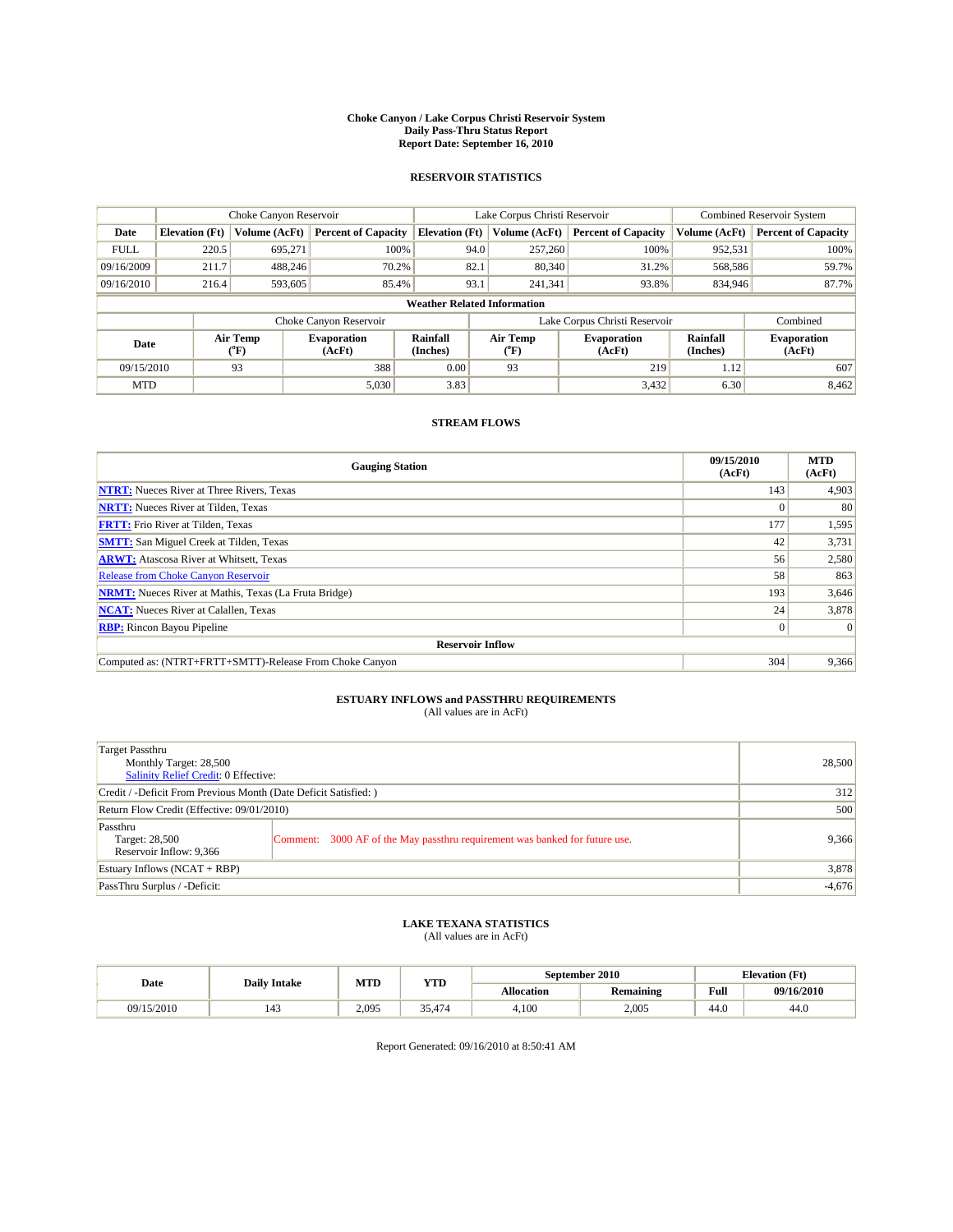#### **Choke Canyon / Lake Corpus Christi Reservoir System Daily Pass-Thru Status Report Report Date: September 17, 2010**

### **RESERVOIR STATISTICS**

|             | Choke Canyon Reservoir             |                                           |                              |                             | Lake Corpus Christi Reservoir | Combined Reservoir System     |                      |                              |  |  |
|-------------|------------------------------------|-------------------------------------------|------------------------------|-----------------------------|-------------------------------|-------------------------------|----------------------|------------------------------|--|--|
| Date        | <b>Elevation</b> (Ft)              | <b>Volume (AcFt)</b>                      | <b>Percent of Capacity</b>   | <b>Elevation</b> (Ft)       | Volume (AcFt)                 | <b>Percent of Capacity</b>    | Volume (AcFt)        | <b>Percent of Capacity</b>   |  |  |
| <b>FULL</b> | 220.5                              | 695,271                                   | 100%                         | 94.0                        | 257,260                       | 100%                          | 952,531              | 100%                         |  |  |
| 09/17/2009  | 211.8                              | 490,757                                   | 70.6%                        | 82.1                        | 80,036                        | 31.1%                         | 570,793              | 59.9%                        |  |  |
| 09/17/2010  | 216.5                              | 594,798                                   | 85.5%                        | 93.1                        | 241,162                       | 93.7%                         | 835,960              | 87.8%                        |  |  |
|             | <b>Weather Related Information</b> |                                           |                              |                             |                               |                               |                      |                              |  |  |
|             |                                    |                                           | Choke Canyon Reservoir       |                             |                               | Lake Corpus Christi Reservoir |                      | Combined                     |  |  |
| Date        |                                    | Air Temp<br>$({}^{\mathrm{o}}\mathrm{F})$ | <b>Evaporation</b><br>(AcFt) | <b>Rainfall</b><br>(Inches) | Air Temp<br>(°F)              | <b>Evaporation</b><br>(AcFt)  | Rainfall<br>(Inches) | <b>Evaporation</b><br>(AcFt) |  |  |
| 09/16/2010  |                                    | 99                                        | 403                          | 0.42                        | 90                            | 282                           | 0.06                 | 685                          |  |  |
| <b>MTD</b>  |                                    |                                           | 5,433                        | 4.25                        |                               | 3.714                         | 6.36                 | 9,147                        |  |  |

### **STREAM FLOWS**

| <b>Gauging Station</b>                                       | 09/16/2010<br>(AcFt) | <b>MTD</b><br>(AcFt) |
|--------------------------------------------------------------|----------------------|----------------------|
| <b>NTRT:</b> Nueces River at Three Rivers, Texas             | 115                  | 5,018                |
| <b>NRTT:</b> Nueces River at Tilden, Texas                   | $\Omega$             | 80                   |
| <b>FRTT:</b> Frio River at Tilden, Texas                     | 85                   | 1,681                |
| <b>SMTT:</b> San Miguel Creek at Tilden, Texas               | 28                   | 3,759                |
| <b>ARWT:</b> Atascosa River at Whitsett, Texas               | 42                   | 2,622                |
| Release from Choke Canyon Reservoir                          | 58                   | 921                  |
| <b>NRMT:</b> Nueces River at Mathis, Texas (La Fruta Bridge) | 189                  | 3,835                |
| <b>NCAT:</b> Nueces River at Calallen, Texas                 | 36                   | 3,914                |
| <b>RBP:</b> Rincon Bayou Pipeline                            | $\overline{0}$       | $\Omega$             |
| <b>Reservoir Inflow</b>                                      |                      |                      |
| Computed as: (NTRT+FRTT+SMTT)-Release From Choke Canyon      | 171                  | 9,537                |

# **ESTUARY INFLOWS and PASSTHRU REQUIREMENTS**<br>(All values are in AcFt)

| Target Passthru<br>Monthly Target: 28,500<br>Salinity Relief Credit: 0 Effective: |                                                                             | 28,500   |
|-----------------------------------------------------------------------------------|-----------------------------------------------------------------------------|----------|
| Credit / -Deficit From Previous Month (Date Deficit Satisfied: )                  |                                                                             | 312      |
| Return Flow Credit (Effective: 09/01/2010)                                        | 500                                                                         |          |
| Passthru<br>Target: 28,500<br>Reservoir Inflow: 9,537                             | Comment: 3000 AF of the May passthru requirement was banked for future use. | 9,537    |
| Estuary Inflows (NCAT + RBP)                                                      |                                                                             | 3,914    |
| PassThru Surplus / -Deficit:                                                      |                                                                             | $-4,811$ |

# **LAKE TEXANA STATISTICS** (All values are in AcFt)

|            | <b>Daily Intake</b> | MTD               | YTD    |            | September 2010 |      | <b>Elevation</b> (Ft) |
|------------|---------------------|-------------------|--------|------------|----------------|------|-----------------------|
| Date       |                     |                   |        | Allocation | Remaining      | Full | 09/17/2010            |
| 09/16/2010 |                     | בכת ה<br><u>ے</u> | 35,617 | 4.100      | .863           | 44.0 | 44.0                  |

Report Generated: 09/17/2010 at 9:07:19 AM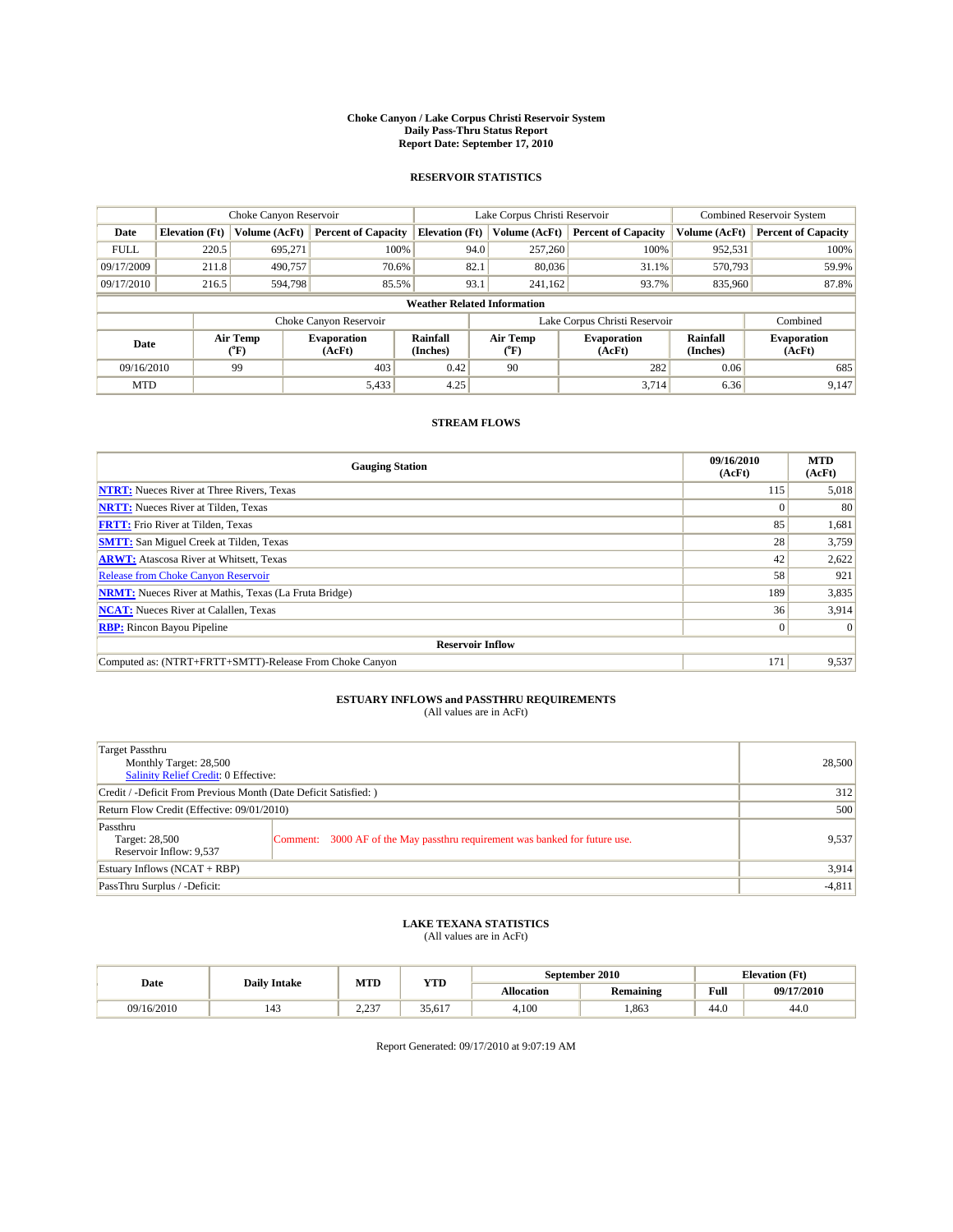#### **Choke Canyon / Lake Corpus Christi Reservoir System Daily Pass-Thru Status Report Report Date: September 18, 2010**

### **RESERVOIR STATISTICS**

|             | Choke Canyon Reservoir             |                             |                              |                       | Lake Corpus Christi Reservoir |               |                               |                      | <b>Combined Reservoir System</b> |  |  |
|-------------|------------------------------------|-----------------------------|------------------------------|-----------------------|-------------------------------|---------------|-------------------------------|----------------------|----------------------------------|--|--|
| Date        | <b>Elevation</b> (Ft)              | <b>Volume (AcFt)</b>        | <b>Percent of Capacity</b>   | <b>Elevation</b> (Ft) |                               | Volume (AcFt) | <b>Percent of Capacity</b>    | Volume (AcFt)        | <b>Percent of Capacity</b>       |  |  |
| <b>FULL</b> | 220.5                              | 695,271                     | 100%                         |                       | 94.0                          | 257,260       | 100%                          | 952,531              | 100%                             |  |  |
| 09/18/2009  | 211.8                              | 489.291                     | 70.4%                        |                       | 82.0                          | 79,531        | 30.9%                         | 568,822              | 59.7%                            |  |  |
| 09/18/2010  | 216.4                              | 594,082                     | 85.4%                        |                       | 93.3                          | 244,394       | 95.0%                         | 838,476              | 88.0%                            |  |  |
|             | <b>Weather Related Information</b> |                             |                              |                       |                               |               |                               |                      |                                  |  |  |
|             |                                    |                             | Choke Canyon Reservoir       |                       |                               |               | Lake Corpus Christi Reservoir |                      | Combined                         |  |  |
| Date        |                                    | Air Temp<br>${}^{\circ}$ F) | <b>Evaporation</b><br>(AcFt) | Rainfall<br>(Inches)  | Air Temp<br>$\rm ^{(^o}\!F)$  |               | <b>Evaporation</b><br>(AcFt)  | Rainfall<br>(Inches) | <b>Evaporation</b><br>(AcFt)     |  |  |
| 09/17/2010  |                                    | 95                          | 236                          | 0.29                  | 89                            |               | Pan overflow                  | 2.53                 | 236                              |  |  |
| <b>MTD</b>  |                                    |                             | 5,669                        | 4.54                  |                               |               | 3,714                         | 8.89                 | 9,383                            |  |  |

### **STREAM FLOWS**

| <b>Gauging Station</b>                                       | 09/17/2010<br>(AcFt) | <b>MTD</b><br>(AcFt) |
|--------------------------------------------------------------|----------------------|----------------------|
| <b>NTRT:</b> Nueces River at Three Rivers, Texas             | 107                  | 5,125                |
| <b>NRTT:</b> Nueces River at Tilden, Texas                   |                      | 82                   |
| <b>FRTT:</b> Frio River at Tilden, Texas                     | 64                   | 1,744                |
| <b>SMTT:</b> San Miguel Creek at Tilden, Texas               | 30                   | 3,789                |
| <b>ARWT:</b> Atascosa River at Whitsett, Texas               | 36                   | 2,657                |
| Release from Choke Canyon Reservoir                          | 58                   | 979                  |
| <b>NRMT:</b> Nueces River at Mathis, Texas (La Fruta Bridge) | 286                  | 4,121                |
| <b>NCAT:</b> Nueces River at Calallen, Texas                 | 85                   | 3,999                |
| <b>RBP:</b> Rincon Bayou Pipeline                            | $\overline{0}$       | $\Omega$             |
| <b>Reservoir Inflow</b>                                      |                      |                      |
| Computed as: (NTRT+FRTT+SMTT)-Release From Choke Canyon      | 143                  | 9,680                |

# **ESTUARY INFLOWS and PASSTHRU REQUIREMENTS**<br>(All values are in AcFt)

| Target Passthru<br>Monthly Target: 28,500<br>Salinity Relief Credit: 0 Effective: |                                                                             | 28,500   |
|-----------------------------------------------------------------------------------|-----------------------------------------------------------------------------|----------|
| Credit / -Deficit From Previous Month (Date Deficit Satisfied: )                  |                                                                             | 312      |
| Return Flow Credit (Effective: 09/01/2010)                                        | 500                                                                         |          |
| Passthru<br>Target: 28,500<br>Reservoir Inflow: 9,680                             | Comment: 3000 AF of the May passthru requirement was banked for future use. | 9,680    |
| Estuary Inflows (NCAT + RBP)                                                      |                                                                             | 3,999    |
| PassThru Surplus / -Deficit:                                                      |                                                                             | $-4,869$ |

# **LAKE TEXANA STATISTICS** (All values are in AcFt)

|            | <b>Daily Intake</b> | MTD   | YTD    |                   | September 2010   |      | <b>Elevation</b> (Ft) |
|------------|---------------------|-------|--------|-------------------|------------------|------|-----------------------|
| Date       |                     |       |        | <b>Allocation</b> | <b>Remaining</b> | Full | 09/18/2010            |
| 09/17/2010 |                     | 2.380 | 35,760 | 4.100             | 720<br>$\sim$    | 44.0 | 44.0                  |

Report Generated: 09/18/2010 at 8:18:30 AM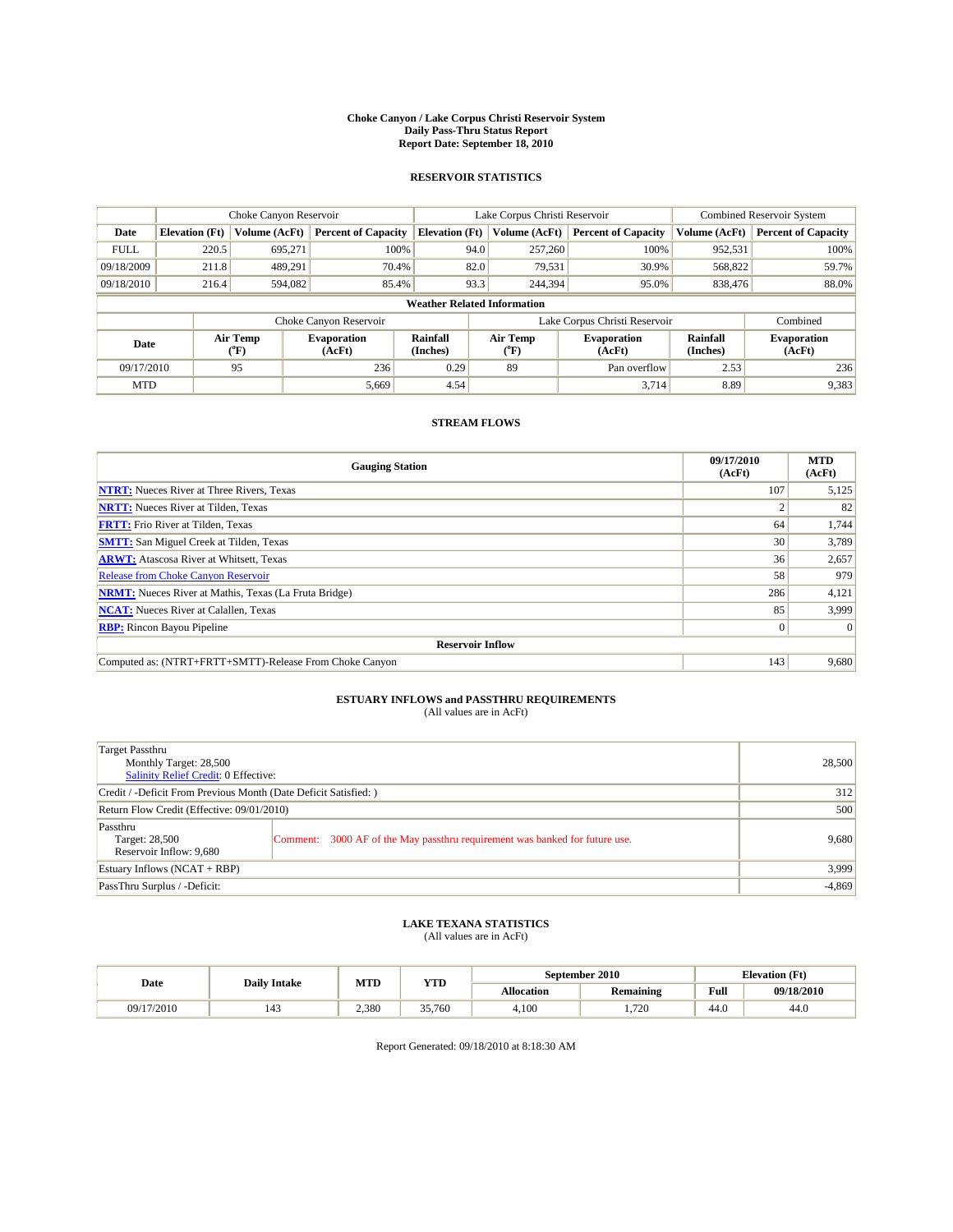#### **Choke Canyon / Lake Corpus Christi Reservoir System Daily Pass-Thru Status Report Report Date: September 19, 2010**

### **RESERVOIR STATISTICS**

|             | Choke Canyon Reservoir |                      | Lake Corpus Christi Reservoir |                                    |                               |                  | <b>Combined Reservoir System</b> |                      |                              |
|-------------|------------------------|----------------------|-------------------------------|------------------------------------|-------------------------------|------------------|----------------------------------|----------------------|------------------------------|
| Date        | <b>Elevation</b> (Ft)  | <b>Volume (AcFt)</b> | <b>Percent of Capacity</b>    | <b>Elevation</b> (Ft)              |                               | Volume (AcFt)    | <b>Percent of Capacity</b>       | Volume (AcFt)        | <b>Percent of Capacity</b>   |
| <b>FULL</b> | 220.5                  | 695,271              | 100%                          |                                    | 94.0                          | 257,260          | 100%                             | 952,531              | 100%                         |
| 09/19/2009  | 211.7                  | 488,873              | 70.3%                         |                                    | 82.0                          | 79,531           | 30.9%                            | 568,404              | 59.7%                        |
| 09/19/2010  | 216.5                  | 594,560              | 85.5%                         |                                    | 93.4                          | 245,474          | 95.4%                            | 840,034              | 88.2%                        |
|             |                        |                      |                               | <b>Weather Related Information</b> |                               |                  |                                  |                      |                              |
|             |                        |                      | Choke Canyon Reservoir        |                                    | Lake Corpus Christi Reservoir |                  |                                  |                      | Combined                     |
| Date        |                        | Air Temp<br>(°F)     | <b>Evaporation</b><br>(AcFt)  | Rainfall<br>(Inches)               |                               | Air Temp<br>("F) | <b>Evaporation</b><br>(AcFt)     | Rainfall<br>(Inches) | <b>Evaporation</b><br>(AcFt) |
| 09/18/2010  |                        | 94                   | 180                           | 0.21                               |                               | 77               | Pan overflow                     | 1.94                 | 180                          |
| <b>MTD</b>  |                        |                      | 5.849                         | 4.75                               |                               |                  | 3.714                            | 10.83                | 9,563                        |

### **STREAM FLOWS**

| <b>Gauging Station</b>                                       | 09/18/2010<br>(AcFt) | <b>MTD</b><br>(AcFt) |  |  |  |  |  |
|--------------------------------------------------------------|----------------------|----------------------|--|--|--|--|--|
| <b>NTRT:</b> Nueces River at Three Rivers, Texas             | 101                  | 5,227                |  |  |  |  |  |
| <b>NRTT:</b> Nueces River at Tilden, Texas                   |                      | 84                   |  |  |  |  |  |
| <b>FRTT:</b> Frio River at Tilden, Texas                     | 48                   | 1,792                |  |  |  |  |  |
| <b>SMTT:</b> San Miguel Creek at Tilden, Texas               | 30                   | 3,819                |  |  |  |  |  |
| <b>ARWT:</b> Atascosa River at Whitsett, Texas               | 66                   | 2,723                |  |  |  |  |  |
| Release from Choke Canyon Reservoir                          | 58                   | 1,036                |  |  |  |  |  |
| <b>NRMT:</b> Nueces River at Mathis, Texas (La Fruta Bridge) | 482                  | 4,603                |  |  |  |  |  |
| <b>NCAT:</b> Nueces River at Calallen, Texas                 | 796                  | 4,795                |  |  |  |  |  |
| <b>RBP:</b> Rincon Bayou Pipeline                            | $\overline{0}$       | $\Omega$             |  |  |  |  |  |
| <b>Reservoir Inflow</b>                                      |                      |                      |  |  |  |  |  |
| Computed as: (NTRT+FRTT+SMTT)-Release From Choke Canyon      | 121                  | 9,801                |  |  |  |  |  |

# **ESTUARY INFLOWS and PASSTHRU REQUIREMENTS**<br>(All values are in AcFt)

| Target Passthru<br>Monthly Target: 28,500<br>Salinity Relief Credit: 0 Effective: | 28,500                                                                      |       |
|-----------------------------------------------------------------------------------|-----------------------------------------------------------------------------|-------|
| Credit / -Deficit From Previous Month (Date Deficit Satisfied: )                  | 312                                                                         |       |
| Return Flow Credit (Effective: 09/01/2010)                                        | 500                                                                         |       |
| Passthru<br>Target: 28,500<br>Reservoir Inflow: 9,801                             | Comment: 3000 AF of the May passthru requirement was banked for future use. | 9,801 |
| Estuary Inflows (NCAT + RBP)                                                      | 4,795                                                                       |       |
| PassThru Surplus / -Deficit:                                                      | $-4,194$                                                                    |       |

# **LAKE TEXANA STATISTICS** (All values are in AcFt)

|            | <b>Daily Intake</b>             | MTD                | YTD    |                   | September 2010   | <b>Elevation</b> (Ft) |            |
|------------|---------------------------------|--------------------|--------|-------------------|------------------|-----------------------|------------|
| Date       |                                 |                    |        | <b>Allocation</b> | <b>Remaining</b> | Full                  | 09/19/2010 |
| 09/18/2010 | $\overline{\phantom{a}}$<br>143 | 500<br>ت کے قدیم ک | 35,903 | 4,100             | $- - -$<br>.     | 44.0                  | 44.0       |

Report Generated: 09/19/2010 at 8:10:12 AM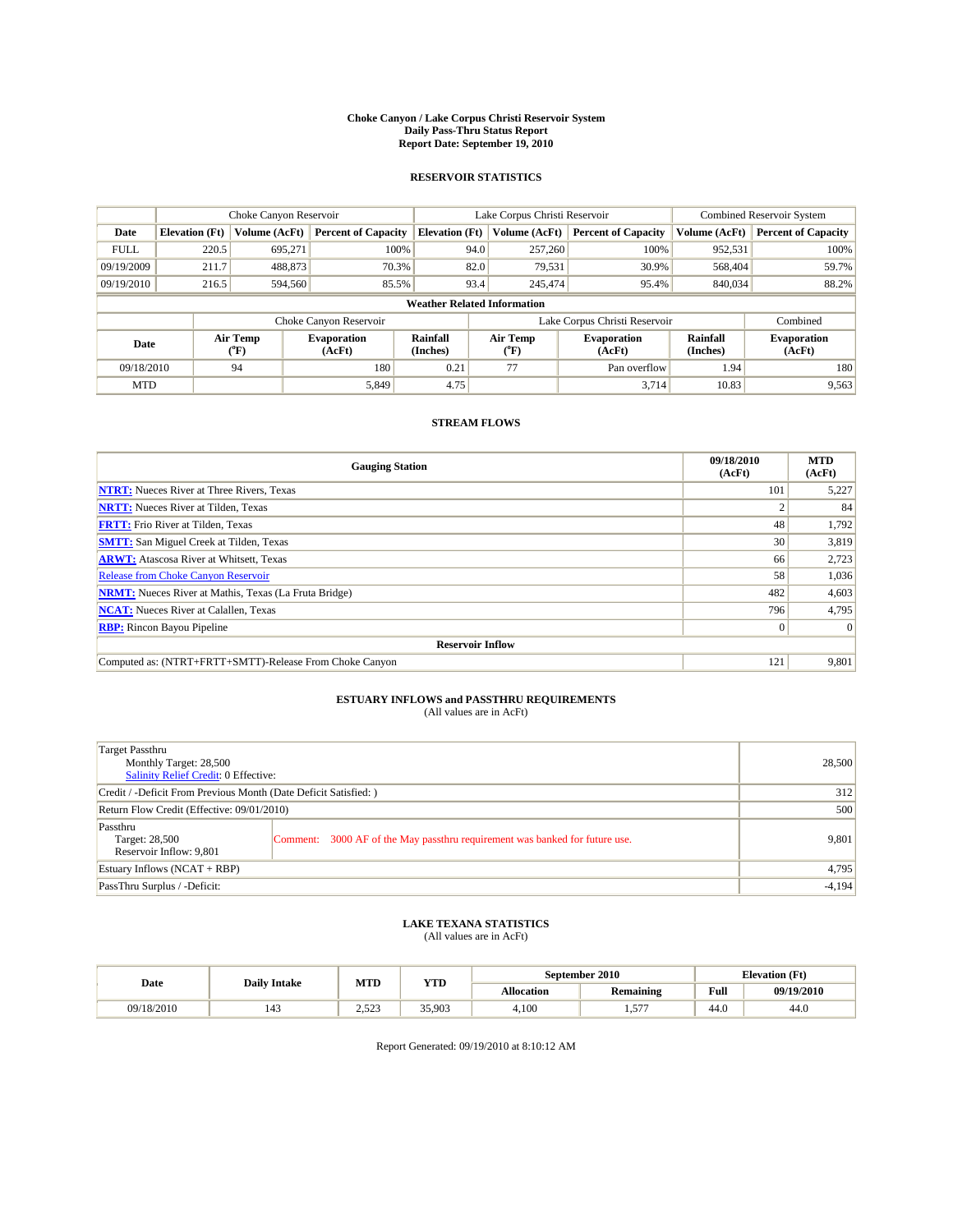#### **Choke Canyon / Lake Corpus Christi Reservoir System Daily Pass-Thru Status Report Report Date: September 20, 2010**

### **RESERVOIR STATISTICS**

|             |                                    | Choke Canyon Reservoir      |                              |                       | Lake Corpus Christi Reservoir | <b>Combined Reservoir System</b> |                      |                              |  |  |
|-------------|------------------------------------|-----------------------------|------------------------------|-----------------------|-------------------------------|----------------------------------|----------------------|------------------------------|--|--|
| Date        | <b>Elevation</b> (Ft)              | <b>Volume (AcFt)</b>        | <b>Percent of Capacity</b>   | <b>Elevation</b> (Ft) | Volume (AcFt)                 | <b>Percent of Capacity</b>       | Volume (AcFt)        | <b>Percent of Capacity</b>   |  |  |
| <b>FULL</b> | 220.5                              | 695,271                     | 100%                         |                       | 257,260<br>94.0               | 100%                             | 952,531              | 100%                         |  |  |
| 09/20/2009  | 211.7                              | 487,824                     | 70.2%                        |                       | 82.0<br>79,029                | 30.7%                            | 566,853              | 59.5%                        |  |  |
| 09/20/2010  | 216.6                              | 597,425                     | 85.9%                        |                       | 93.7<br>251.619               | 97.8%                            | 849,044              | 89.1%                        |  |  |
|             | <b>Weather Related Information</b> |                             |                              |                       |                               |                                  |                      |                              |  |  |
|             |                                    |                             | Choke Canyon Reservoir       |                       | Lake Corpus Christi Reservoir |                                  | Combined             |                              |  |  |
| Date        |                                    | Air Temp<br>${}^{\circ}$ F) | <b>Evaporation</b><br>(AcFt) | Rainfall<br>(Inches)  | Air Temp<br>$\rm ^{(^o}\!F)$  | <b>Evaporation</b><br>(AcFt)     | Rainfall<br>(Inches) | <b>Evaporation</b><br>(AcFt) |  |  |
| 09/19/2010  |                                    | 77                          | 14                           | 0.97                  | 76                            | Pan overflow                     | 2.71                 | 14                           |  |  |
| <b>MTD</b>  |                                    |                             | 5,863                        | 5.72                  |                               | 3.714                            | 13.54                | 9,577                        |  |  |

### **STREAM FLOWS**

| <b>Gauging Station</b>                                       | 09/19/2010<br>(AcFt) | <b>MTD</b><br>(AcFt) |  |  |  |  |  |
|--------------------------------------------------------------|----------------------|----------------------|--|--|--|--|--|
| <b>NTRT:</b> Nueces River at Three Rivers, Texas             | 141                  | 5,367                |  |  |  |  |  |
| <b>NRTT:</b> Nueces River at Tilden, Texas                   | 24                   | 108                  |  |  |  |  |  |
| <b>FRTT:</b> Frio River at Tilden, Texas                     | 66                   | 1,857                |  |  |  |  |  |
| <b>SMTT:</b> San Miguel Creek at Tilden, Texas               | 320                  | 4,138                |  |  |  |  |  |
| <b>ARWT:</b> Atascosa River at Whitsett, Texas               | 105                  | 2,828                |  |  |  |  |  |
| <b>Release from Choke Canyon Reservoir</b>                   | 58                   | 1,094                |  |  |  |  |  |
| <b>NRMT:</b> Nueces River at Mathis, Texas (La Fruta Bridge) | 2,025                | 6,628                |  |  |  |  |  |
| <b>NCAT:</b> Nueces River at Calallen, Texas                 | 2,700                | 7,495                |  |  |  |  |  |
| <b>RBP:</b> Rincon Bayou Pipeline<br>$\overline{0}$          |                      |                      |  |  |  |  |  |
| <b>Reservoir Inflow</b>                                      |                      |                      |  |  |  |  |  |
| Computed as: (NTRT+FRTT+SMTT)-Release From Choke Canyon      | 468                  | 10,269               |  |  |  |  |  |

## **ESTUARY INFLOWS and PASSTHRU REQUIREMENTS**

|  | (All values are in AcFt) |  |
|--|--------------------------|--|
|--|--------------------------|--|

| Target Passthru<br>Monthly Target: 28,500<br><b>Salinity Relief Credit: 0 Effective:</b> | 28,500                                                                      |        |  |  |
|------------------------------------------------------------------------------------------|-----------------------------------------------------------------------------|--------|--|--|
| Credit / -Deficit From Previous Month (Date Deficit Satisfied: )                         | 312                                                                         |        |  |  |
| Return Flow Credit (Effective: 09/01/2010)                                               |                                                                             |        |  |  |
| Passthru<br>Target: 28,500<br>Reservoir Inflow: 10,269                                   | Comment: 3000 AF of the May passthru requirement was banked for future use. | 10.269 |  |  |
| Estuary Inflows (NCAT + RBP)                                                             | 7,495                                                                       |        |  |  |
| PassThru Surplus / -Deficit:                                                             | $-1,962$                                                                    |        |  |  |

## **LAKE TEXANA STATISTICS** (All values are in AcFt)

|            | <b>Daily Intake</b> | MTD   | YTD    |            | September 2010       | <b>Elevation</b> (Ft) |            |
|------------|---------------------|-------|--------|------------|----------------------|-----------------------|------------|
| Date       |                     |       |        | Allocation | <b>Remaining</b>     | Full                  | 09/20/2010 |
| 09/19/2010 | 143                 | 2.667 | 36,046 | 4.100      | 422<br>. 43<br>ر ر د | 44.0                  | 44.0       |

Report Generated: 09/20/2010 at 9:42:18 AM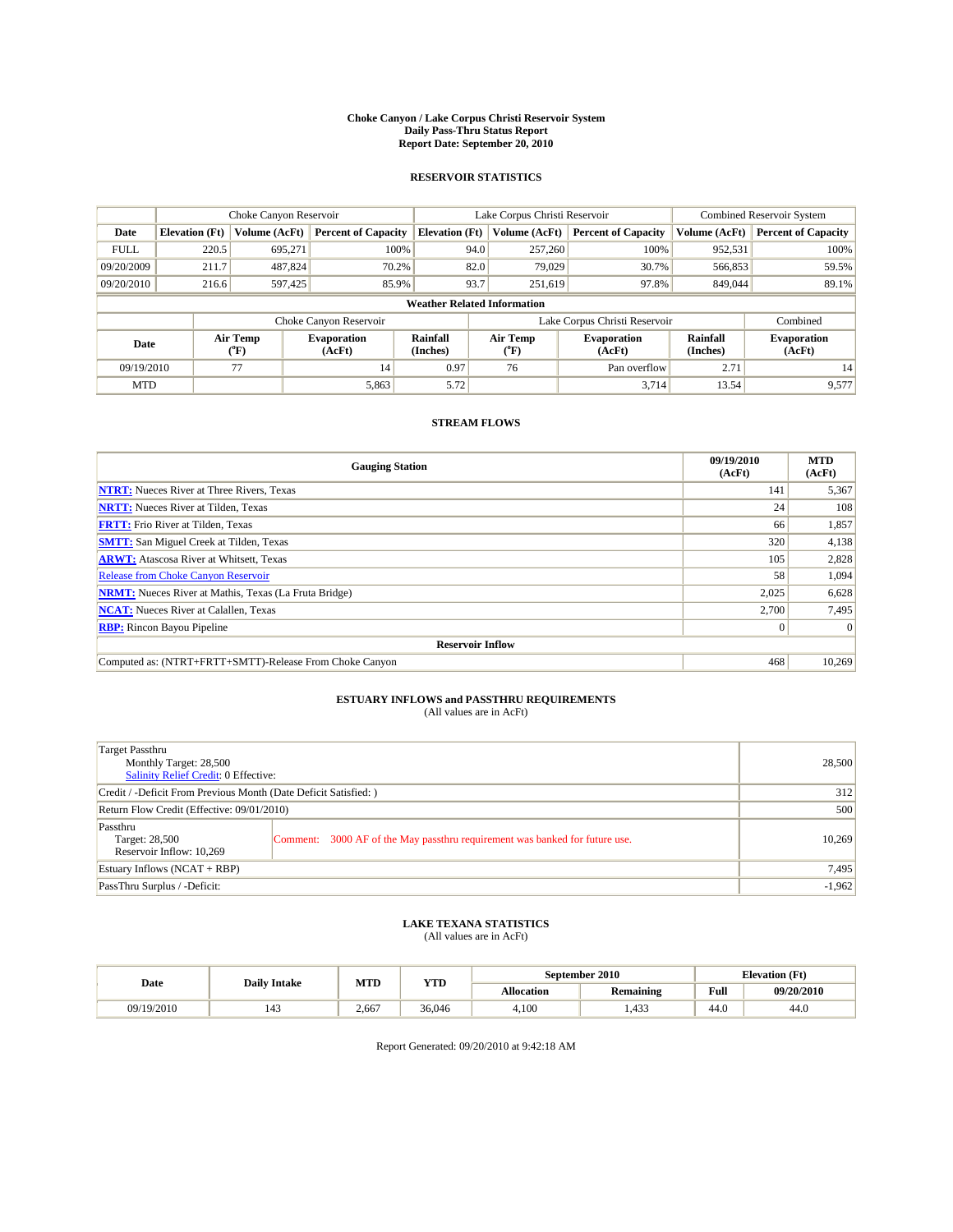#### **Choke Canyon / Lake Corpus Christi Reservoir System Daily Pass-Thru Status Report Report Date: September 21, 2010**

### **RESERVOIR STATISTICS**

|             | Choke Canyon Reservoir             |                             | Lake Corpus Christi Reservoir |                             |                               |               | Combined Reservoir System    |                      |                              |  |
|-------------|------------------------------------|-----------------------------|-------------------------------|-----------------------------|-------------------------------|---------------|------------------------------|----------------------|------------------------------|--|
| Date        | <b>Elevation</b> (Ft)              | <b>Volume (AcFt)</b>        | <b>Percent of Capacity</b>    | <b>Elevation</b> (Ft)       |                               | Volume (AcFt) | <b>Percent of Capacity</b>   | Volume (AcFt)        | <b>Percent of Capacity</b>   |  |
| <b>FULL</b> | 220.5                              | 695,271                     | 100%                          |                             | 94.0                          | 257,260       | 100%                         | 952,531              | 100%                         |  |
| 09/21/2009  | 211.6                              | 486,345                     | 70.0%                         |                             | 81.9                          | 78,628        | 30.6%                        | 564,973              | 59.3%                        |  |
| 09/21/2010  | 216.6                              | 597,425                     | 85.9%                         |                             | 93.7                          | 251,982       | 97.9%                        | 849,407              | 89.2%                        |  |
|             | <b>Weather Related Information</b> |                             |                               |                             |                               |               |                              |                      |                              |  |
|             |                                    |                             | Choke Canyon Reservoir        |                             | Lake Corpus Christi Reservoir |               |                              |                      | Combined                     |  |
| Date        |                                    | Air Temp<br>${}^{\circ}$ F) | <b>Evaporation</b><br>(AcFt)  | <b>Rainfall</b><br>(Inches) | (°F)                          | Air Temp      | <b>Evaporation</b><br>(AcFt) | Rainfall<br>(Inches) | <b>Evaporation</b><br>(AcFt) |  |
| 09/20/2010  |                                    | 79                          | 111                           | 0.02                        | 80                            |               | 106                          | 0.00                 | 217                          |  |
| <b>MTD</b>  |                                    |                             | 5,974                         | 5.74                        |                               |               | 3,820                        | 13.54                | 9,794                        |  |

### **STREAM FLOWS**

| <b>Gauging Station</b>                                       | 09/20/2010<br>(AcFt) | <b>MTD</b><br>(AcFt) |  |  |  |  |  |
|--------------------------------------------------------------|----------------------|----------------------|--|--|--|--|--|
| <b>NTRT:</b> Nueces River at Three Rivers, Texas             | 413                  | 5,780                |  |  |  |  |  |
| <b>NRTT:</b> Nueces River at Tilden, Texas                   | 42                   | 150                  |  |  |  |  |  |
| <b>FRTT:</b> Frio River at Tilden, Texas                     | 115                  | 1,972                |  |  |  |  |  |
| <b>SMTT:</b> San Miguel Creek at Tilden, Texas               | 139                  | 4,277                |  |  |  |  |  |
| <b>ARWT:</b> Atascosa River at Whitsett, Texas               | 341                  | 3,169                |  |  |  |  |  |
| <b>Release from Choke Canyon Reservoir</b>                   | 58                   | 1,151                |  |  |  |  |  |
| <b>NRMT:</b> Nueces River at Mathis, Texas (La Fruta Bridge) | 3,295                | 9,923                |  |  |  |  |  |
| <b>NCAT:</b> Nueces River at Calallen, Texas                 | 4,149                | 11,644               |  |  |  |  |  |
| <b>RBP:</b> Rincon Bayou Pipeline                            | $\overline{0}$       | $\Omega$             |  |  |  |  |  |
| <b>Reservoir Inflow</b>                                      |                      |                      |  |  |  |  |  |
| Computed as: (NTRT+FRTT+SMTT)-Release From Choke Canyon      | 609                  | 10,879               |  |  |  |  |  |

# **ESTUARY INFLOWS and PASSTHRU REQUIREMENTS**<br>(All values are in AcFt)

| Target Passthru<br>Monthly Target: 28,500<br>Salinity Relief Credit: 0 Effective: | 28,500                                                                      |        |
|-----------------------------------------------------------------------------------|-----------------------------------------------------------------------------|--------|
| Credit / -Deficit From Previous Month (Date Deficit Satisfied: )                  | 312                                                                         |        |
| Return Flow Credit (Effective: 09/01/2010)                                        | 500                                                                         |        |
| Passthru<br>Target: 28,500<br>Reservoir Inflow: 10,879                            | Comment: 3000 AF of the May passthru requirement was banked for future use. | 10.879 |
| Estuary Inflows (NCAT + RBP)                                                      | 11,644                                                                      |        |
| PassThru Surplus / -Deficit:                                                      | 1,577                                                                       |        |

# **LAKE TEXANA STATISTICS** (All values are in AcFt)

|            | MTD<br>YTD<br><b>Daily Intake</b> |       |        | September 2010 | <b>Elevation</b> (Ft) |      |            |
|------------|-----------------------------------|-------|--------|----------------|-----------------------|------|------------|
| Date       |                                   |       |        | Allocation     | Remaining             | Full | 09/21/2010 |
| 09/20/2010 |                                   | 2.810 | 36.189 | 4.100          | .290                  | 44.0 | 44.2       |

Report Generated: 09/21/2010 at 9:14:17 AM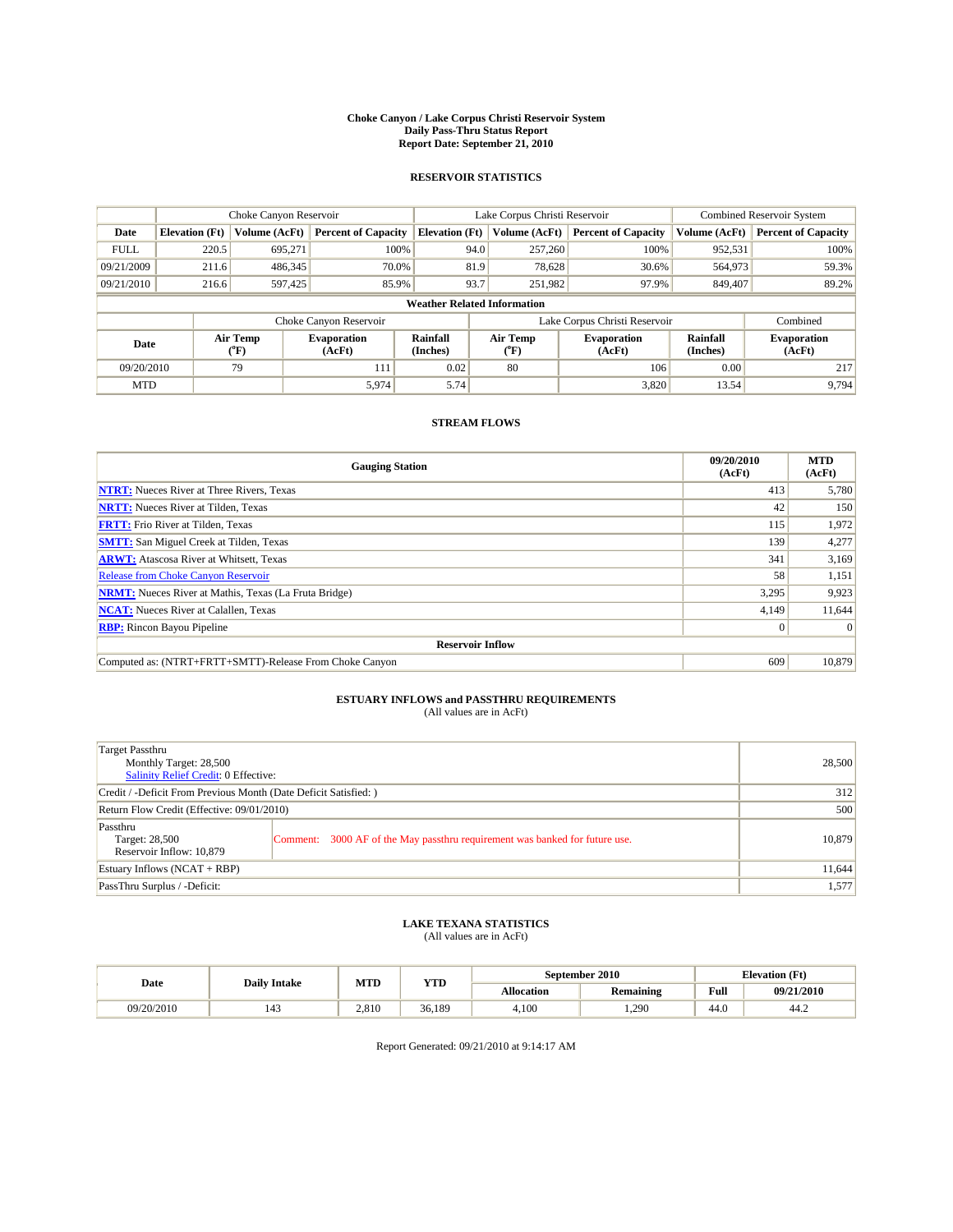#### **Choke Canyon / Lake Corpus Christi Reservoir System Daily Pass-Thru Status Report Report Date: September 22, 2010**

### **RESERVOIR STATISTICS**

|             | Choke Canyon Reservoir |                  |                              |                                    | Lake Corpus Christi Reservoir | <b>Combined Reservoir System</b>                     |               |                              |
|-------------|------------------------|------------------|------------------------------|------------------------------------|-------------------------------|------------------------------------------------------|---------------|------------------------------|
| Date        | <b>Elevation</b> (Ft)  | Volume (AcFt)    | <b>Percent of Capacity</b>   | <b>Elevation</b> (Ft)              | Volume (AcFt)                 | <b>Percent of Capacity</b>                           | Volume (AcFt) | <b>Percent of Capacity</b>   |
| <b>FULL</b> | 220.5                  | 695,271          | 100%                         | 94.0                               | 257,260                       | 100%                                                 | 952,531       | 100%                         |
| 09/22/2009  | 211.6                  | 486,979          | 70.0%                        | 81.9                               | 78,329                        | 30.4%                                                | 565,308       | 59.3%                        |
| 09/22/2010  | 216.7                  | 599,335          | 86.2%                        | 93.7                               | 252,526                       | 98.2%                                                | 851,861       | 89.4%                        |
|             |                        |                  |                              | <b>Weather Related Information</b> |                               |                                                      |               |                              |
|             |                        |                  | Choke Canyon Reservoir       |                                    | Lake Corpus Christi Reservoir |                                                      |               | Combined                     |
| Date        |                        | Air Temp<br>(°F) | <b>Evaporation</b><br>(AcFt) | Rainfall<br>(Inches)               | Air Temp<br>("F)              | Rainfall<br><b>Evaporation</b><br>(Inches)<br>(AcFt) |               | <b>Evaporation</b><br>(AcFt) |
| 09/21/2010  |                        | 84               | 209                          | 0.11                               | 85                            | 201                                                  | 0.07          | 410                          |
| <b>MTD</b>  |                        |                  | 6.183                        | 5.85                               |                               | 4.021                                                | 13.61         | 10.204                       |

### **STREAM FLOWS**

| <b>Gauging Station</b>                                       | 09/21/2010<br>(AcFt) | <b>MTD</b><br>(AcFt) |
|--------------------------------------------------------------|----------------------|----------------------|
| <b>NTRT:</b> Nueces River at Three Rivers, Texas             | 711                  | 6,491                |
| <b>NRTT:</b> Nueces River at Tilden, Texas                   | 42                   | 192                  |
| <b>FRTT:</b> Frio River at Tilden, Texas                     | 69                   | 2,042                |
| <b>SMTT:</b> San Miguel Creek at Tilden, Texas               | 36                   | 4,313                |
| <b>ARWT:</b> Atascosa River at Whitsett, Texas               | 609                  | 3,779                |
| <b>Release from Choke Canyon Reservoir</b>                   | 58                   | 1,209                |
| <b>NRMT:</b> Nueces River at Mathis, Texas (La Fruta Bridge) | 214                  | 10,137               |
| <b>NCAT:</b> Nueces River at Calallen, Texas                 | 5,717                | 17,360               |
| <b>RBP:</b> Rincon Bayou Pipeline                            | $\vert 0 \vert$      | $\Omega$             |
| <b>Reservoir Inflow</b>                                      |                      |                      |
| Computed as: (NTRT+FRTT+SMTT)-Release From Choke Canyon      | 758                  | 11,637               |

# **ESTUARY INFLOWS and PASSTHRU REQUIREMENTS**<br>(All values are in AcFt)

| Target Passthru<br>Monthly Target: 28,500<br><b>Salinity Relief Credit: 0 Effective:</b> |                                                                             | 28,500 |
|------------------------------------------------------------------------------------------|-----------------------------------------------------------------------------|--------|
| Credit / -Deficit From Previous Month (Date Deficit Satisfied: )                         |                                                                             | 312    |
| Return Flow Credit (Effective: 09/01/2010)                                               |                                                                             | 500    |
| Passthru<br>Target: 28,500<br>Reservoir Inflow: 11,637                                   | Comment: 3000 AF of the May passthru requirement was banked for future use. | 11,637 |
| Estuary Inflows $(NCAT + RBP)$                                                           |                                                                             | 17,360 |
| PassThru Surplus / -Deficit:                                                             |                                                                             | 6,535  |

## **LAKE TEXANA STATISTICS** (All values are in AcFt)

|            | Date<br><b>Daily Intake</b> |       | YTD    | September 2010    |                  | <b>Elevation</b> (Ft) |            |
|------------|-----------------------------|-------|--------|-------------------|------------------|-----------------------|------------|
|            |                             | MTD   |        | <b>Allocation</b> | <b>Remaining</b> | Full                  | 09/22/2010 |
| 09/21/2010 | 143                         | 2,953 | 36.332 | 4.100             | .147             | 44.0                  | 44.0       |

Report Generated: 09/22/2010 at 8:53:02 AM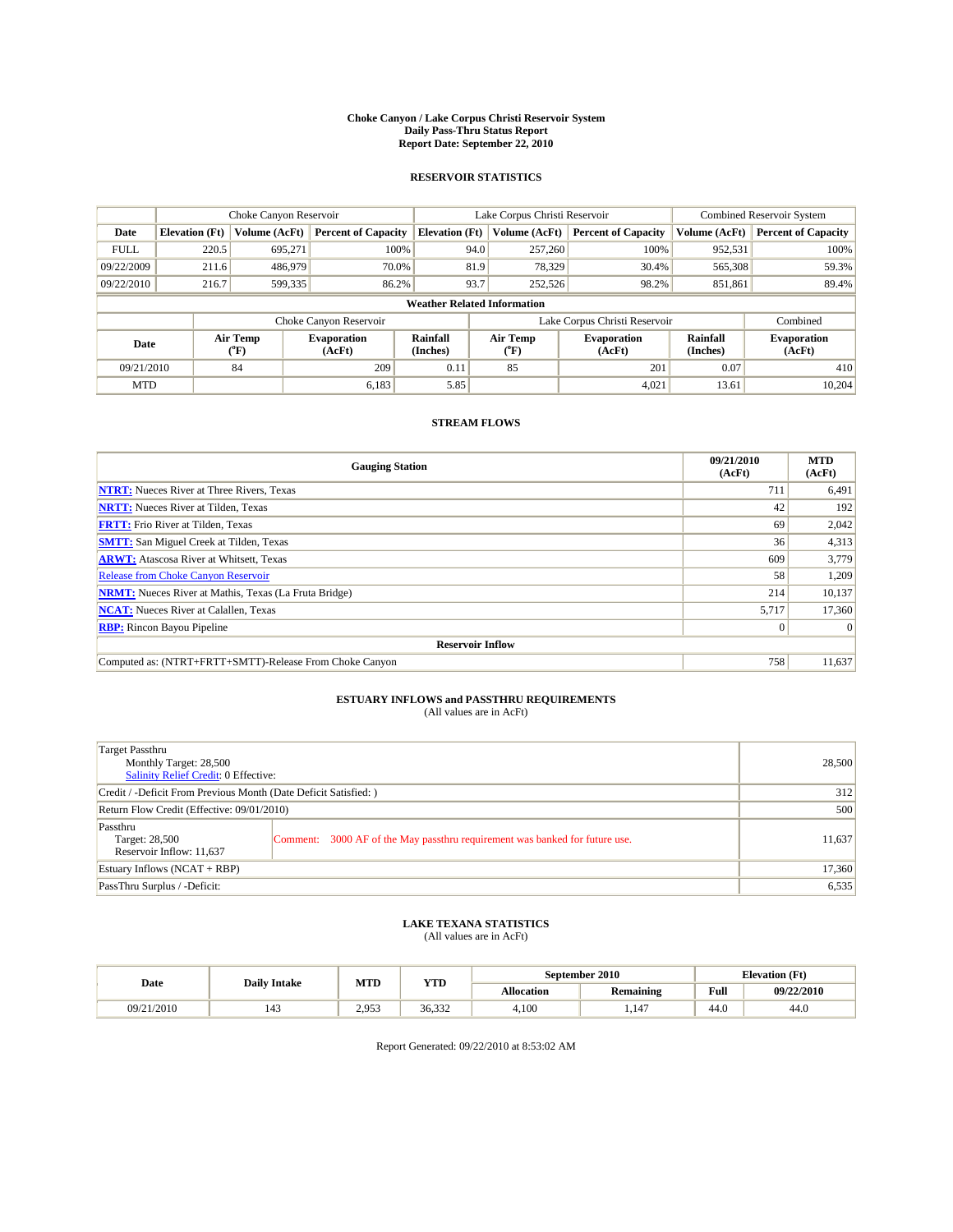#### **Choke Canyon / Lake Corpus Christi Reservoir System Daily Pass-Thru Status Report Report Date: September 23, 2010**

### **RESERVOIR STATISTICS**

|             | Choke Canyon Reservoir |                      |                              |                                    | Lake Corpus Christi Reservoir | <b>Combined Reservoir System</b>                     |               |                              |
|-------------|------------------------|----------------------|------------------------------|------------------------------------|-------------------------------|------------------------------------------------------|---------------|------------------------------|
| Date        | <b>Elevation</b> (Ft)  | <b>Volume (AcFt)</b> | <b>Percent of Capacity</b>   | <b>Elevation</b> (Ft)              | Volume (AcFt)                 | <b>Percent of Capacity</b>                           | Volume (AcFt) | <b>Percent of Capacity</b>   |
| <b>FULL</b> | 220.5                  | 695,271              | 100%                         | 94.0                               | 257,260                       | 100%                                                 | 952,531       | 100%                         |
| 09/23/2009  | 211.6                  | 486,979              | 70.0%                        | 81.9                               | 78,130                        | 30.4%                                                | 565,109       | 59.3%                        |
| 09/23/2010  | 216.6                  | 597,425              | 85.9%                        | 93.8                               | 252,708                       | 98.2%                                                | 850,133       | 89.2%                        |
|             |                        |                      |                              | <b>Weather Related Information</b> |                               |                                                      |               |                              |
|             |                        |                      | Choke Canyon Reservoir       |                                    | Lake Corpus Christi Reservoir |                                                      |               | Combined                     |
| Date        |                        | Air Temp<br>(°F)     | <b>Evaporation</b><br>(AcFt) | <b>Rainfall</b><br>(Inches)        | Air Temp<br>(°F)              | Rainfall<br><b>Evaporation</b><br>(Inches)<br>(AcFt) |               | <b>Evaporation</b><br>(AcFt) |
| 09/22/2010  |                        | 84                   | 237                          | 0.08                               | 83                            | 127                                                  | 0.21          | 364                          |
| <b>MTD</b>  |                        |                      | 6.420                        | 5.93                               |                               | 4.148                                                | 13.82         | 10,568                       |

### **STREAM FLOWS**

| <b>Gauging Station</b>                                       | 09/22/2010<br>(AcFt) | <b>MTD</b><br>(AcFt) |
|--------------------------------------------------------------|----------------------|----------------------|
| <b>NTRT:</b> Nueces River at Three Rivers, Texas             | 560                  | 7,051                |
| <b>NRTT:</b> Nueces River at Tilden, Texas                   | 18                   | 209                  |
| <b>FRTT:</b> Frio River at Tilden, Texas                     | 44                   | 2,086                |
| <b>SMTT:</b> San Miguel Creek at Tilden, Texas               | 42                   | 4,355                |
| <b>ARWT:</b> Atascosa River at Whitsett, Texas               | 161                  | 3,940                |
| <b>Release from Choke Canyon Reservoir</b>                   | 58                   | 1,266                |
| <b>NRMT:</b> Nueces River at Mathis, Texas (La Fruta Bridge) | 66                   | 10,203               |
| <b>NCAT:</b> Nueces River at Calallen, Texas                 | 3,315                | 20,675               |
| <b>RBP:</b> Rincon Bayou Pipeline                            | $\vert 0 \vert$      | $\Omega$             |
| <b>Reservoir Inflow</b>                                      |                      |                      |
| Computed as: (NTRT+FRTT+SMTT)-Release From Choke Canyon      | 588                  | 12,225               |

# **ESTUARY INFLOWS and PASSTHRU REQUIREMENTS**<br>(All values are in AcFt)

| Target Passthru<br>Monthly Target: 28,500<br><b>Salinity Relief Credit: 0 Effective:</b> |                                                                             | 28,500 |  |  |
|------------------------------------------------------------------------------------------|-----------------------------------------------------------------------------|--------|--|--|
| Credit / -Deficit From Previous Month (Date Deficit Satisfied: )                         |                                                                             |        |  |  |
| Return Flow Credit (Effective: 09/01/2010)                                               |                                                                             | 500    |  |  |
| Passthru<br>Target: 28,500<br>Reservoir Inflow: 12.225                                   | Comment: 3000 AF of the May passthru requirement was banked for future use. | 12.225 |  |  |
| Estuary Inflows $(NCAT + RBP)$                                                           |                                                                             | 20,675 |  |  |
| PassThru Surplus / -Deficit:                                                             |                                                                             | 9,263  |  |  |

# **LAKE TEXANA STATISTICS** (All values are in AcFt)

|            | <b>Daily Intake</b>             |       | YTD    | September 2010 |                  | <b>Elevation</b> (Ft) |            |
|------------|---------------------------------|-------|--------|----------------|------------------|-----------------------|------------|
| Date       |                                 | MTD   |        | Allocation     | <b>Remaining</b> | Full                  | 09/23/2010 |
| 09/22/2010 | $\overline{\phantom{a}}$<br>143 | 3.096 | 36.475 | 4,100          | .004             | 44.0                  | 44.1       |

Report Generated: 09/23/2010 at 9:38:35 AM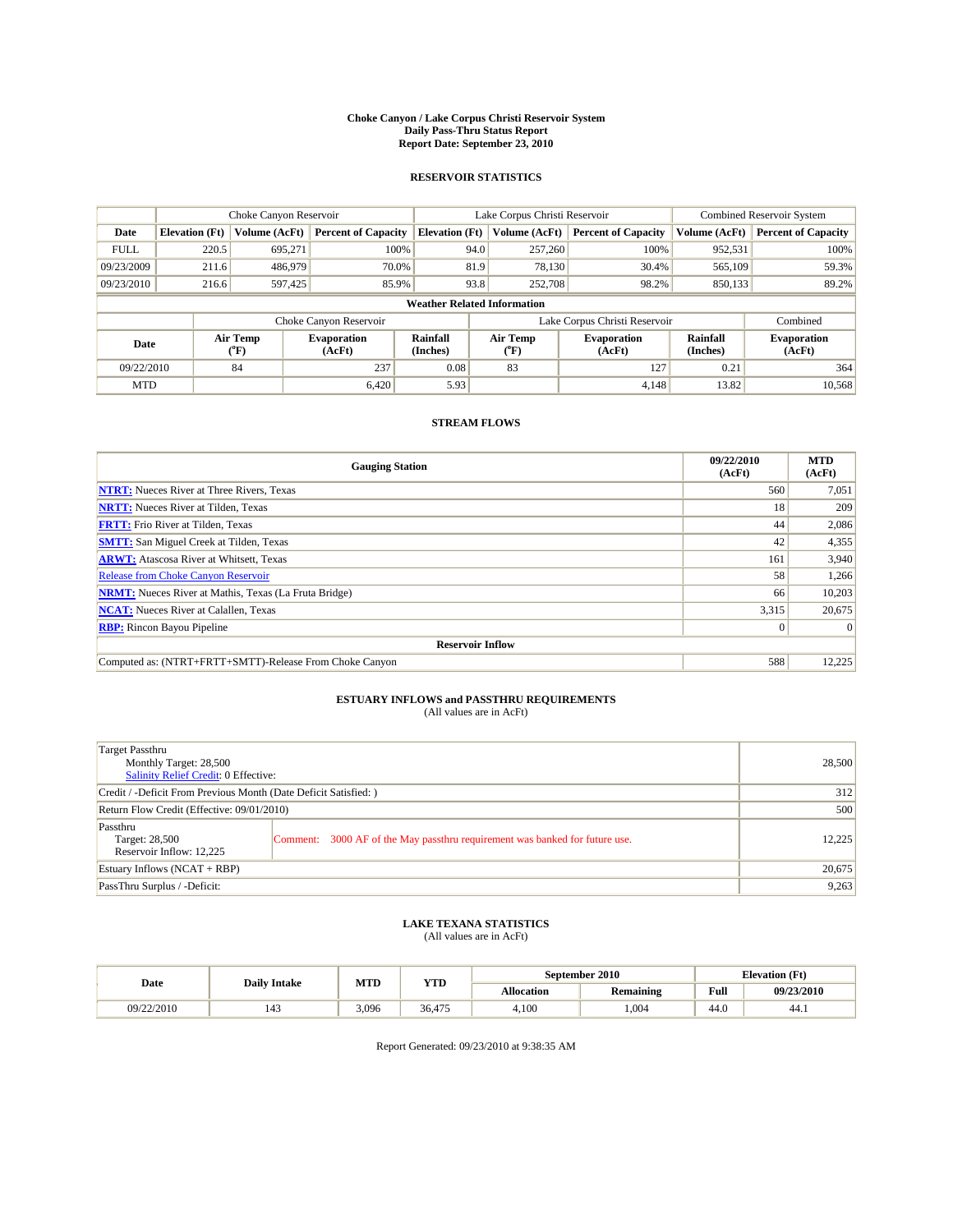#### **Choke Canyon / Lake Corpus Christi Reservoir System Daily Pass-Thru Status Report Report Date: September 24, 2010**

### **RESERVOIR STATISTICS**

|             | Choke Canyon Reservoir                                                                                                                                                        |                      |                            |                                    | Lake Corpus Christi Reservoir | <b>Combined Reservoir System</b> |               |                            |
|-------------|-------------------------------------------------------------------------------------------------------------------------------------------------------------------------------|----------------------|----------------------------|------------------------------------|-------------------------------|----------------------------------|---------------|----------------------------|
| Date        | <b>Elevation</b> (Ft)                                                                                                                                                         | <b>Volume (AcFt)</b> | <b>Percent of Capacity</b> | <b>Elevation</b> (Ft)              | Volume (AcFt)                 | <b>Percent of Capacity</b>       | Volume (AcFt) | <b>Percent of Capacity</b> |
| <b>FULL</b> | 220.5                                                                                                                                                                         | 695,271              | 100%                       | 94.0                               | 257,260                       | 100%                             | 952,531       | 100%                       |
| 09/24/2009  | 211.6                                                                                                                                                                         | 486.134              | 69.9%                      | 81.7                               | 76,745                        | 29.8%                            | 562,879       | 59.1%                      |
| 09/24/2010  | 216.6                                                                                                                                                                         | 598,857              | 86.1%                      | 93.8                               | 253,253                       | 98.4%                            | 852.110       | 89.5%                      |
|             |                                                                                                                                                                               |                      |                            | <b>Weather Related Information</b> |                               |                                  |               |                            |
|             |                                                                                                                                                                               |                      | Choke Canyon Reservoir     |                                    | Lake Corpus Christi Reservoir |                                  |               | Combined                   |
|             | Air Temp<br><b>Rainfall</b><br>Air Temp<br><b>Evaporation</b><br><b>Evaporation</b><br>Date<br>(Inches)<br>${}^{\circ}$ F)<br>(AcFt)<br>$(^{\mathrm{o}}\mathrm{F})$<br>(AcFt) |                      | Rainfall<br>(Inches)       | <b>Evaporation</b><br>(AcFt)       |                               |                                  |               |                            |
| 09/23/2010  |                                                                                                                                                                               | 88                   | 251                        | 0.33                               | 88                            | 243                              | 0.00          | 494                        |
| <b>MTD</b>  |                                                                                                                                                                               |                      | 6,671                      | 6.26                               |                               | 4,391                            | 13.82         | 11,062                     |

### **STREAM FLOWS**

| <b>Gauging Station</b>                                       | 09/23/2010<br>(AcFt) | <b>MTD</b><br>(AcFt) |
|--------------------------------------------------------------|----------------------|----------------------|
| <b>NTRT:</b> Nueces River at Three Rivers, Texas             | 236                  | 7,287                |
| <b>NRTT:</b> Nueces River at Tilden, Texas                   | 8                    | 217                  |
| <b>FRTT:</b> Frio River at Tilden, Texas                     | 30                   | 2,115                |
| <b>SMTT:</b> San Miguel Creek at Tilden, Texas               | 20                   | 4,375                |
| <b>ARWT:</b> Atascosa River at Whitsett, Texas               | 77                   | 4,017                |
| <b>Release from Choke Canyon Reservoir</b>                   | 58                   | 1,324                |
| <b>NRMT:</b> Nueces River at Mathis, Texas (La Fruta Bridge) | 48                   | 10,251               |
| <b>NCAT:</b> Nueces River at Calallen, Texas                 | 1,858                | 22,533               |
| <b>RBP:</b> Rincon Bayou Pipeline                            | $\vert 0 \vert$      | $\Omega$             |
| <b>Reservoir Inflow</b>                                      |                      |                      |
| Computed as: (NTRT+FRTT+SMTT)-Release From Choke Canyon      | 228                  | 12,453               |

# **ESTUARY INFLOWS and PASSTHRU REQUIREMENTS**<br>(All values are in AcFt)

| Target Passthru<br>Monthly Target: 28,500<br>Salinity Relief Credit: 0 Effective: |                                                                             | 28,500 |  |
|-----------------------------------------------------------------------------------|-----------------------------------------------------------------------------|--------|--|
| Credit / -Deficit From Previous Month (Date Deficit Satisfied: )                  |                                                                             |        |  |
| Return Flow Credit (Effective: 09/01/2010)                                        |                                                                             | 500    |  |
| Passthru<br>Target: 28,500<br>Reservoir Inflow: 12,453                            | Comment: 3000 AF of the May passthru requirement was banked for future use. | 12,453 |  |
| Estuary Inflows (NCAT + RBP)                                                      |                                                                             | 22,533 |  |
| PassThru Surplus / -Deficit:                                                      |                                                                             | 10,892 |  |

## **LAKE TEXANA STATISTICS** (All values are in AcFt)

|            | <b>Daily Intake</b>             | MTD             | YTD    | September 2010 |                  |      | <b>Elevation</b> (Ft) |
|------------|---------------------------------|-----------------|--------|----------------|------------------|------|-----------------------|
| Date       |                                 |                 |        | Allocation     | <b>Remaining</b> | Full | 09/24/2010            |
| 09/23/2010 | $\overline{\phantom{a}}$<br>143 | 3 239<br>. ﺳﯩﻤﯩ | 36.618 | 4.100          | 861              | 44.0 | 44.0                  |

Report Generated: 09/24/2010 at 9:12:08 AM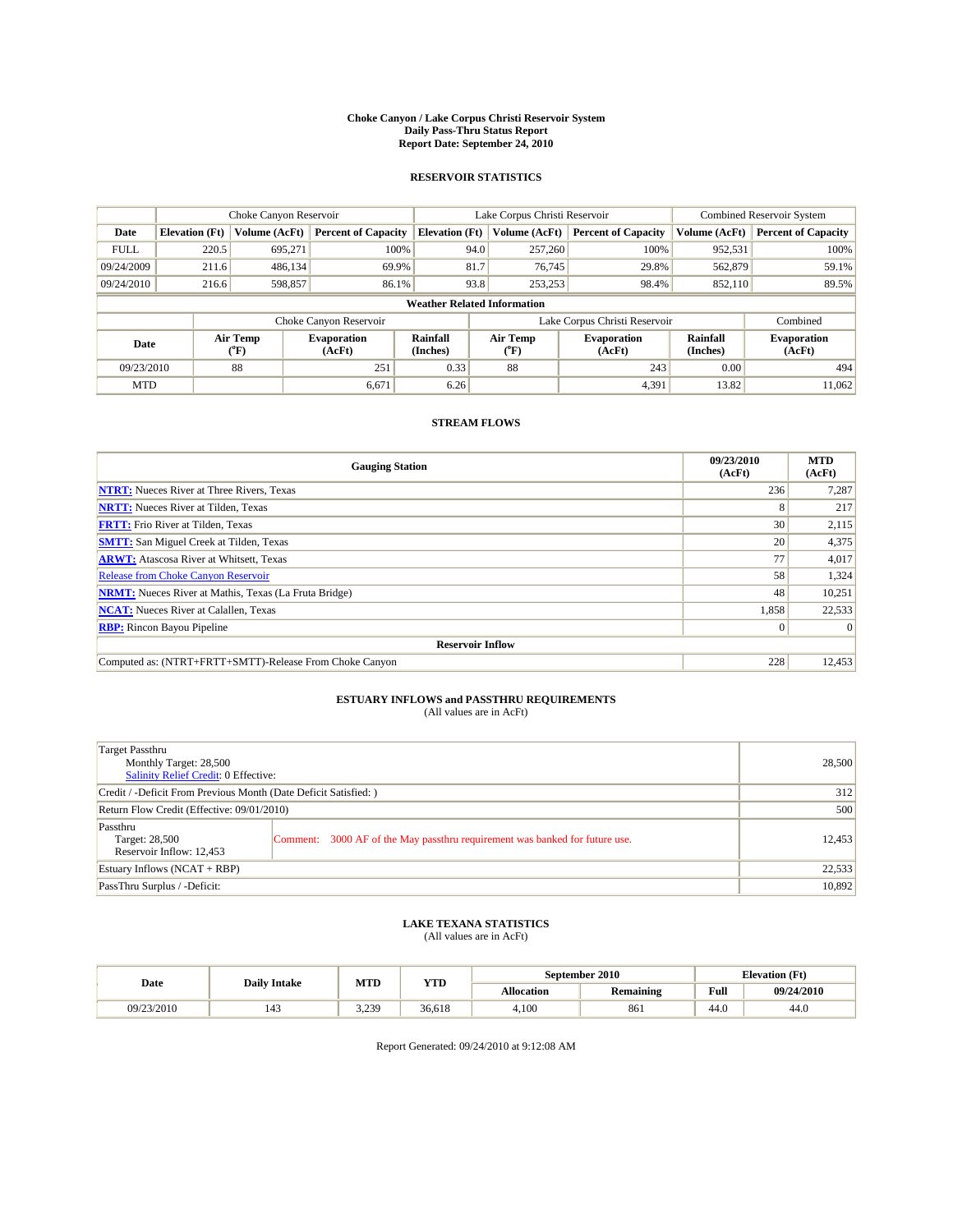#### **Choke Canyon / Lake Corpus Christi Reservoir System Daily Pass-Thru Status Report Report Date: September 25, 2010**

### **RESERVOIR STATISTICS**

|             | Choke Canyon Reservoir |                  |                              |                                    | Lake Corpus Christi Reservoir | <b>Combined Reservoir System</b>                     |               |                              |
|-------------|------------------------|------------------|------------------------------|------------------------------------|-------------------------------|------------------------------------------------------|---------------|------------------------------|
| Date        | <b>Elevation</b> (Ft)  | Volume (AcFt)    | <b>Percent of Capacity</b>   | <b>Elevation</b> (Ft)              | Volume (AcFt)                 | <b>Percent of Capacity</b>                           | Volume (AcFt) | <b>Percent of Capacity</b>   |
| <b>FULL</b> | 220.5                  | 695,271          | 100%                         | 94.0                               | 257,260                       | 100%                                                 | 952,531       | 100%                         |
| 09/25/2009  | 211.6                  | 485,507          | 69.8%                        | 81.9                               | 77,931                        | 30.3%                                                | 563,438       | 59.2%                        |
| 09/25/2010  | 216.6                  | 598,141          | 86.0%                        | 93.8                               | 253,253                       | 98.4%                                                | 851,394       | 89.4%                        |
|             |                        |                  |                              | <b>Weather Related Information</b> |                               |                                                      |               |                              |
|             |                        |                  | Choke Canyon Reservoir       |                                    | Lake Corpus Christi Reservoir |                                                      |               | Combined                     |
| Date        |                        | Air Temp<br>(°F) | <b>Evaporation</b><br>(AcFt) | Rainfall<br>(Inches)               | Air Temp<br>("F)              | Rainfall<br><b>Evaporation</b><br>(Inches)<br>(AcFt) |               | <b>Evaporation</b><br>(AcFt) |
| 09/24/2010  |                        | 88               | 237                          | 0.00                               | 89                            | 307                                                  | 0.00          | 544                          |
| <b>MTD</b>  |                        |                  | 6.908                        | 6.26                               |                               | 4.698                                                | 13.82         | 11.606                       |

### **STREAM FLOWS**

| <b>Gauging Station</b>                                       | 09/24/2010<br>(AcFt) | <b>MTD</b><br>(AcFt) |  |  |  |  |
|--------------------------------------------------------------|----------------------|----------------------|--|--|--|--|
| <b>NTRT:</b> Nueces River at Three Rivers, Texas             | 157                  | 7,444                |  |  |  |  |
| <b>NRTT:</b> Nueces River at Tilden, Texas                   |                      | 222                  |  |  |  |  |
| <b>FRTT:</b> Frio River at Tilden, Texas                     | 22                   | 2,137                |  |  |  |  |
| <b>SMTT:</b> San Miguel Creek at Tilden, Texas               | 13                   | 4,388                |  |  |  |  |
| <b>ARWT:</b> Atascosa River at Whitsett, Texas               | 56                   | 4,073                |  |  |  |  |
| <b>Release from Choke Canyon Reservoir</b>                   | 58                   | 1,382                |  |  |  |  |
| <b>NRMT:</b> Nueces River at Mathis, Texas (La Fruta Bridge) | 42                   | 10,292               |  |  |  |  |
| <b>NCAT:</b> Nueces River at Calallen, Texas                 | 1,092                | 23,625               |  |  |  |  |
| <b>RBP:</b> Rincon Bayou Pipeline                            | $\vert 0 \vert$      | $\Omega$             |  |  |  |  |
| <b>Reservoir Inflow</b>                                      |                      |                      |  |  |  |  |
| Computed as: (NTRT+FRTT+SMTT)-Release From Choke Canyon      | 134                  | 12,587               |  |  |  |  |

## **ESTUARY INFLOWS and PASSTHRU REQUIREMENTS**<br>(All values are in AcFt)

| Target Passthru<br>Monthly Target: 28,500<br>Salinity Relief Credit: 0 Effective: |                                                                             | 28,500 |
|-----------------------------------------------------------------------------------|-----------------------------------------------------------------------------|--------|
| Credit / -Deficit From Previous Month (Date Deficit Satisfied: )                  | 312                                                                         |        |
| Return Flow Credit (Effective: 09/01/2010)                                        |                                                                             | 500    |
| Passthru<br>Target: 28,500<br>Reservoir Inflow: 12,587                            | Comment: 3000 AF of the May passthru requirement was banked for future use. | 12,587 |
| Estuary Inflows (NCAT + RBP)                                                      |                                                                             | 23,625 |
| PassThru Surplus / -Deficit:                                                      |                                                                             | 11,850 |

# **LAKE TEXANA STATISTICS** (All values are in AcFt)

|            | <b>Daily Intake</b>   | MTD   | YTD    | September 2010    |                  |      | <b>Elevation</b> (Ft) |
|------------|-----------------------|-------|--------|-------------------|------------------|------|-----------------------|
| Date       |                       |       |        | <b>Allocation</b> | <b>Remaining</b> | Full | 09/25/2010            |
| 09/24/2010 | $\overline{a}$<br>143 | 3.382 | 36.762 | 4.100             | 718              | 44.0 | 44.1                  |

Report Generated: 09/25/2010 at 8:17:12 AM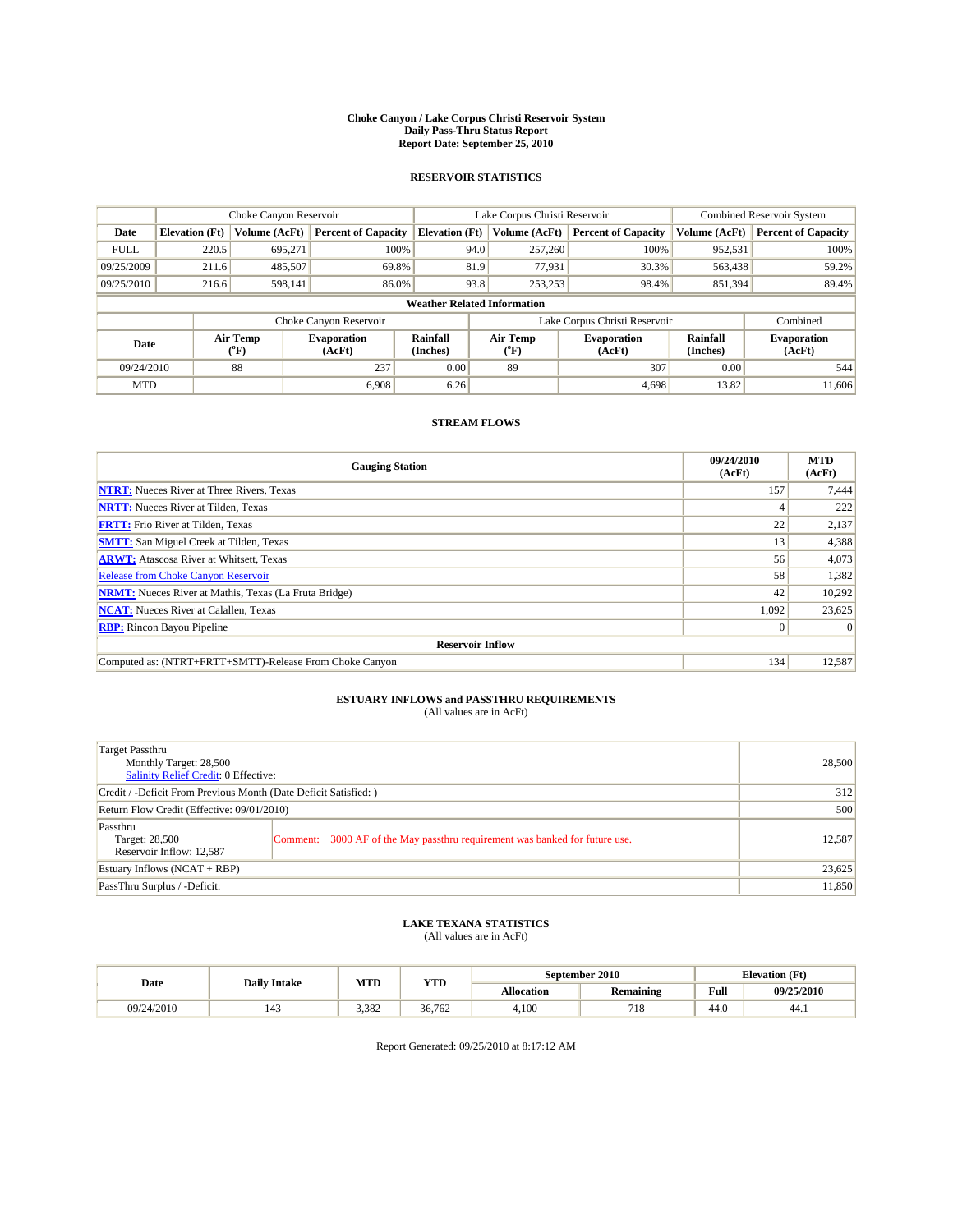#### **Choke Canyon / Lake Corpus Christi Reservoir System Daily Pass-Thru Status Report Report Date: September 26, 2010**

### **RESERVOIR STATISTICS**

|             | Choke Canyon Reservoir |                  |                              |                                    | Lake Corpus Christi Reservoir | <b>Combined Reservoir System</b>                     |               |                              |
|-------------|------------------------|------------------|------------------------------|------------------------------------|-------------------------------|------------------------------------------------------|---------------|------------------------------|
| Date        | <b>Elevation</b> (Ft)  | Volume (AcFt)    | <b>Percent of Capacity</b>   | <b>Elevation</b> (Ft)              | Volume (AcFt)                 | <b>Percent of Capacity</b>                           | Volume (AcFt) | <b>Percent of Capacity</b>   |
| <b>FULL</b> | 220.5                  | 695,271          | 100%                         | 94.0                               | 257,260                       | 100%                                                 | 952,531       | 100%                         |
| 09/26/2009  | 211.6                  | 486,768          | 70.0%                        | 81.8                               | 77,139                        | 30.0%                                                | 563,907       | 59.2%                        |
| 09/26/2010  | 216.5                  | 595,514          | 85.7%                        | 93.8                               | 253,798                       | 98.7%                                                | 849,312       | 89.2%                        |
|             |                        |                  |                              | <b>Weather Related Information</b> |                               |                                                      |               |                              |
|             |                        |                  | Choke Canyon Reservoir       |                                    | Lake Corpus Christi Reservoir |                                                      |               | Combined                     |
| Date        |                        | Air Temp<br>(°F) | <b>Evaporation</b><br>(AcFt) | Rainfall<br>(Inches)               | Air Temp<br>("F)              | Rainfall<br><b>Evaporation</b><br>(Inches)<br>(AcFt) |               | <b>Evaporation</b><br>(AcFt) |
| 09/25/2010  |                        | 88               | 347                          | 0.00                               | 89                            | 222                                                  | 0.00          | 569                          |
| <b>MTD</b>  |                        |                  | 7,255                        | 6.26                               |                               | 4.920                                                | 13.82         | 12,175                       |

### **STREAM FLOWS**

| <b>Gauging Station</b>                                       | 09/25/2010<br>(AcFt) | <b>MTD</b><br>(AcFt) |  |  |  |  |
|--------------------------------------------------------------|----------------------|----------------------|--|--|--|--|
| <b>NTRT:</b> Nueces River at Three Rivers, Texas             | 125                  | 7,569                |  |  |  |  |
| <b>NRTT:</b> Nueces River at Tilden, Texas                   | 6                    | 228                  |  |  |  |  |
| <b>FRTT:</b> Frio River at Tilden, Texas                     | 17                   | 2,154                |  |  |  |  |
| <b>SMTT:</b> San Miguel Creek at Tilden, Texas               | 12                   | 4,399                |  |  |  |  |
| <b>ARWT:</b> Atascosa River at Whitsett, Texas               | 48                   | 4,120                |  |  |  |  |
| <b>Release from Choke Canyon Reservoir</b>                   | 58                   | 1,439                |  |  |  |  |
| <b>NRMT:</b> Nueces River at Mathis, Texas (La Fruta Bridge) | 67                   | 10,360               |  |  |  |  |
| <b>NCAT:</b> Nueces River at Calallen, Texas                 | 611                  | 24,236               |  |  |  |  |
| <b>RBP:</b> Rincon Bayou Pipeline                            | $\vert 0 \vert$      | $\Omega$             |  |  |  |  |
| <b>Reservoir Inflow</b>                                      |                      |                      |  |  |  |  |
| Computed as: (NTRT+FRTT+SMTT)-Release From Choke Canyon      | 96                   | 12,683               |  |  |  |  |

## **ESTUARY INFLOWS and PASSTHRU REQUIREMENTS**<br>(All values are in AcFt)

| Target Passthru<br>Monthly Target: 28,500<br>Salinity Relief Credit: 0 Effective: |                                                                             | 28,500 |
|-----------------------------------------------------------------------------------|-----------------------------------------------------------------------------|--------|
| Credit / -Deficit From Previous Month (Date Deficit Satisfied: )                  |                                                                             | 312    |
| Return Flow Credit (Effective: 09/01/2010)                                        |                                                                             | 500    |
| Passthru<br>Target: 28,500<br>Reservoir Inflow: 12,683                            | Comment: 3000 AF of the May passthru requirement was banked for future use. | 12,683 |
| Estuary Inflows (NCAT + RBP)                                                      |                                                                             | 24,236 |
| PassThru Surplus / -Deficit:                                                      |                                                                             | 12,365 |

## **LAKE TEXANA STATISTICS** (All values are in AcFt)

|            | <b>Daily Intake</b> | MTD   | YTD    | September 2010 |                  |      | <b>Elevation</b> (Ft) |
|------------|---------------------|-------|--------|----------------|------------------|------|-----------------------|
| Date       |                     |       |        | Allocation     | <b>Remaining</b> | Full | 09/26/2010            |
| 09/25/2010 | 144                 | 3.526 | 36.905 | 4.100          | 57A<br>$\sim$    | 44.0 | 44.1                  |

Report Generated: 09/26/2010 at 8:12:40 AM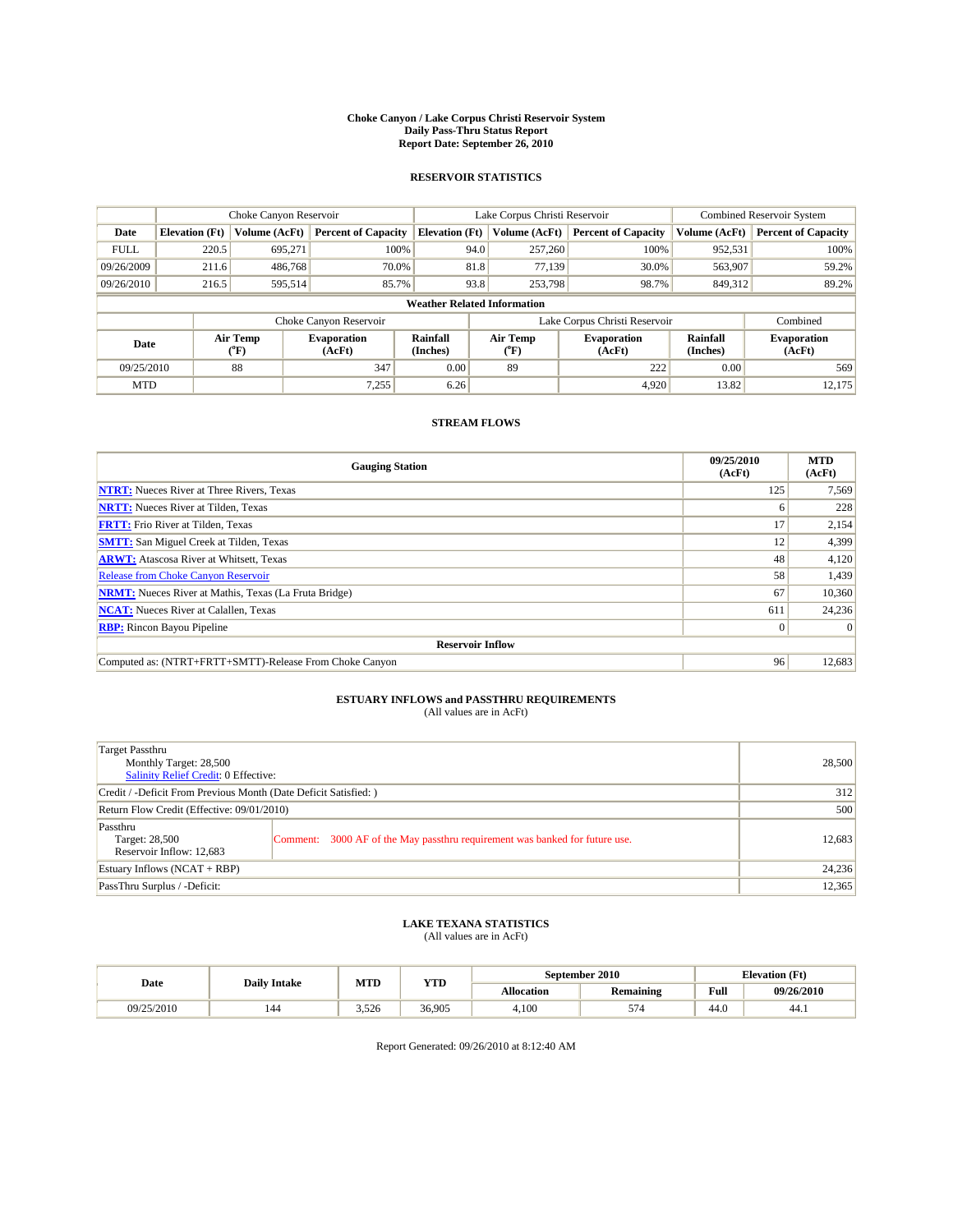#### **Choke Canyon / Lake Corpus Christi Reservoir System Daily Pass-Thru Status Report Report Date: September 27, 2010**

### **RESERVOIR STATISTICS**

|             | Choke Canyon Reservoir |                  |                              |                                    | Lake Corpus Christi Reservoir | <b>Combined Reservoir System</b>                     |               |                              |
|-------------|------------------------|------------------|------------------------------|------------------------------------|-------------------------------|------------------------------------------------------|---------------|------------------------------|
| Date        | <b>Elevation</b> (Ft)  | Volume (AcFt)    | <b>Percent of Capacity</b>   | <b>Elevation</b> (Ft)              | Volume (AcFt)                 | <b>Percent of Capacity</b>                           | Volume (AcFt) | <b>Percent of Capacity</b>   |
| <b>FULL</b> | 220.5                  | 695,271          | 100%                         | 94.0                               | 257,260                       | 100%                                                 | 952,531       | 100%                         |
| 09/27/2009  | 211.6                  | 486,345          | 70.0%                        | 81.7                               | 76,353                        | 29.7%                                                | 562,698       | 59.1%                        |
| 09/27/2010  | 216.6                  | 597,186          | 85.9%                        | 93.8                               | 253,798                       | 98.7%                                                | 850,984       | 89.3%                        |
|             |                        |                  |                              | <b>Weather Related Information</b> |                               |                                                      |               |                              |
|             |                        |                  | Choke Canyon Reservoir       |                                    | Lake Corpus Christi Reservoir |                                                      |               | Combined                     |
| Date        |                        | Air Temp<br>(°F) | <b>Evaporation</b><br>(AcFt) | Rainfall<br>(Inches)               | Air Temp<br>("F)              | Rainfall<br><b>Evaporation</b><br>(Inches)<br>(AcFt) |               | <b>Evaporation</b><br>(AcFt) |
| 09/26/2010  |                        | 85               | 418                          | 0.00                               | 85                            | 212                                                  | 0.00          | 630                          |
| <b>MTD</b>  |                        |                  | 7,673                        | 6.26                               |                               | 5,132                                                | 13.82         | 12.805                       |

### **STREAM FLOWS**

| <b>Gauging Station</b>                                       | 09/26/2010<br>(AcFt) | <b>MTD</b><br>(AcFt) |  |  |  |  |
|--------------------------------------------------------------|----------------------|----------------------|--|--|--|--|
| <b>NTRT:</b> Nueces River at Three Rivers, Texas             | 111                  | 7,680                |  |  |  |  |
| <b>NRTT:</b> Nueces River at Tilden, Texas                   | 13                   | 241                  |  |  |  |  |
| <b>FRTT:</b> Frio River at Tilden, Texas                     | 13                   | 2,167                |  |  |  |  |
| <b>SMTT:</b> San Miguel Creek at Tilden, Texas               |                      | 4,410                |  |  |  |  |
| <b>ARWT:</b> Atascosa River at Whitsett, Texas               | 46                   | 4,166                |  |  |  |  |
| Release from Choke Canyon Reservoir                          | 58                   | 1,497                |  |  |  |  |
| <b>NRMT:</b> Nueces River at Mathis, Texas (La Fruta Bridge) | 91                   | 10,451               |  |  |  |  |
| <b>NCAT:</b> Nueces River at Calallen, Texas                 | 435                  | 24,671               |  |  |  |  |
| <b>RBP:</b> Rincon Bayou Pipeline                            | $\overline{0}$       | $\Omega$             |  |  |  |  |
| <b>Reservoir Inflow</b>                                      |                      |                      |  |  |  |  |
| Computed as: (NTRT+FRTT+SMTT)-Release From Choke Canyon      | 77                   | 12,760               |  |  |  |  |

## **ESTUARY INFLOWS and PASSTHRU REQUIREMENTS**<br>(All values are in AcFt)

| Target Passthru<br>Monthly Target: 28,500<br>Salinity Relief Credit: 0 Effective: |                                                                             | 28,500 |
|-----------------------------------------------------------------------------------|-----------------------------------------------------------------------------|--------|
| Credit / -Deficit From Previous Month (Date Deficit Satisfied: )                  |                                                                             | 312    |
| Return Flow Credit (Effective: 09/01/2010)                                        |                                                                             | 500    |
| Passthru<br>Target: 28,500<br>Reservoir Inflow: 12,760                            | Comment: 3000 AF of the May passthru requirement was banked for future use. | 12,760 |
| Estuary Inflows $(NCAT + RBP)$                                                    |                                                                             | 24,671 |
| PassThru Surplus / -Deficit:                                                      |                                                                             | 12,723 |

## **LAKE TEXANA STATISTICS** (All values are in AcFt)

|            | MTD<br>YTD<br><b>Daily Intake</b> |       |        |                   | September 2010   | <b>Elevation</b> (Ft) |            |
|------------|-----------------------------------|-------|--------|-------------------|------------------|-----------------------|------------|
| Date       |                                   |       |        | <b>Allocation</b> | <b>Remaining</b> | Full                  | 09/27/2010 |
| 09/26/2010 | 144                               | 3.670 | 37,049 | 4.100             | 430              | 44.0                  | 44.1       |

Report Generated: 09/27/2010 at 9:10:16 AM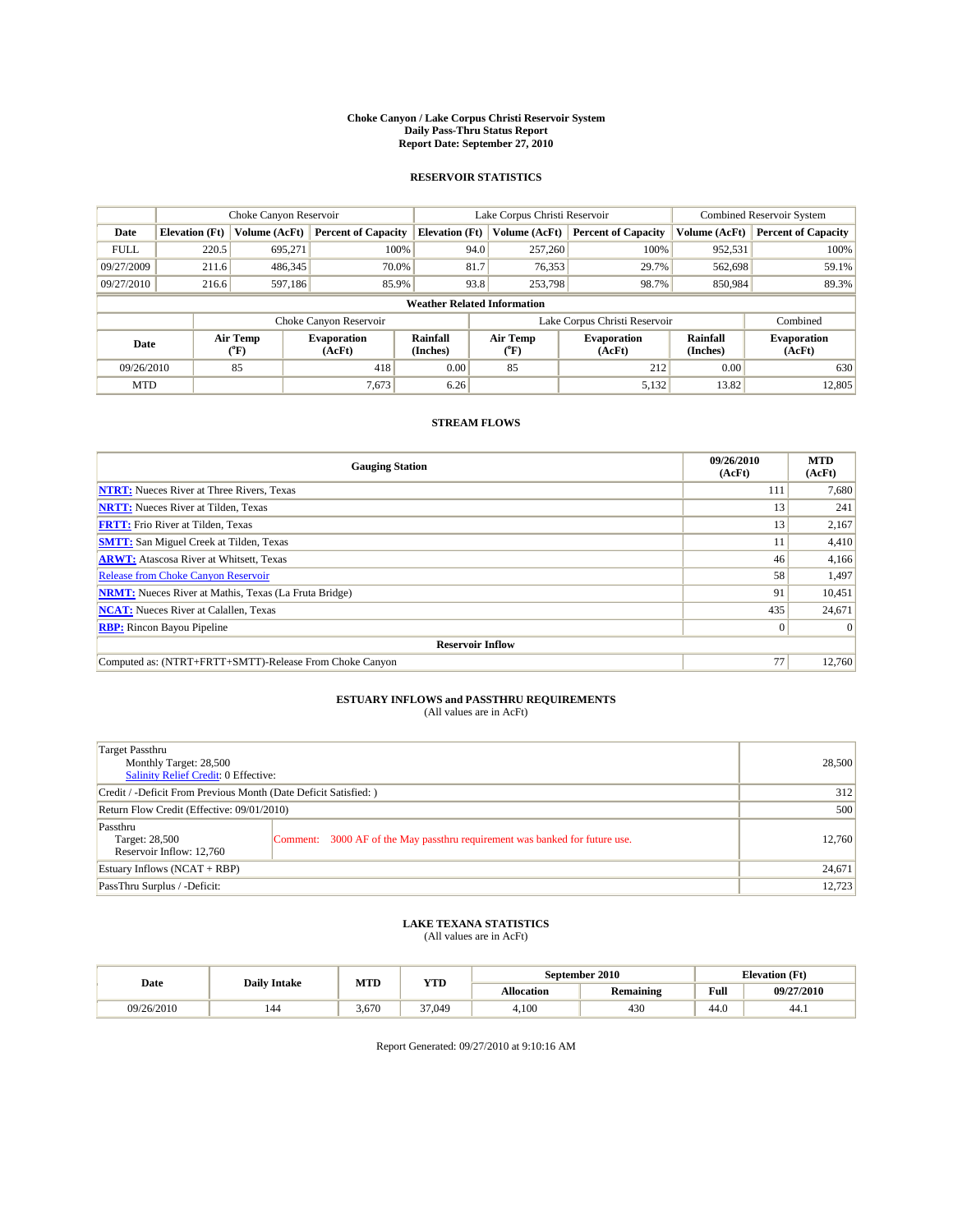#### **Choke Canyon / Lake Corpus Christi Reservoir System Daily Pass-Thru Status Report Report Date: September 28, 2010**

### **RESERVOIR STATISTICS**

|             | Choke Canyon Reservoir |                      |                              |                                    | Lake Corpus Christi Reservoir | Combined Reservoir System                            |               |                              |
|-------------|------------------------|----------------------|------------------------------|------------------------------------|-------------------------------|------------------------------------------------------|---------------|------------------------------|
| Date        | <b>Elevation</b> (Ft)  | <b>Volume (AcFt)</b> | <b>Percent of Capacity</b>   | <b>Elevation</b> (Ft)              | Volume (AcFt)                 | <b>Percent of Capacity</b>                           | Volume (AcFt) | <b>Percent of Capacity</b>   |
| <b>FULL</b> | 220.5                  | 695,271              | 100%                         | 94.0                               | 257,260                       | 100%                                                 | 952,531       | 100%                         |
| 09/28/2009  | 211.5                  | 484,881              | 69.7%                        | 81.6                               | 75,282                        | 29.3%                                                | 560,163       | 58.8%                        |
| 09/28/2010  | 216.6                  | 598,141              | 86.0%                        | 93.8                               | 252,708                       | 98.2%                                                | 850,849       | 89.3%                        |
|             |                        |                      |                              | <b>Weather Related Information</b> |                               |                                                      |               |                              |
|             |                        |                      | Choke Canyon Reservoir       |                                    | Lake Corpus Christi Reservoir |                                                      |               | Combined                     |
| Date        |                        | Air Temp<br>(°F)     | <b>Evaporation</b><br>(AcFt) | Rainfall<br>(Inches)               | Air Temp<br>("F)              | Rainfall<br><b>Evaporation</b><br>(Inches)<br>(AcFt) |               | <b>Evaporation</b><br>(AcFt) |
| 09/27/2010  |                        | 79                   | 348                          | 0.00                               | 78                            | 286                                                  | 0.00          | 634                          |
| <b>MTD</b>  |                        |                      | 8.021                        | 6.26                               |                               | 5,418                                                | 13.82         | 13.439                       |

### **STREAM FLOWS**

| <b>Gauging Station</b>                                       | 09/27/2010<br>(AcFt) | <b>MTD</b><br>(AcFt) |  |  |  |  |  |
|--------------------------------------------------------------|----------------------|----------------------|--|--|--|--|--|
| <b>NTRT:</b> Nueces River at Three Rivers, Texas             | 105                  | 7,785                |  |  |  |  |  |
| <b>NRTT:</b> Nueces River at Tilden, Texas                   | 8                    | 249                  |  |  |  |  |  |
| <b>FRTT:</b> Frio River at Tilden, Texas                     | 10 <sup>1</sup>      | 2,176                |  |  |  |  |  |
| <b>SMTT:</b> San Miguel Creek at Tilden, Texas               | 10 <sup>1</sup>      | 4,420                |  |  |  |  |  |
| <b>ARWT:</b> Atascosa River at Whitsett, Texas               | 38                   | 4,204                |  |  |  |  |  |
| <b>Release from Choke Canyon Reservoir</b>                   | 58                   | 1,554                |  |  |  |  |  |
| <b>NRMT:</b> Nueces River at Mathis, Texas (La Fruta Bridge) | 85                   | 10,536               |  |  |  |  |  |
| <b>NCAT:</b> Nueces River at Calallen, Texas                 | 318                  | 24,989               |  |  |  |  |  |
| <b>RBP:</b> Rincon Bayou Pipeline                            | $\overline{0}$       | $\Omega$             |  |  |  |  |  |
| <b>Reservoir Inflow</b>                                      |                      |                      |  |  |  |  |  |
| Computed as: (NTRT+FRTT+SMTT)-Release From Choke Canyon      | 67                   | 12,827               |  |  |  |  |  |

# **ESTUARY INFLOWS and PASSTHRU REQUIREMENTS**<br>(All values are in AcFt)

| Target Passthru<br>Monthly Target: 28,500<br><b>Salinity Relief Credit: 0 Effective:</b> |                                                                             | 28,500 |
|------------------------------------------------------------------------------------------|-----------------------------------------------------------------------------|--------|
| Credit / -Deficit From Previous Month (Date Deficit Satisfied: )                         |                                                                             | 312    |
| Return Flow Credit (Effective: 09/01/2010)                                               |                                                                             | 500    |
| Passthru<br>Target: 28,500<br>Reservoir Inflow: 12,827                                   | Comment: 3000 AF of the May passthru requirement was banked for future use. | 12,827 |
| Estuary Inflows (NCAT + RBP)                                                             |                                                                             | 24,989 |
| PassThru Surplus / -Deficit:                                                             |                                                                             | 12,973 |

## **LAKE TEXANA STATISTICS** (All values are in AcFt)

|            | MTD<br>YTD<br><b>Daily Intake</b> |       |              |                   | September 2010   | <b>Elevation</b> (Ft) |            |
|------------|-----------------------------------|-------|--------------|-------------------|------------------|-----------------------|------------|
| Date       |                                   |       |              | <b>Allocation</b> | <b>Remaining</b> | Full                  | 09/28/2010 |
| 09/27/2010 | 142                               | 3.812 | 27<br>37.191 | 4.100             | 288              | 44.0                  | 44.1       |

Report Generated: 09/28/2010 at 8:46:52 AM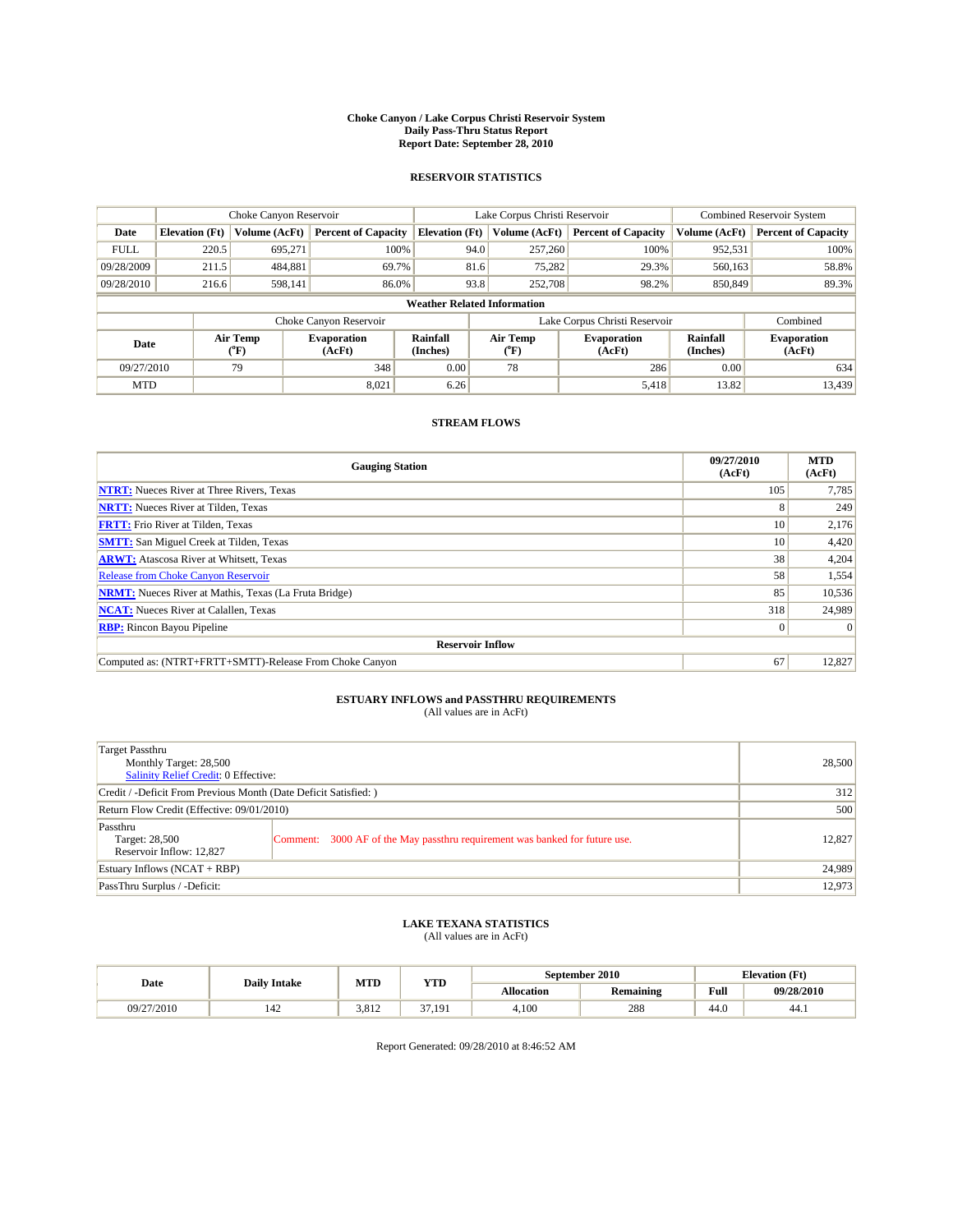#### **Choke Canyon / Lake Corpus Christi Reservoir System Daily Pass-Thru Status Report Report Date: September 29, 2010**

### **RESERVOIR STATISTICS**

|             | Choke Canyon Reservoir |                      |                              |                                    | Lake Corpus Christi Reservoir |                              |                      | Combined Reservoir System    |  |
|-------------|------------------------|----------------------|------------------------------|------------------------------------|-------------------------------|------------------------------|----------------------|------------------------------|--|
| Date        | <b>Elevation</b> (Ft)  | <b>Volume (AcFt)</b> | <b>Percent of Capacity</b>   | <b>Elevation</b> (Ft)              | Volume (AcFt)                 | <b>Percent of Capacity</b>   | Volume (AcFt)        | <b>Percent of Capacity</b>   |  |
| <b>FULL</b> | 220.5                  | 695,271              | 100%                         | 94.0                               | 257,260                       | 100%                         | 952,531              | 100%                         |  |
| 09/29/2009  | 211.6                  | 485,507              | 69.8%                        | 81.5                               | 74,606                        | 29.0%                        | 560,113              | 58.8%                        |  |
| 09/29/2010  | 216.5                  | 596,231              | 85.8%                        | 93.7                               | 252,526                       | 98.2%                        | 848,757              | 89.1%                        |  |
|             |                        |                      |                              | <b>Weather Related Information</b> |                               |                              |                      |                              |  |
|             |                        |                      | Choke Canyon Reservoir       |                                    | Lake Corpus Christi Reservoir |                              |                      | Combined                     |  |
| Date        |                        | Air Temp<br>(°F)     | <b>Evaporation</b><br>(AcFt) | <b>Rainfall</b><br>(Inches)        | Air Temp<br>(°F)              | <b>Evaporation</b><br>(AcFt) | Rainfall<br>(Inches) | <b>Evaporation</b><br>(AcFt) |  |
| 09/28/2010  |                        | 82                   | 292                          | 0.00                               | 80                            | 275                          | 0.00                 | 567                          |  |
| <b>MTD</b>  |                        |                      | 8,313                        | 6.26                               |                               | 5,693                        | 13.82                | 14,006                       |  |

### **STREAM FLOWS**

| <b>Gauging Station</b>                                       | 09/28/2010<br>(AcFt) | <b>MTD</b><br>(AcFt) |
|--------------------------------------------------------------|----------------------|----------------------|
| <b>NTRT:</b> Nueces River at Three Rivers, Texas             | 95                   | 7,880                |
| <b>NRTT:</b> Nueces River at Tilden, Texas                   |                      | 252                  |
| <b>FRTT:</b> Frio River at Tilden, Texas                     | 8                    | 2,184                |
| <b>SMTT:</b> San Miguel Creek at Tilden, Texas               | 9                    | 4,429                |
| <b>ARWT:</b> Atascosa River at Whitsett, Texas               | 32                   | 4,235                |
| <b>Release from Choke Canyon Reservoir</b>                   | 58                   | 1,612                |
| <b>NRMT:</b> Nueces River at Mathis, Texas (La Fruta Bridge) | 107                  | 10,644               |
| <b>NCAT:</b> Nueces River at Calallen, Texas                 | 183                  | 25,171               |
| <b>RBP:</b> Rincon Bayou Pipeline                            | $\overline{0}$       | $\Omega$             |
| <b>Reservoir Inflow</b>                                      |                      |                      |
| Computed as: (NTRT+FRTT+SMTT)-Release From Choke Canyon      | 54                   | 12,881               |

# **ESTUARY INFLOWS and PASSTHRU REQUIREMENTS**<br>(All values are in AcFt)

| Target Passthru<br>Monthly Target: 28,500<br>Salinity Relief Credit: 0 Effective: |                                                                             | 28,500 |
|-----------------------------------------------------------------------------------|-----------------------------------------------------------------------------|--------|
| Credit / -Deficit From Previous Month (Date Deficit Satisfied: )                  | 312                                                                         |        |
| Return Flow Credit (Effective: 09/01/2010)                                        |                                                                             | 500    |
| Passthru<br>Target: 28,500<br>Reservoir Inflow: 12,881                            | Comment: 3000 AF of the May passthru requirement was banked for future use. | 12,881 |
| Estuary Inflows (NCAT + RBP)                                                      |                                                                             | 25,171 |
| PassThru Surplus / -Deficit:                                                      |                                                                             | 13,102 |

# **LAKE TEXANA STATISTICS** (All values are in AcFt)

|            | September 2010<br>MTD<br>YTD<br><b>Daily Intake</b> |       |              | <b>Elevation</b> (Ft) |                  |      |            |
|------------|-----------------------------------------------------|-------|--------------|-----------------------|------------------|------|------------|
| Date       |                                                     |       |              | <b>Allocation</b>     | <b>Remaining</b> | Full | 09/29/2010 |
| 09/28/2010 | $\overline{a}$<br>143                               | 3.955 | 27<br>37.334 | 4.100                 | 145              | 44.0 | 44.0       |

Report Generated: 09/29/2010 at 8:22:50 AM